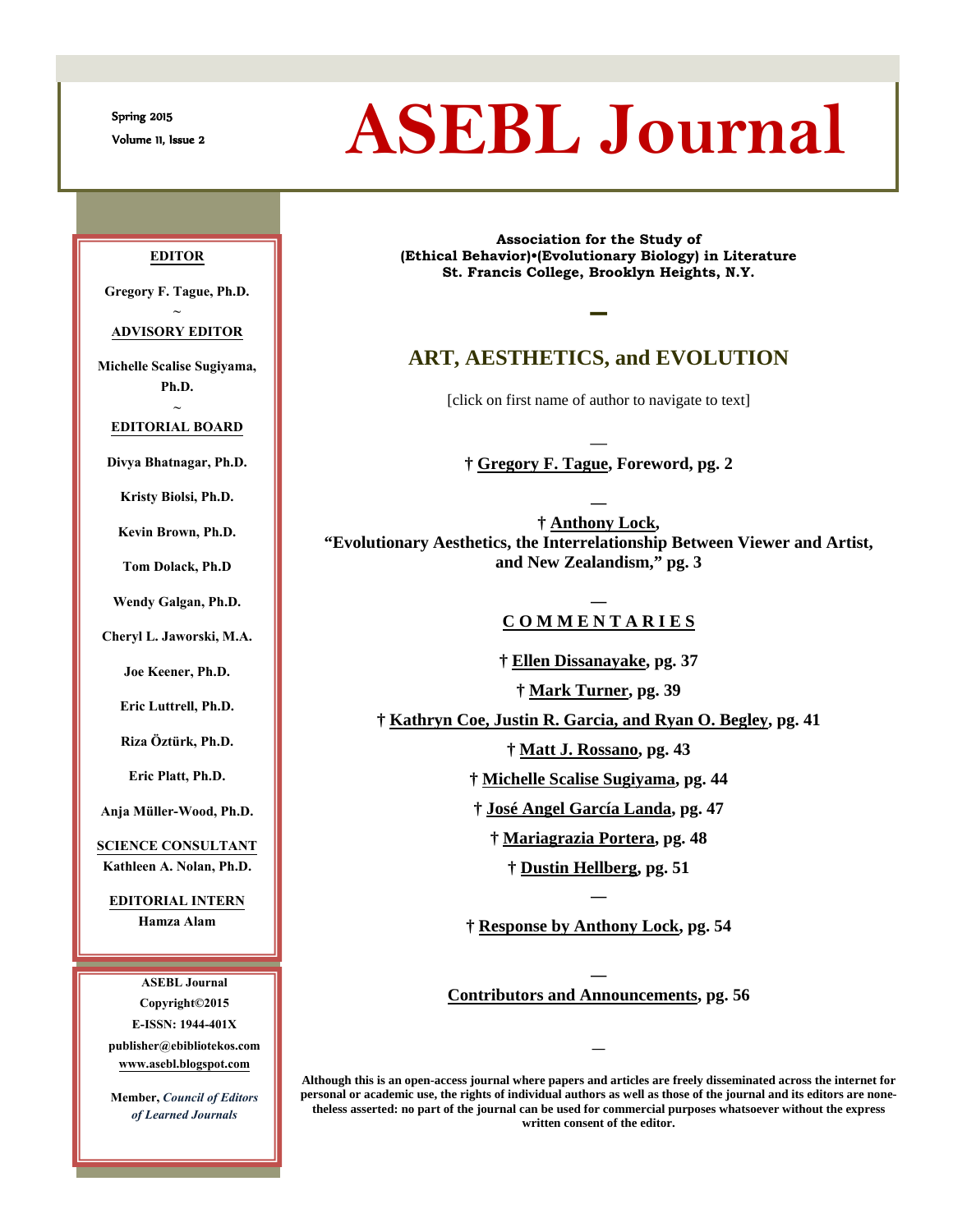# **Foreword Gregory F. Tague**

<span id="page-1-0"></span>Studies of human evolution are paramount in terms of answering why we have culture and make art. Without doubt, research into our prehistoric ancestors, their habits, minds, and manners brings us closer to understanding ourselves, our cultural diversity, our social relations, and our group identities. This issue of ASEBL features a paper by Anthony Lock, who digs into that past to help explain our artistic behaviors and their possible origins. Following his paper are illuminating comments by experts in the field, concluding with a response by Lock.

We have now, which was not available in Darwin's day, a tree of our hominid and hominin ancestors. In terms of the continuities with our ape relations, primate researchers and ethologists have explained patterns of chimpanzee and bonobo politics and social behavior. From as early as the beginning of the twentieth century, some researchers posited basic correspondences between ape and human mentality and ideation. Other primatologists have explained the cohesive family groups of mountain gorillas or the more solitary orangutans. Our human life is on an ever-branching continuum with other species, but we are clearly different having made our own evolutionary niche with an ever-increasing art culture reaching back prehistorically.

Evolutionary psychologists have stressed the importance of understanding these early roots and fundamental behaviors during the Pleistocene in terms of our current culture and conduct. Even archaeologists have charted the prehistory of the mind up to our cognitive fluidity over the Neanderthals. Others have rightfully named us the symbolic species or dubbed us the cultural animal.

While Lock does not necessarily pursue continuities between us and other primates, he indeed delves into our prehistoric and more recent past to tackle the big questions of why we make art and some of the debatable adaptive cognitive and social functions art serves. The editors of the journal are grateful to Anthony Lock and all of the commentators for contributing their time and effort to this important discussion about how our prehistory impacts our present cultural practices. Thanks also to our intern.

Because of copyright considerations and restrictions, we could not include artworks in the journal. Readers are referred to the following sites which contain samples of the artists' work; Lock references specific works (including websites) in his paper.

▬

Works by artist **Rita Angus** can be found here: <http://www.ritaangus.com/> <http://collections.tepapa.govt.nz/exhibitions/ritaangus/artworks.aspx?irn=586>

> Works by artist **Colin McCahon** can be found here: <http://www.mccahon.co.nz/>

New Zealand TV on Colin McCahon: <http://www.nzonscreen.com/title/colin-mccahon-i-am-2004>

●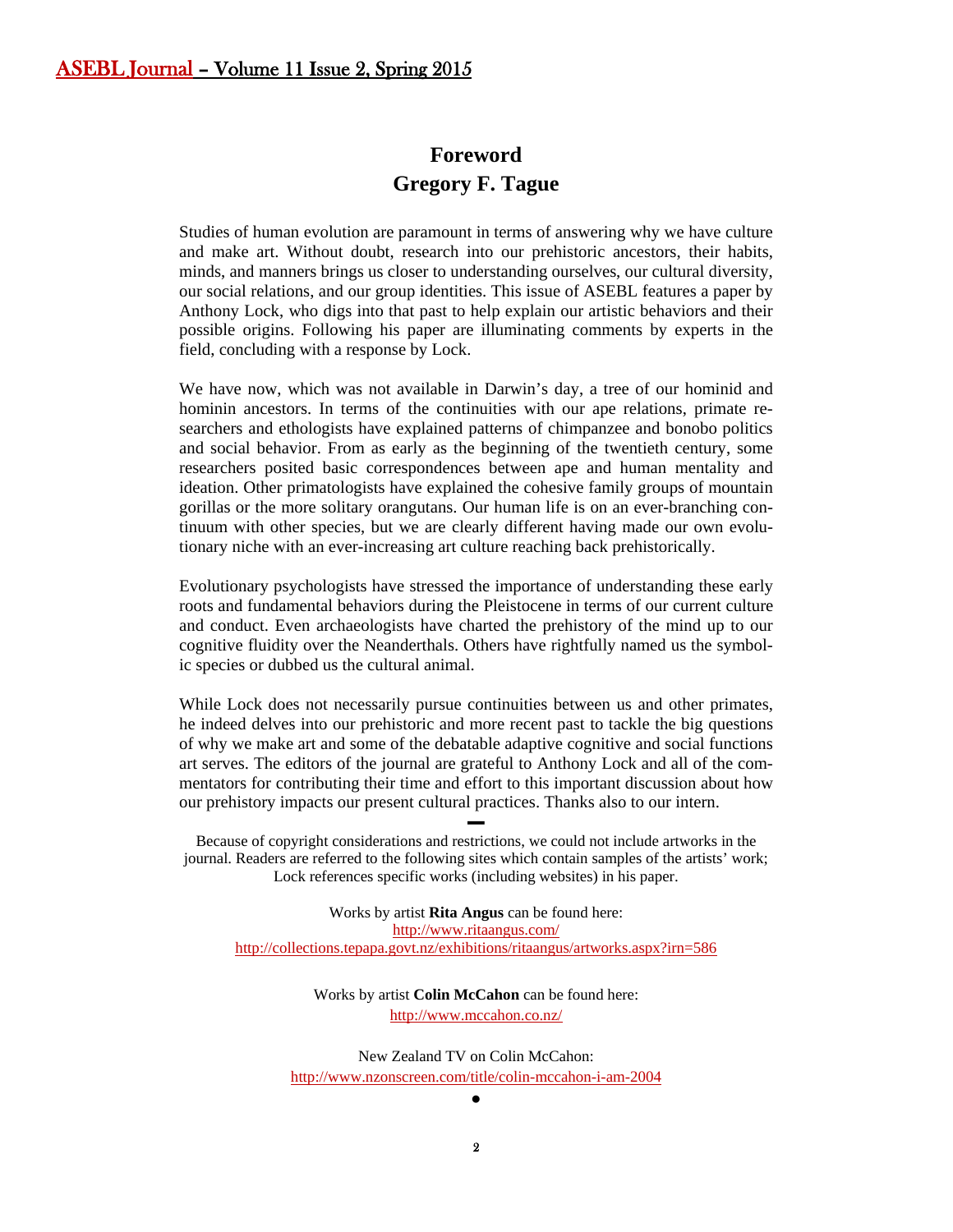# **Evolutionary Aesthetics, the Interrelationship Between Viewer and Artist, and New Zealandism**

# **Anthony Lock**

#### <span id="page-2-0"></span>**Abstract**

With the rise of evolutionary aesthetics in the last few decades, Ellen Dissanayake and Denis Dutton have both suggested interpersonal relationships that evolved during late hominid development played an important role in the first practice of making art, and still do today because of our inherited psychology. I support an increasing role for evolutionary aesthetics in art theory by applying their ideas specifically to art from Dutton's home, New Zealand. In particular, to see how evolutionary aesthetics can enhance Kiwi critic Hamish Keith's concept of "New Zealandism", the work of two of the country's most famous painters, Rita Angus and Colin McCahon, and Roy Forward's and Rex Butler's claims about why McCahon has risen to the status of New Zealand's most prominent modern artist. I propose that both Dissanayake's and Dutton's accounts of relationships that first helped create aesthetic tastes, beginning roughly 1.7 to 1.4 million years ago, and the adaptation of theory of mind, demand that a subconscious interrelationship between artist and viewer is an essential foundation in any artistic experience. Dutton used the evolved interrelationship between artist and viewer to reinterpret the problem of artistic forgery, and in a similar manner I show this evolved interrelationship provides new elucidation of New Zealandism.

#### **Introduction**

Evolutionary aesthetics is a youthful field, and so far has only begun to come of age with increased interest in consilience between the sciences and humanities and increasing information about hominid evolution. Although the field is frothing with activity, main questions in the study – why the desire to make art evolved, either as adaptation, spandrel, separate arts as separate adaptations or different adaptations for different purposes within arts, or technology; how art was first practiced, and what uses it served to our forebears – are far from settled, and might be for some time. As such, Davies (2012), the most comprehensive account of the evolutionary aesthetics at present from the field's beginnings to current research, does not argue for one position on art's evolutionary origins over others, but explains the positives and negatives of each case. Nevertheless, over the past two decades, the number of voices arguing that the arts and story-telling originated in some form as an adaptation have been growing (just a small selection includes Dissanayake (1995) (2000) (2009) (2011), Turner (1996), Mithen (1996) (as a tool for information storage) (2005), Miller (2000) (2001), Ralevski (2000), Tooby and Cosmides (2001), Scalise Sugiyama (2001) (2005), Coe (2003), Voland (2003), Carroll (2006) (2012), Zunshine (2006) (2009) (2012), Cross (2007), Dutton (2009), Boyd (2009) (2012) and Tague (2014)), with additional support that the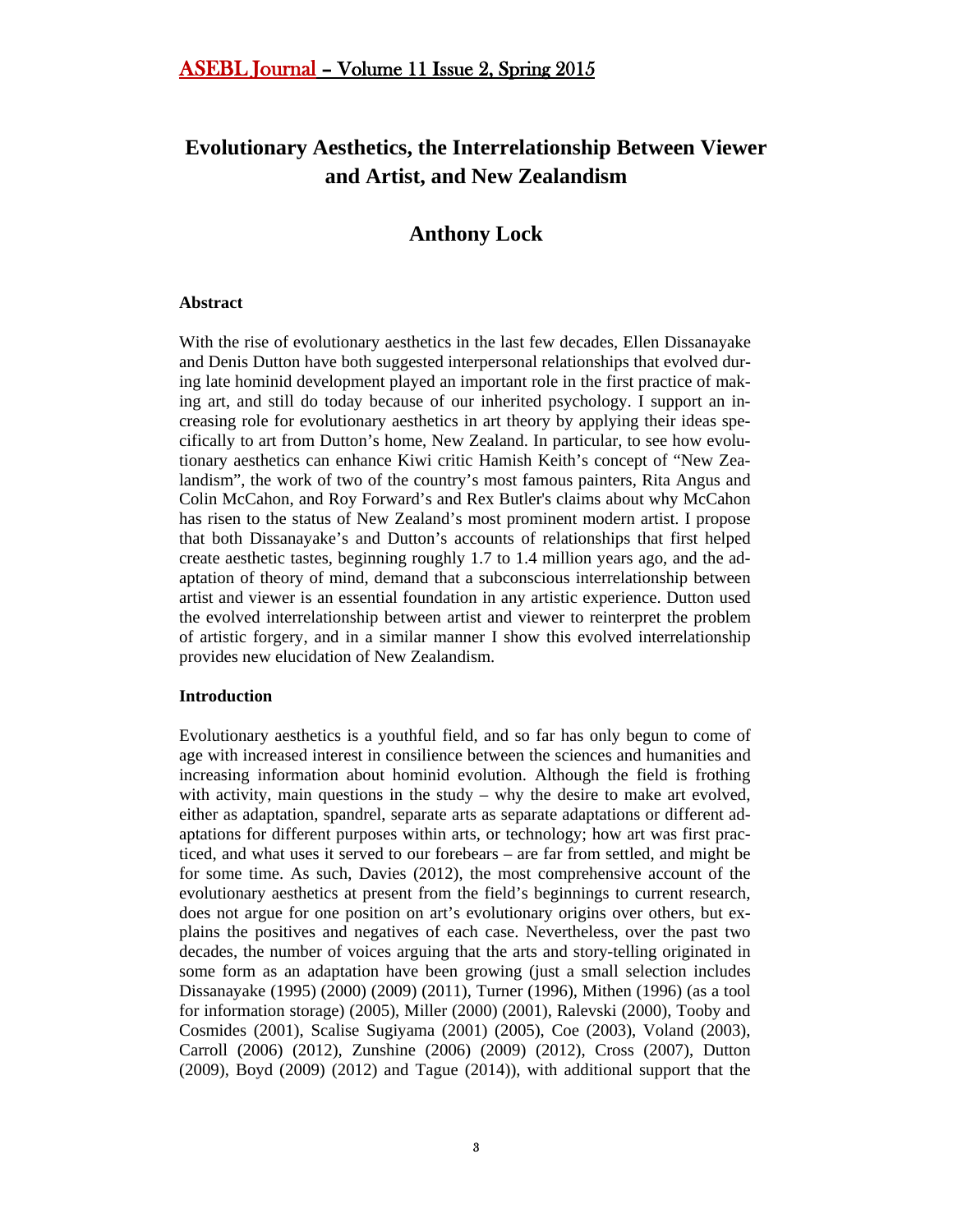only other artistic practice, or proto-art practice, seen in nature to a level of an art culture is employed as an adaptation by bowerbirds, creating bowers with art displays for mating (for more, see Rothenberg 2011). These arguments all differ, sometimes competing, though many do not exclude the possibility others are correct to varying degrees. Adaptationist theory is most exciting when adaptation allows for new ideas and powerful insight into artistic problems: for example, Boyd's argument that literature evolved as a more complicated form of imaginative play and Dutton's argument that artification began from sexual selection around 1.4 million years ago with *Homo ergaster* and *Homo erectus* both provide interesting interpretations respectively about how literature can help people learn about the world, particularly how to act in social settings, why cross-cultural artistic appreciation exists and the problem of why artistic forgery is nearly always abhorred. Theories about the origins of artification are at their strongest when they have strong empirical support and can also provide new theoretical insight.

Aside from adaptationist arguments that attempt to illuminate whole subjects, either art generally or a particular art or aspect of art, adaptationist arguments can provide new ways to explore and support art theory. Here, I advance another argument in support of the adaptationist theory by exploring how Dissanayake's and Dutton's theories on adaptationary origins of the arts can provide provocative insight into a particular subject within art theory, Hamish Keith's concept of "New Zealandism" in painting (Keith and Brown 1969) (Keith 2007). Although the area is far from settled, and scholarship only really just beginning in what is a juvenile field, I regard Dissanayake's and Dutton's as more powerful in the following way than other adaptationist arguments. Discussion of the origins of artification usually travels to "the Human Revolution", around 100,000 to 40,000 years ago, when sewn clothing, ceremonial burial, imaginative art and decorations first appeared (e.g. Mithen (1996), Carroll (2012). However, Dissanayake's and Dutton's arguments are especially interesting and unique because they establish a deep, essential part of the evolution of aesthetic tastes to relationship behaviors between humans that started to evolve in our ancestors roughly 1.4 to 1.7 million years ago. As Dissanayake writes, Dissanayake and Dutton's arguments suggest artification has evolved in many ways since, but this ancient psychological disposition is the first floor on which our evolved aesthetic and artifying tendency is built, and this must continue to play a significant role in some way in our approaches to art. This is remarkable because Dutton's argument has provided a fresh and compelling insight into the debate on taboo regarding art forgery (2009) with some scholars considering it the strongest explanation about the art forgery taboo (e.g. Knight 2014). Dissanayake's ideas suggest reasons why similar rhythms and modes are found throughout various artforms globally, and even has ramifications about the best environments for psychological comfort and well-being (e.g. 2000, chapter 6). Here, I will expand the ideas in Dutton's argument on evolution's impact on forgery theory to include, more generally, the response to originality in painters' works that has created "New Zealandism" more than most others', as well as evolutionary study generally, suggesting concepts in art theory, such as New Zealandism, can be analyzed and enhanced by understanding the origin of art in evolved interrelationships as championed by Dissanayake and Dutton and knowledge from the natural sciences.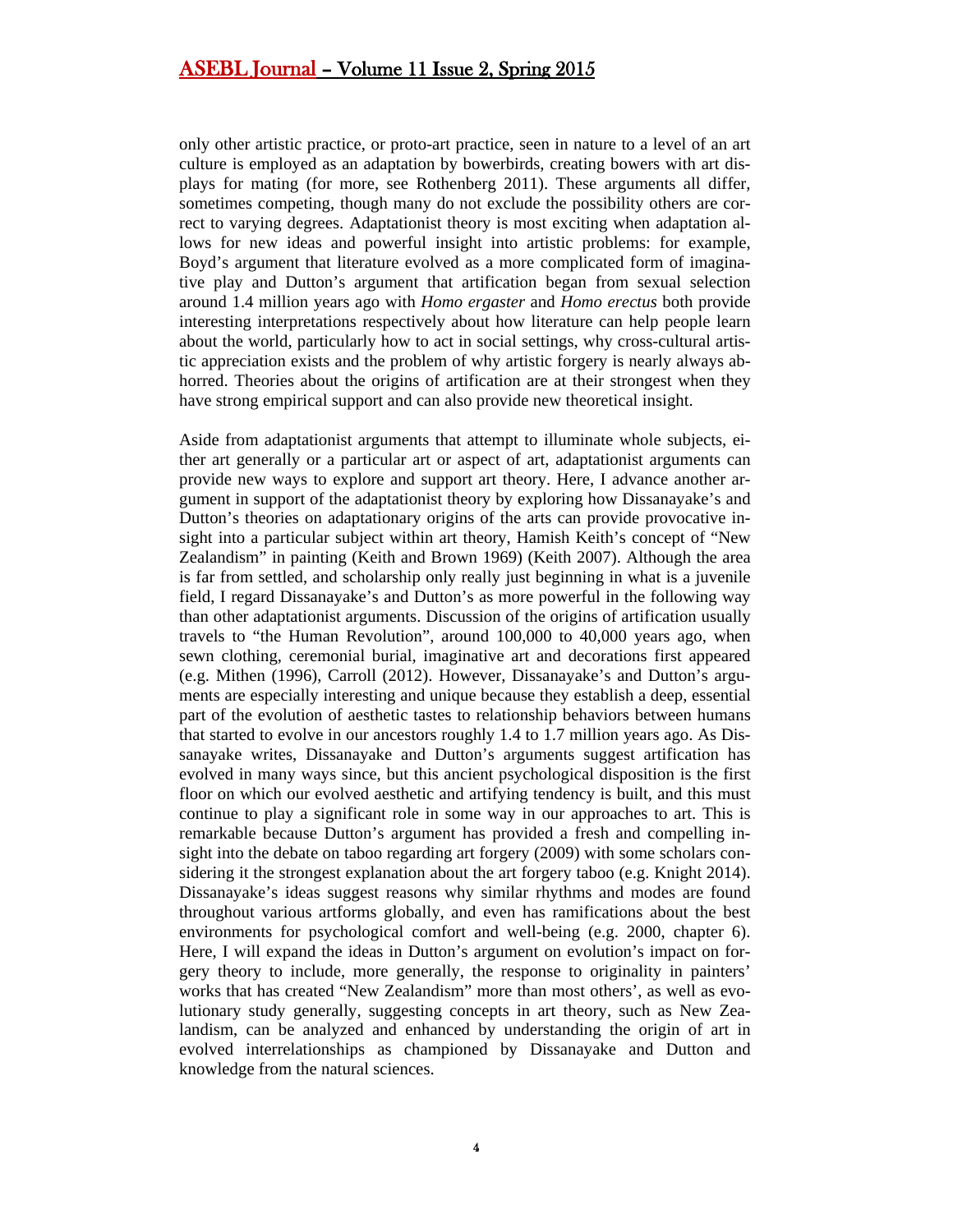#### **Art as Adaptation**

If artification is an adaptation and not a spandrel, then it needs to have served an evolutionarily beneficial purpose. For artifying to be an adaptation, its existence must have provided, or still provide, some benefit that we did not get from something else. The primary objection that must hold if art is not an adaptation, or technology, like mathematics, tools and the wheel, are claims that artifying is an expression of creativity and the general traits that evolved to form our inherited intelligence. Although Stephen Davies is critical of all possibilities, at the end of *The Artful Species* he writes:

If I had to bet, I would say that the adaptations that give rise to art behaviors are intelligence, imagination, humor, sociality, emotionality, inventiveness, curiosity...art...gives direct and immediate expression to these traits and dispositions, I would identify it as a by-product rather than as a technology (2012, 185).

The standard suggestions for art as a spandrel are Pinker's: that artification stimulates bodily systems that encourage motivation when we see signals that align with evolutionary interest; is generated from a greater production of the pleasure produced by stimulating these interests; or, alternatively, from "the hunger for status, the aesthetic pleasure of experiencing adaptive objects and environments, and the ability to design artifacts to achieve desired ends" (2002, 405). Aside from arguments like those that follow, the counter-argument to the spandrel theory is that even if artifying was a by-product of other adaptations, artification has properties that would have had evolutionary competitive value and hence adaptations in their own right. Such as, in literature, the ability to not only imagine scenarios that would help develop social skills by practicing them in a kind of social simulator, or teach a group's cultural etiquette and taboos, but also make such teaching and learning more enjoyable and hence more effective (e.g., arguments in Boyd 2009). I do not have the space to discuss the adaptation / spandrel / technology debate here, but I think that the adaptations of intelligence, imagination, humor, sociality, emotionality, inventiveness, curiosity are rather vague on which to claim art as a spandrel. For example, when adolescent otters play, they may softly bite each other's necks and wrestle to gain a stronger fighting position. This play may emerge from sociality, inventiveness and curiosity, but acts such as play neck biting that attack the most vulnerable area for most enemies, and how to overpower a rival for potential resources, are surely adaptations in their own right, because they are vastly more evolutionarily competitive than play that would not foster such useful skills. This is similar to the reasons why Tooby and Cosmides changed their views from "routinely...[using] various artistic behaviors unproblematically as examples of evolutionary byproducts in our lectures" to arguing "that the human mind is permeated by an additional layer of adaptations that were selected to involve humans in aesthetic experiences and imagined worlds, even though these activities superficially appear to be nonfunctional and even extravagantly nonutilitarian" (2001, 11). The hypothesis I present here does not necessarily require the arts to have arisen as either a single adaptation or multiply through many adaptations, though it assumes that if Dissanayake and Dutton are correct about two aesthetic origins pre-*Homo sapiens*, then the basis of interrelationship between people that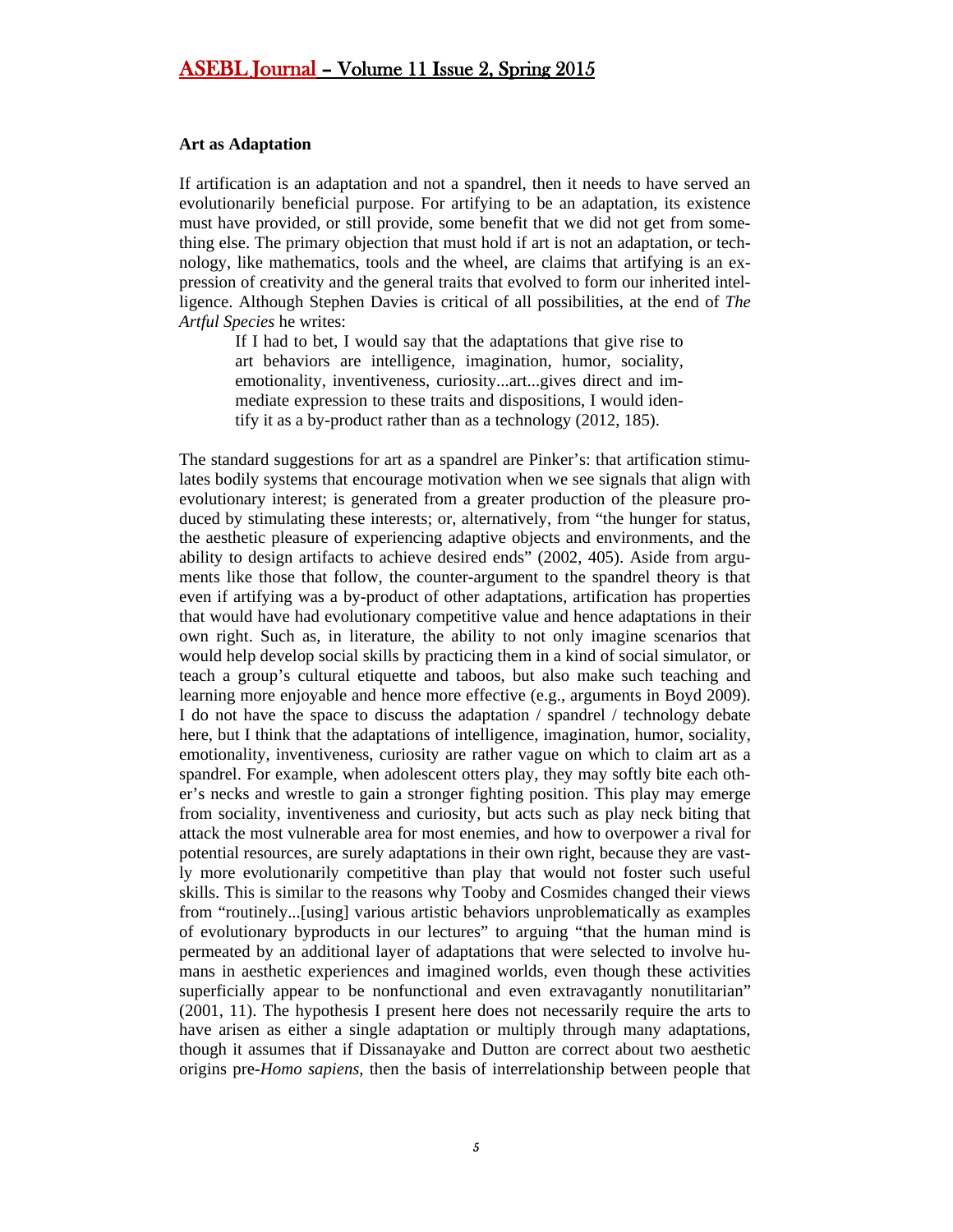nurtured early aesthetic acquisition is likely still strong today. It is this psychological disposition that Dutton uses to provide a new interpretation for why forgeries are jettisoned after being discovered to be forgeries.

Ellen Dissanayake's path-breaking work over many decades (in, among many others, (1974), (1988), (1995), (2001), (2009), (2011), particularly well summarized in (2013)) has been not only to legitimize evolutionary thought about aesthetics, but to provide terminology in which to better describe the phenomenon of artmaking. Her main argument is that the universal phenomenon of making art has emerged from a tendency to artify, to "make special", which she also calls artification. She contends aesthetic preferences for what ethologists call rhythms and modes stem from proto-aesthetic sensibilities that are taught in parent-baby interaction in earlier hominids. These aesthetic sensibilities for sequencing and rhythms were then used in original adaptations to artify later in hominid evolution (2001) (2009). Artification helped intensify group experiences and rituals that arose with the advent of religious ideas and practice. The primary benefit of artification appears to have been that it lowers stress, making daily life easier, for example, reducing anxiety over food procurement or dangers in the immediate environment, as is seen in controlled release of the stress-inducing chemical cortisol during artification and performance, and solidifying group solidarity, making bands stronger and more likely to reap the benefits of living in a group (1988) (1995) (2009). Artification helped bond early *Homo sapiens* together when preparing for hunts, travels, religious ceremonies and general social cohesion, with artification signalling these bonding moments and enhancing the experience by producing more chemicals like oxytocin, which helps people bond while relieving stress. As she writes in Dissanayake  $(2014a)$ , "in this sense, ceremonial/arts behaviour – compared to doing nothing – is adaptive (Kaptchuk, Kerr and Zanger 2009)" (53). Secondly, artification of ceremonies, like chanting and collective singing when feasting and celebrating, or dressing in ritualistic paints or symbolic attire when performing an activity important to a group's spiritual worldview, additionally aids in supporting group cohesion and creating elevated feelings of unity. "Not only are brain chemicals like cortisol suppressed by participating with others in formalized and rhythmically repeated activities, oxytocin and other endorphinic substances are secreted, creating pleasurable feelings of unity with others, strengthening their commitment to each other" (54). I wish to stress that Dissanayake sees the evolution of protoaesthetic sensibilities through mother-infant bonding as producing aesthetic tastes for rhythms and modes found in artification worldwide, but not an evolved relationship between a maker of aesthetics and a viewer. I propose that the evolution of aesthetic sensibilities through a relationship between two individuals suggests a historical example of aesthetic experience between people in an interrelationship between a performer and viewer that has probably contributed to an underlying psychological interaction with an artist whenever people look at art. Such a relationship is not always important to either artist or viewer, but in cases of forgery and influential artwork, this relationship comes to the fore. As art is created by people, the relationship between artist and viewer is always present to some extent. The more examples of development of aesthetic tastes through relationships between a performer and viewer, the likelier the disposition to a performer / viewer relationship when beholding artworks.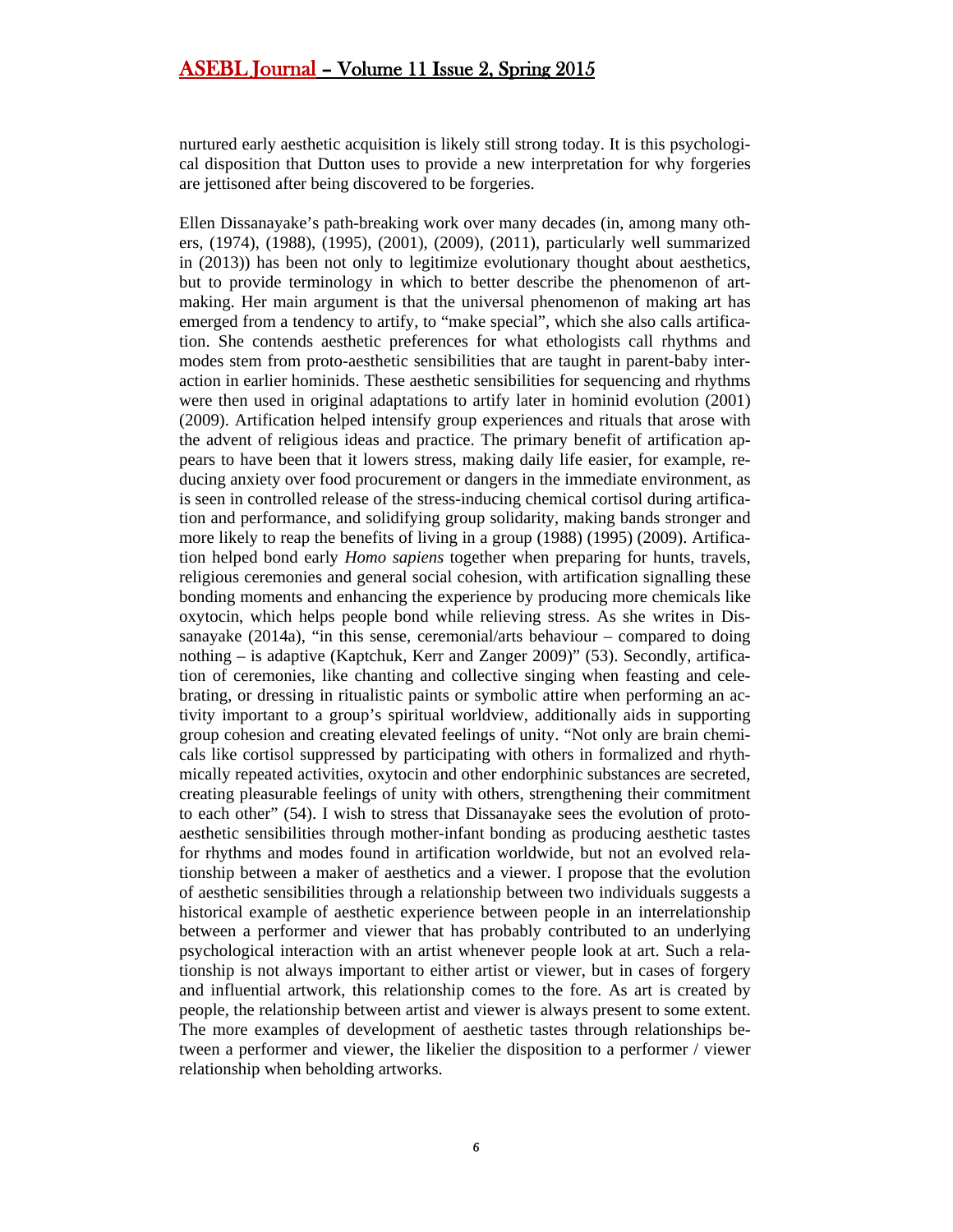Mother-infant interaction, including baby talk, operates very differently from adult communication. Mothers, as well as any adult interacting with a baby, pull faces at babies, talk in higher pitch, even though they know the baby will not understand the words, and verbalize baby-talk patterns to encourage an enjoyable emotional response from baby and mother. An example Dissanayake uses is "Mommy loves you. Yes. Yes. Did you know Mommy loves you? Yes she does. She does. She loves you" (2001, 30). Such play-talk is structured like poetry or songs, with recognizable stanzas and motifs that repeat with slight variation along a particular rhythm. The fossil evidence (described in Leaky 1994) suggests that mother-infant interaction through proto-aesthetics developed at least 1.7 million years ago, practised by both *Homo ergaster* and *Homo erectus* (Dissanayake 2009). Because such interaction solidifies and develops the first and most important relationship a child has in the world, Dissanayake speculates that mother-infant proto-aesthetic interaction is an adaptation in its own right, one not often explored by evolutionary psychologists to probably its fullest importance. I agree.

The evidence from psychology about parent-child development is very strong, consisting highly of proto-aesthetic sensibilities and details about the development of babies minds and the necessity of proto-aesthetic interactions with babies in the healthy development of babies (Trevarthen 1987), and rich in information about how babies are born with brain pathways that are readied for detecting and encouraging baby-talk and interaction from adults in rhythmic and modal manners (Aitken and Trevarthen 1997) (Schore 1994) (for more, see Dissanayake 2000, chapter 1). Newborns can discern similarity between bright colours and loud sounds at the age of three weeks (Lewkowicz and Turkewitz 1980); mothers and babies follow regularities in improvised patterns of sounds, movements and facial play, adjusting responses to each other within fractions of seconds in order to stimulate, maximize enjoyment and freshness of their interaction (Beebe 1986), and strength of a mother's vocalizations can frequently be matched with kicks from her baby corresponding to the volume of her singing (Stern 1985). Aitken, Trevarthen and Schore claim that these rituals and patterns in baby-talk provide essential intellectual and linguistic practice and bonding, which is a crucial part of babies' neural development. Segments of baby-talk usually exist in spoken utterances and playful movements of around three-and-a-half to five seconds, the same common temporal length of adult spoken phrases, poetic lines and musical phrases (Lynch et al. 1995) (Turner 1985). If this developed before artification first occurred, and, as evidence suggests, appears to have been a major, or the chief, factor in the development of such sensibilities, Dissanayake's is a very solid argument.

The strength of Dissanayake's claim about artification as an adaptation for relieving stress and helping social bonding is that most art in nation communities worldwide is collective, with the whole group partaking, occurring most frequently for group gatherings and events, and is often the group's entertainment, providing distraction while in the safety of the group, and conveying important cultural significance along religious or worldview lines. For example, architectural designs, such as the creation of moai, the monolithic statues of Rapa Nui / Easter Island, requiring community effort to move and appreciate, often depicting deceased chiefs, preserving their mana – their spiritual power (Pelta 2001) (Lipo, Hunt and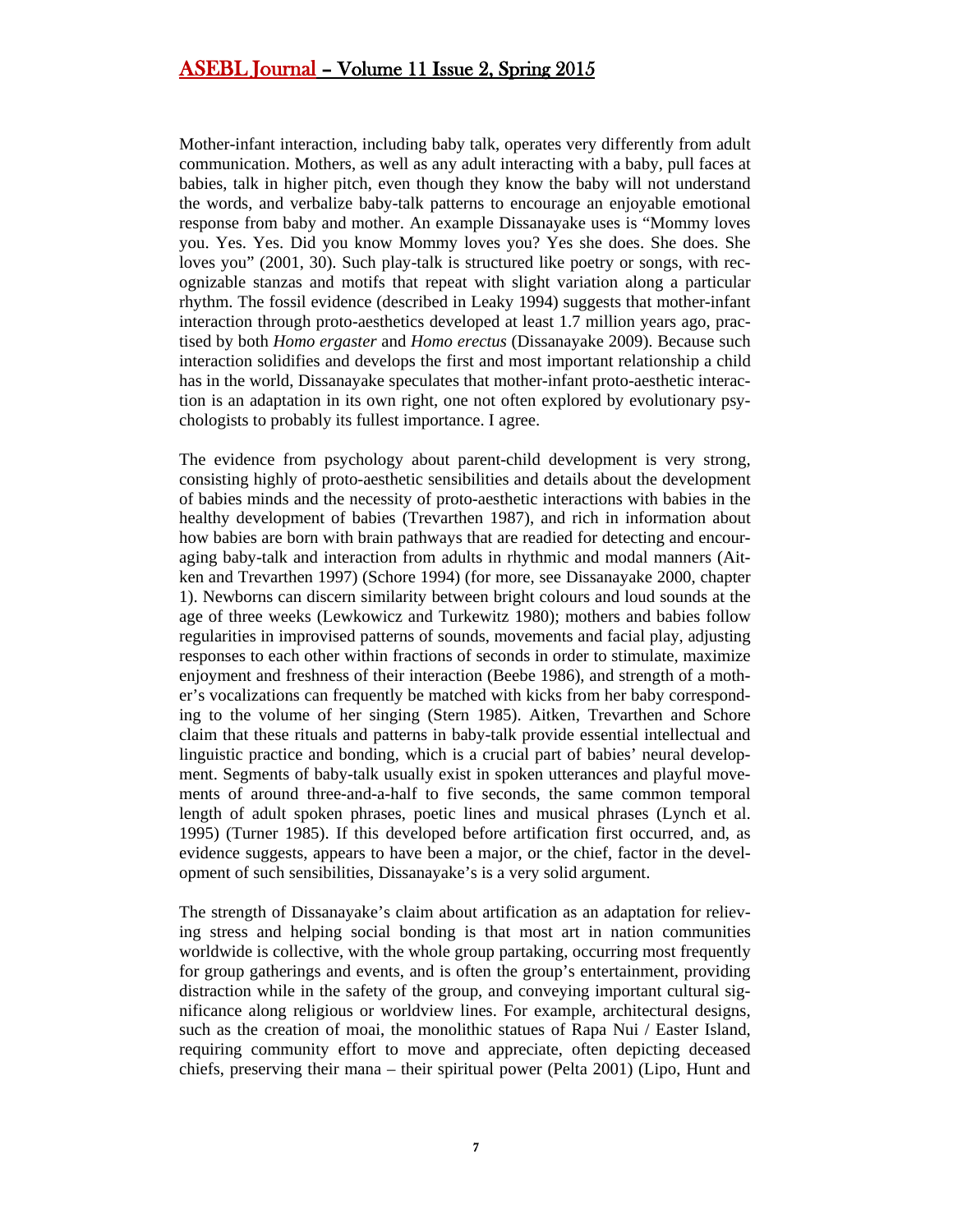Haoa 2013); ceremonies, such as Karelian itkuvirsi, laments sung by women during funerals or weddings to express sorrow at someone's departure (Tolbert 1990); medicinal and spiritual healing rituals, such as the False Face tradition among the Iroquois Six Nations, wearing masks that embody a spirit to aid in healing ceremonies (Fenton 1987) and information and entertainment, such as West African griots and griottes, story-tellers and musicians who impart knowledge about history, social occasions like births, weddings and deaths (Lott 2002) and sagas and tales imparted worldwide around campfires to whole villages. The biggest objection to Dissanayake's argument has been that "making special" is a vague notion, and her characterization of aesthetics into four criteria of aesthetic qualities, tangible relevance, evocative resonance, accessibility coupled with strikingness, and satisfying fullness, is insufficient. In these terms, as Davies writes, a video of our child's university graduation would count as an aesthetic experience, though many would not think of a graduation in aesthetic terms (Davies 2005, 2012). I am not completely convinced because one could imagine this experience as aesthetic for a parent because it could be a beautiful, comforting and sublime experience, making the parent think back happily on yesteryears and brim with pleasure awaiting to see the child's ventures in the future. The important point is that the definition of art, and jointly, aesthetics, is unsettled, and is sometimes a subjective matter in fringe cases. The main point about Dissanayake's argument is about artification as an adaptation, which is why she has reworded "making special" for artification (for more, see Dissanayake's defence against criticism (Dissanayake 2014b)). We can be certain that sculpture, literature, painting, body art and dance are art, and if empirical and theoretical evidence supports these first evolving as adaptations for group bonding, relaxation and psychological well-being, Dissanayake's characterizations of what count as aesthetic are largely irrelevant to the claim about artification as an adaptation. Because of the support from neuroscience, I find it difficult to disbelieve artification is not a series of adaptations, in which two of the most important were the two Dissanayake identifies for psychological health and social stability.

Denis Dutton's argument (developed over (2000) (2003) (2009) (2010)), following Miller (2000) (2001), is that artification originated chiefly from sexual selection because artworks are indicating phenomena. Sexual selection produces opposing characteristics to those natural selection produces because the salient factors which determine how sexual selection operates are different from the salient factors which determine natural selection (as Darwin used the term; good examples of different interpretations of what sexual selection produces are in Dawkins (2009) and Prum (2012) (2013), for an in-depth exploration, see Cronin (1993)). In sexual selection, an individual attempts to impress a mate or fight away rivals and does not merely attempt to survive against predators and the elements of nature. Subsequently, sexual selection produces indicating phenomena, such as colourful bird plumages, lion manes, and mating dances. From Zahavi (1975) and Zahavi and Zahavi (1997), the majority of indicators can be interpreted as characteristics which convey the suitability of a potential mating partner by acting as a form of handicap (Prum offers a differing view). Indicating characteristics, such as the ever-referenced peacock's tail, as popular to evolutionists as to peahens, act as a message to a mating partner by showing that a peacock has access to resources to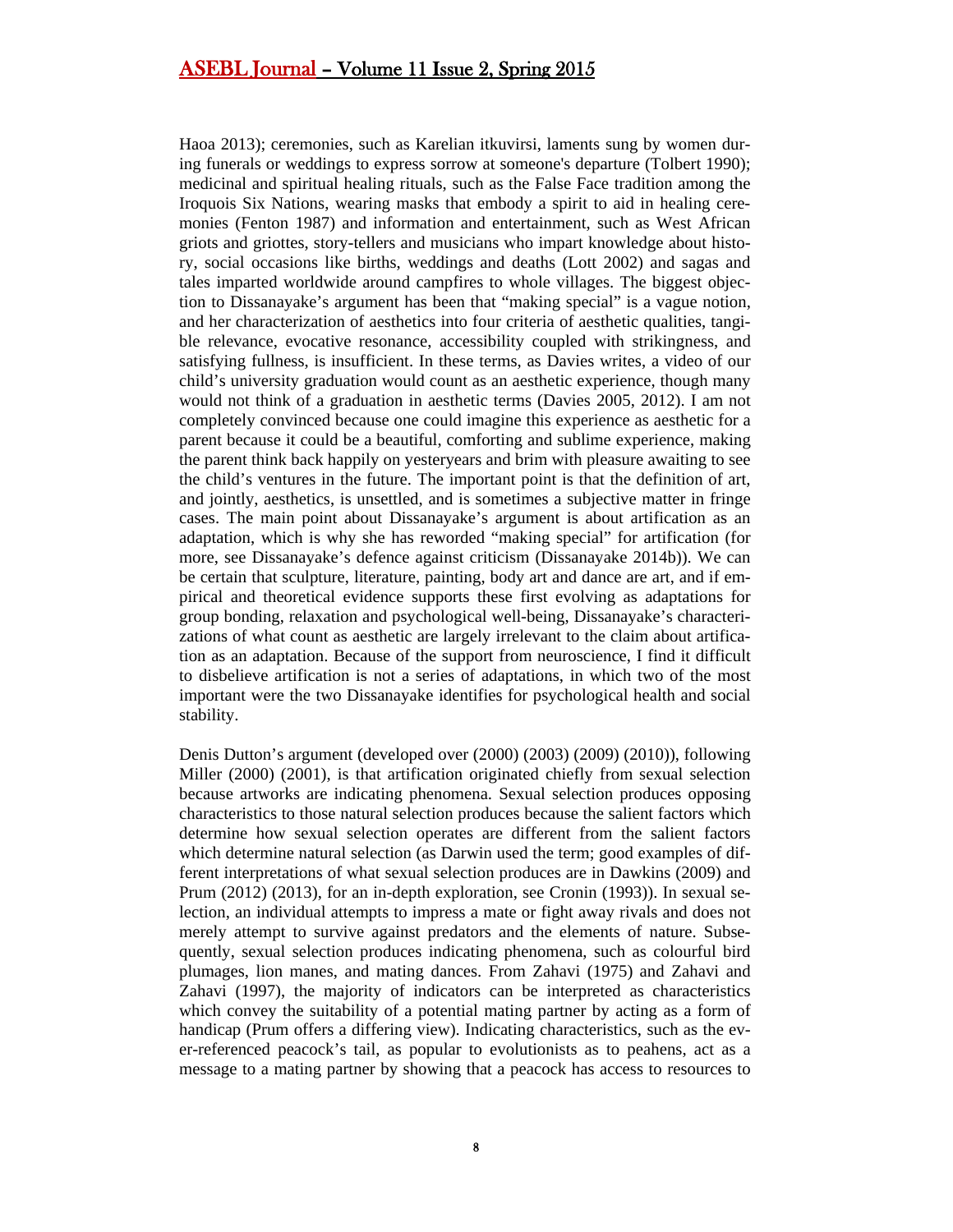be able to grow and maintain a large tail and the pigments the tail requires, and the ability to survive despite the attention such a characteristic brings to potential predators. Indicating characteristics thus gain some of their merit from defying natural selection, and act as a method for showing the strength and health of an individual to potential rivals and mating partners. Artworks are extremely costly in effort, time, creativity and resources, and any individual that was concerned solely with her or his survival would be severely jeopardised in this pursuit if she or he wasted resources and exposed themselves to danger in the manner which artworks require. Furthermore, artworks convey reliable information about characteristics of their creator. Symmetrical shapes, fine craftship and close attention to detail indicate fine motor control and skills, persistence, dedication and diligence. These characteristics indicated in artworks are those favoured in sexual selection: in selecting a mating partner who will produce half of the genes for any offspring produced, individuals select those genes they consider providing the most benefit to their offspring. As products of human endeavour that require craftship, artworks are prime examples of an indicating phenomena that a sexually selecting species would produce and nurture. As a product of natural selection, artworks appear contradictory; but as sexually selected phenomena, the existence of an *instinct* for art can be understood historically and in wider context.

Following Kohn and Mithen (1999), Dutton suggested that the Acheulean hand axe tradition in *Homo erectus* and *Homo ergaster* emerged from sexual selection, in a manner like bowerbird displays have. This tradition produced basic aesthetic feelings of beauty that are now shared by all humans. For example, revulsion to rotting meats and pleasure at beautiful gardens full of edible herbs and fruits is explained by natural selection. More controversially, there is the infamous international poll conducted by Vitaly Komar and Alexander Melamid in 1993, first in the U.S. with 1001 people, and then in China, Russia, Kenya, Finland, France, Iceland, Denmark, Turkey and Ukraine, about what people would prefer in a painting. There was a universal preference in a particular landscape, with minor variations (see Komar and Melamid (1993). See Dissanayake (1998) for a critical view, and Davies (2012, chapter 6) for a thorough updated discussion). Overall, in every country polled, the favourite colour was blue, the second was green, and everywhere people wanted an outdoor landscape with water, trees and some animals and people. As this describes the easiest terrain for our ancestors to have lived in thousands of years ago, this preference is explained by an evolved sense of beauty from natural selection. The standard natural selection explanation for these results is that the landscape represents a savannah where hominids and *Homo sapien*s evolved. Erich Synek and Karl Grammer (1998) and Elizabeth Lyons (1983) have found these results repeated slightly, with the preference for savannah style trees, water and grass found in children, though they suggest the results show preference for parks children play in and a preference in children for pictures of low structural complexity. Nevertheless, this begs a question why children like to play in gardens and parks, why people like to spend time in parks, and why the larger international poll conducted by Komar and Melamid found such overwhelming preference. It may not suggest a savannah environment *per se*, as a general feeling of beauty felt towards natural areas that display easier conditions to survive in than others, which does not discount feeling beauty when looking at other terrains and landscapes.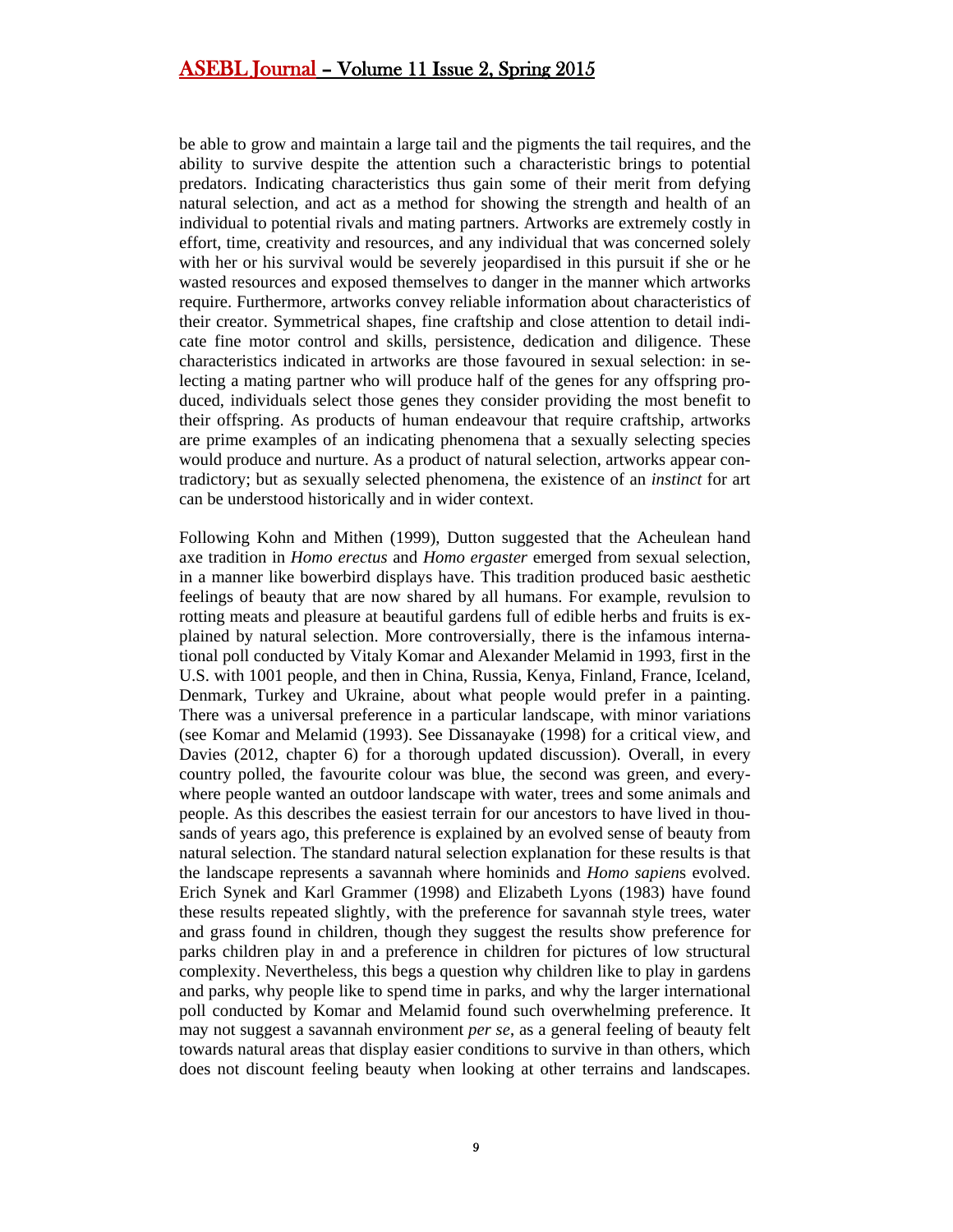More strongly, theory of mind in psychology explains why human presence is often desired in artworks. Theory of mind is the adapted sense of understanding about the desires and operations of the minds of others, and its development in a growing child is seen at around four years old, sometimes even as young as three, which two-year-olds lack, and is an ability humans have perfected to a unique degree (e.g. Wellman 1991) (the phrase was coined by Premack & Woodruff 1978). For a good introduction, see Baron-Cohen (1999). The ability to place oneself into someone else's position allows for the social complexity humans have developed, because it allows humans to reason with each other, to deceive and counter deception, and to form deep relationships with others that would be impossible otherwise. Theory of mind suggests story-telling has developed because dealing with characters and situations, helps practice and develop individuals' theories of minds, and consequently develops their ability for social interaction. Lisa Zunshine claims specifically that literature helps improve theory of mind because it allows people to read characters' inner thoughts and motives even when characters might try to disguise their mental feelings from others, occurrences that do not happen frequently in the real world (Zunshine 2006, 2012). If the inclusion of human presence does often increase the appeal and draw of artworks, it is likely because human presence stimulates adaptations for navigation in the world as a social being. It is also likely that artworks in general stimulate theory of mind adaptations whenever people look at art, because viewing artworks suggests human proximity and also an ability to understand another human, as all artworks show expression by their maker (e.g. Keskin (2009)).

The evidence against sexual selection as the origin of the arts looks pretty damaging. For example, despite the hypothesis that singing in humans evolved from initial courtship songs to woo mates, gibbons are the only primates that "sing", which sing together as a monogamous pair to communicate their shared territory to others (Dissanayake 2014c). However, there is good evidence to suggest that *Homo neanderthalensis* might have sung (Mithen 2005) (for Dissanayake's review of Mithen's book, see Dissanayake (2005)). The main criticisms against the sexual selection hypothesis are that the evidence Miller supported is fragile, and although many activities and traits are subject to sexual selection, this is not always their main purpose (e.g. Ball 2010, Dunbar 2005). Miller and Dutton argue the main sexual selection in early artification was performed, although not necessarily exclusively by females, mostly by females being attracted to males in respect to signals displayed in early artification. Artists, overall, do not appear to mother or father more children than other people (Fitch 2005) (Fukui 2001), and women practice art just as frequently and well as men in all arts throughout the world. Sexual selection can occur in any activity, ultimately, because anything humans execute displays fitness. Overall, the criticism appears to discount sexual selection as the main driving force behind artification evolution over all *Homo ergaster* and *Homo sapiens* evolution. But because fitness displays for sexual selection occur in any activity humans do, sexual selection is always there, selecting throughout generations, just like natural selection does. The evidence at present suggests sexual selection has not been the main driving force behind artification throughout hominid evolution, but because of its use as a social indicator as well as a Zahavian indicator, sexual selection must have played a major role jointly with memetic selection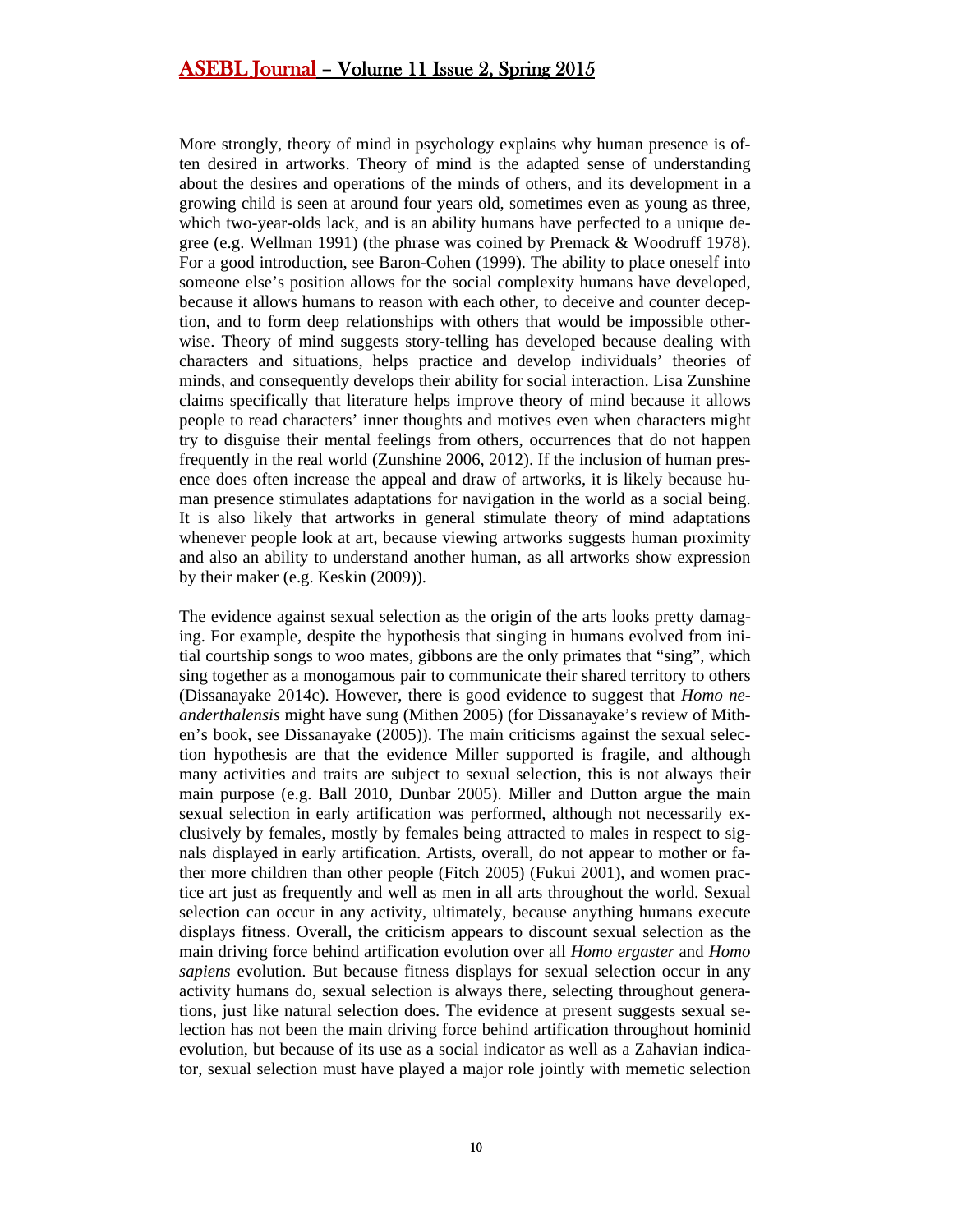in how artification evolved among hominids (for more on sexual selection as interwoven with the evolution of cultural practice, see Voland 2003). Once artification began, artefacts like necklaces, bracelets, headdresses, clothing from animal furs, skins and rare bird plumages, were all used to display social rank (e.g. Coolidge and Wynn (2009), Finlayson et al. (2012)). The social ability to acquire such resources was important, but not necessarily the skill in making them. Although, taste in what to acquire or wear would have been visible for everyone to judge.

However, Dutton's and Dissanayake's arguments do not exclude each other completely. Dutton's arguments are mainly concerned with beauty generally, rather than artification *per se* (for Dissanayake's arguments against sexual selection as the main reason for the origins of art, see Dissanayake 2014c). Sexual selection provides the best answer for the origin of the first proto-artification after the development of proto-aesthetic ethological rhythms and modes Dissanayake documents in mother-baby interaction. The best explanation for the symmetrical Acheulean hand axe tradition that began around 1.4 million years ago is Dutton's, Kohn's and Mithen's analysis from sexual selection. The hand axe has been called the early hominid Swiss army knife. It was a multi-purpose tool first developed around 2.5 million years ago by Australopithecines made from nodules of basalt, limestone or chert modelled into a dagger shape by strikes with a hammerstone, removing flakes. They were used for butchering carcasses, but also likely for activities such as cracking nuts or throwing at enemies or prey. These axes were not intentionally designed into this shape, as they resulted from the original shape of the module selected for craft (for a lengthy discussion on all aspects discussed here about Acheulean hand axes, see Mithen 2003). These continued in roughly the same production for around a million years until hominids began to create hand axes that are marked by a distinct attempt towards symmetry, expert craftship, special materials and uniqueness of product. The former are often called Oldowan tools, but also Oldowan hand axes. The latter are often called either hand axes or symmetrical hand axes. I will call them Acheulean hand axes, following Dutton (2014).

The difference with Acheulean hand axes are that they have been crafted with an intent purpose to create a symmetrical tear-drop shape in three dimensions, markedly different from those of Oldowan tools, even though such symmetry and shaping were unnecessary for butchering carcasses and activities like cutting bark from trees and extracting nut innards. The advent of these qualities can be explained as indicating phenomena in tools produced for use in social settings where others would have seen them (Kohn and Mithen 1999). "The ability to make a fine, symmetrical handaxe would have been a reliable indicator of those mental capacities required for their production; such capacities may have been of value in other domains of activity. Quite simply, classic handaxes were difficult to make, requiring a high degree of intelligence...Handaxes would have been a 'test of character', indicating behavioural disposition to potential mates" (Mithen 2003). Sexual selection is the best, in many ways only, explanation for the Acheulean hand axe tradition, which continued for roughly another million years until the rise of *Homo sapiens* and more complicated forms of artification, because of the abundance of aesthetic qualities and practices in these artefacts, qualities and practices that cannot be explained through natural selection or purposes of religious or social bonding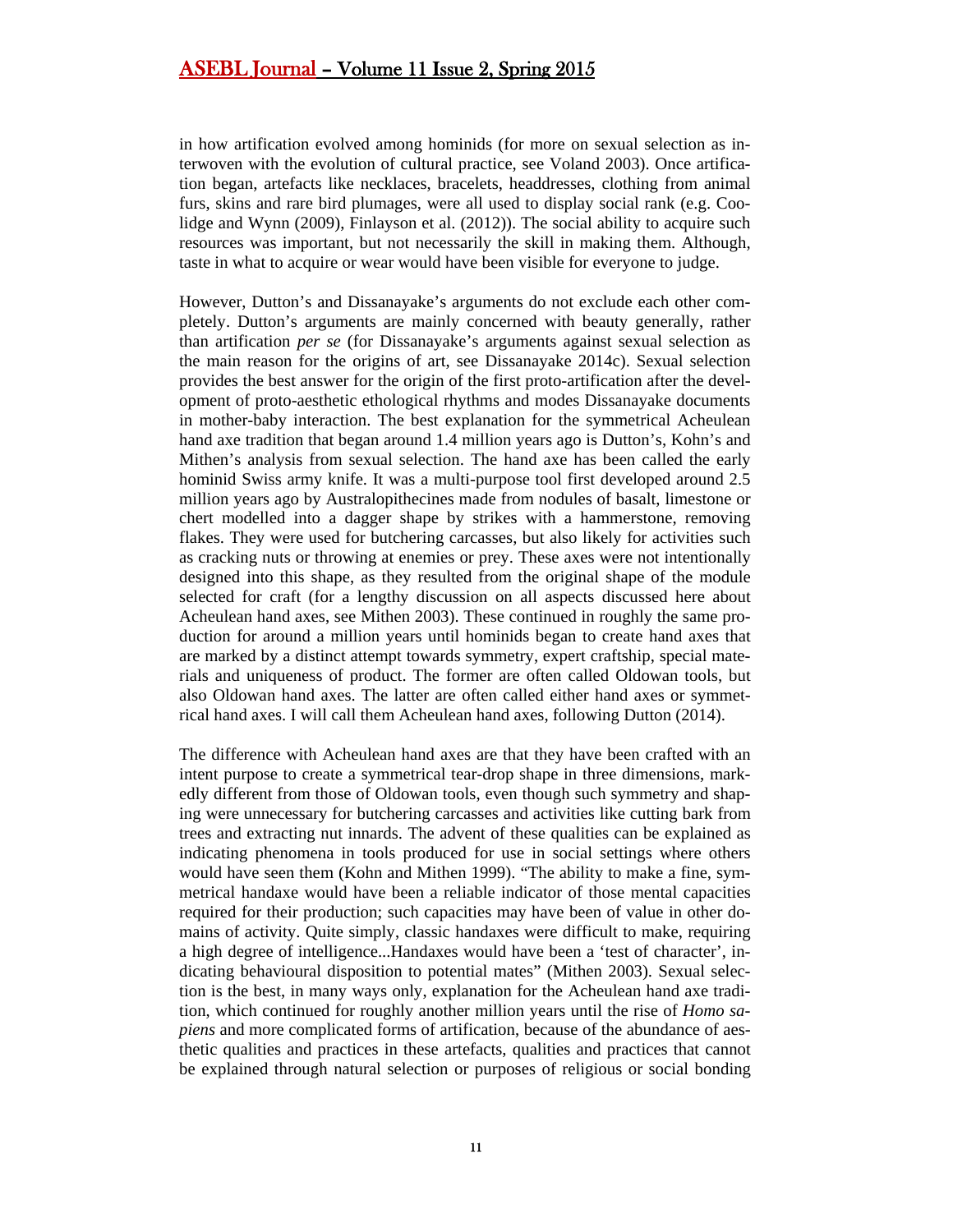value that only occurred much later. Acheulean hand axes are far more numerous than their Oldowan counterparts, with such abundance having been a problem for explanation in archaeology previous to sexual selection analysis (e.g. Roe 1981, Wymer 1983). Further, many show little, or even no use of macroscopic damage, meaning Acheulean hand axes were produced in thousands without ever being used for practical purposes, probably with no intention of such use, and often being too large in size for practical purpose. One site at Boxgrove uncovered not a single Acheulean hand axe with signs of use (Roberts et al. 1997). Additionally, many hand axes have been found that intentionally use rare materials that give the hand axe a special, unique quality, the most famous of these being "Excalibur", a dark red quartzite hand axe that looks like a large blood-red gemstone, a larger version of what one might find in any jeweller's shop. Excalibur was made around 400,000 thousand years ago and is most likely the first grave offering, at least discovered to date, as it was the only product found in a tomb for a deceased hominid probably of high stature. Others include high quality flint, and on occasion, fossils intact in the hand axe, shaped so to preserve and make prominent the presence of the fossil. These qualities of the Acheulean hand axe tradition imply they were used to show status through aesthetic qualities, as well as an interest in aesthetic feeling. As Currie says, while "it may be too much to call" hand axes "an 'early work of art,' it is at least suggestive of an aesthetic sensibility" (2009, 1). Having personally held a few, I would say they show the cultivation of a strong aesthetic sensibility.

I will also note that Richard Prum's recent approach describes the evolution of art as a cross-species phenomenon that has evolved through aesthetic selection (Prum 2012, 2013), supporting Darwin's idea of many aesthetic phenomena in animals as evolving because of an aesthetic interest in a particular phenomenon, which, in turn, develops an aesthetic sense towards the world around. The benefit of this perspective is that although the Zahavian handicap viewpoint is very powerful theoretically and appears to have abundant examples of secondary sexual characteristics, particularly aesthetic ones, throughout countless animals, the examples could also be well explained by the co-evolution of a characteristic and an attraction to that characteristic. This is aided by numerous acts of singing in the animal kingdom that are not necessarily related to mating and appear to give the animals pleasure, such as whale songs, which are still not understood, and as David Rothenberg has shown, have remarkable similarity to bird songs and have responded creatively with Rothenberg in duets with his clarinet (for more, see Rothenberg 2011, 2013). Prum's and Rothenberg's ideas are invaluable for future research because they remind us that if a lot of aesthetics in the world deserves the name aesthetics, it probably is selected for on the basis of aesthetic appreciation: even if sexual selection or kin selection explained the beginnings of what have become artforms like music, they do not explain my personal preference for surrealist painting over other styles. However, Dutton's and Dissanayake's explanations command their clout because they explain well theoretically why the wastefulness of resources that art brings can emerge and not be erased from the ongoing natural theatre over time. Further, what their work shows is that between 1.4 to 1.7 million years ago relationships developed a taste of, and desire for, proto-aesthetic qualities in humans. Central to this development were the interpersonal relationships. I hypothesize that this must have formed a key fundamental part of our inherited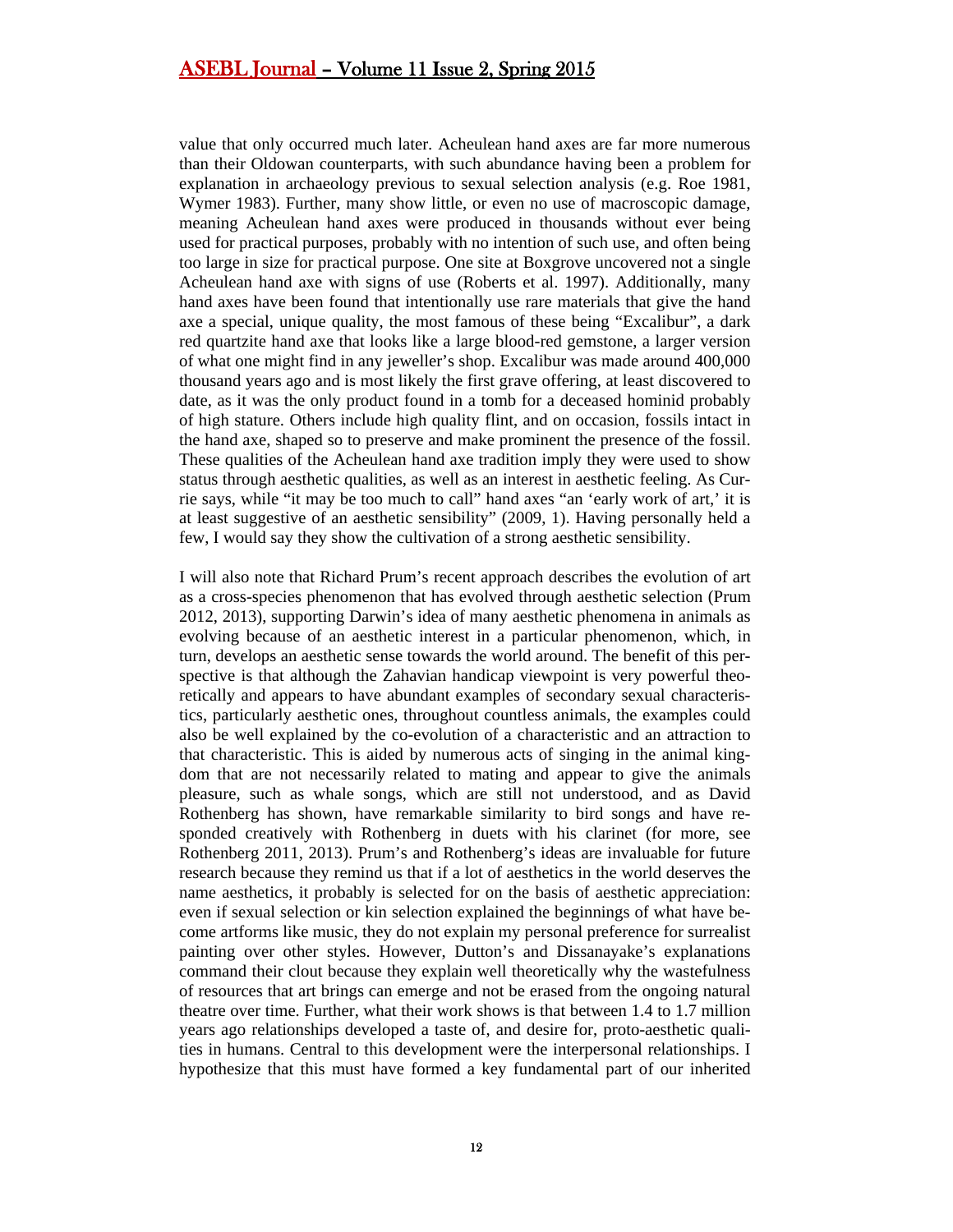aesthetic sensibility in engaging with artworks, and must have influence today in how we engage with artworks. This is why Dutton's work provides a powerful new answer to the forgery paradox in art theory.

#### **Originality and Conveying "New Zealandism"**

So how can navigating evolutionary heritage back into pre-history and beyond bring home informational nuggets useful for art discussion today? Evolutionary theory and neuroscience can provide reasons behind trends in art appreciation, and when coupled with theory of mind, evolutionary aesthetics can supply a fresh way of interpreting artists' popularity.

Rita Angus was born in 1908, and, along with Toss Woollaston and Colin McCahon over the period of around half a century, became one of the principal architects of a distinctive branch of paintings that capture, as Keith writes, concepts that can be described loosely as "New Zealandism" (2007, 159). Keith's concept was introduced with Gordon H. Brown in *An Introduction to New Zealand Painting 1827–1967* (1969), one of the most influential and criticized works in New Zealand art history. Keith and Brown argued that New Zealand painting should be viewed as a quest for national identity adjacent to other nations' artistic identities, shaped especially in the middle- $20<sup>th</sup>$  Century by the "big three" of Angus, Woollaston and McCahon. This narrative has been disputed strongly in subsequent years on the history of  $19<sup>th</sup>$ -Century landscapes of Aotearoa (the name for New Zealand in *te reo Maori*, I will use both names throughout) (Pound 1983) and questions over the role certain artists should be seen as having played in creating a New Zealandism (e.g. Dunn and Vuletic (1972), Wilson (1976), Leech (1981), Panoho (1992) Mané-Wheoki (1995)). The latter will come in handy later in discussion about constructs shaping concepts like New Zealandism, but, for now, I will focus on Angus and McCahon, for reasons of space, and foremost because they were, and still are, leading figures in what the general public and critics consider New Zealandism in painting, regardless of the angle one analyzes New Zealandism from.

A large proportion of Angus's work consisted of self-portraits which reveal her feminist ideals and sympathies, most popularly her depiction of herself in *Rutu* under a traditional Christian form, resembling images of the Virgin Mary in Mariolatry. However, her depictions of Aotearoa landscapes, influenced by cubism and the English artist Christopher Perkins, are often seen as her greatest contribution. In her landscapes, Angus captures Aotearoa's harsh light, the pasteurized land of New Zealand after mass immigration, and the shades and colours of Aotearoa's landscapes under its harsh light. Keith describes the style of Angus's depictions as "a unique take on Surrealism" (2007, 161), and Anne Kirker describes this style as being "characterized by...individual ordering[s] of composition, with land forms treated as taut, rhythmic entities" (1986, 97). *Central Otago Landscape* and *Cass* are two of Angus's most praised landscape works, and they both express her surrealist images in different ways.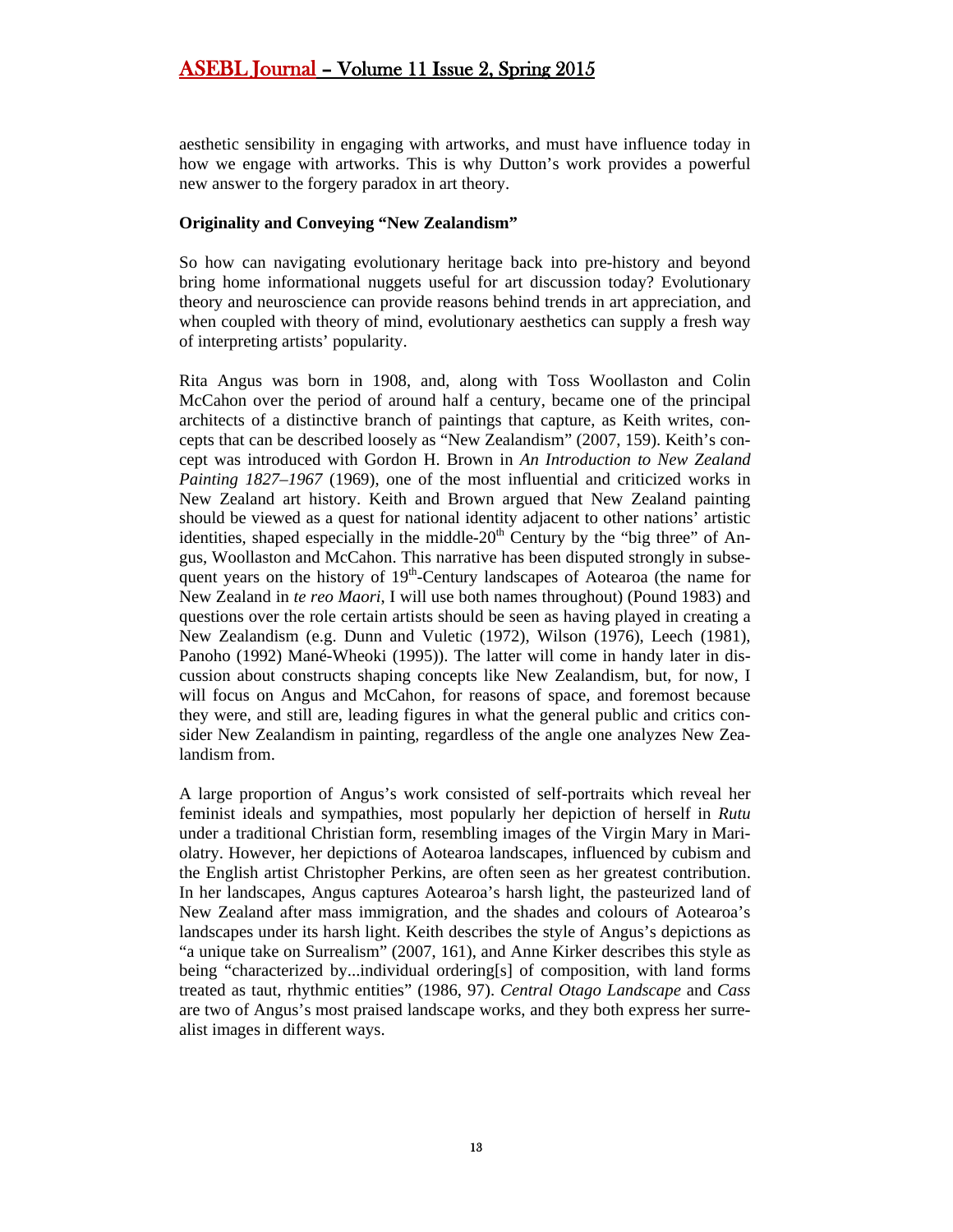*Central Otago Landscape* depicts a hilly terrain adjacent to the Southern Alps in the characteristic browns, yellows, greens and reds of New Zealand fields, and the objects in the painting are built from cubist elements, but to a lighter degree than "standard" cubist paintings, such as Marcel Duchamp's *Nude Descending a Staircase*, and in *Central Otago Landscape* this provides a cartoon-like effect to the image. In the bottom centre-left of the picture is situated a man in a black suit and trilby hat who is walking a black dog, surveying the scene he is about to walk across. The piece has some snow-topped mountains, a large tree, a red and white house and a river which provide colour contrasts built gradually from the choice of colours adjacent to these images. The clouds at the top of the picture are constructed by use of cubist squares, and the mountains immediately below are additionally, although the further down the scene the viewer looks, the more these cubist forms fade and change slightly to aid in constructing the "smoother" hills immediately underneath the mountains, and eventually the viewer reaches the river which possesses almost none of these strokes. The piece as a whole is an exercise in such gradual change juxtaposed with sharp contrasts. It is interesting to note that both *Central Otago Landscape* and *Cass* share the element of human presence in a landscape that the provoking Komar and Melamid study suggests increases interest in a landscape, potentially a reason why these paintings are among her more popular works. The inclusion of human character in the scene engages theory of mind by inviting the sense of, and interest in, another person's presence, so it is likely that Angus's inclusion of traits of human presence in these paintings stimulates tendencies for increased focus and curiosity. The inclusion of figures shows the loneliness and adventure in habituating to very isolated places, characterizing danger and intrepidity.

*Cass* neglects the use of cubism to create land forms, and rather creates land forms nevertheless as "rhythmic entities" through the use of carefully created lines which bend smoothly and, under Angus's hands, have an effect of movement and "rhythm". The scene is of a station at Cass in the South Island, and the black-suited man in a trilby hat is again featured, sitting down in a reflective manner. The contents of the picture are clear and distinct, with the horizontal and vertical lines of the buildings and objects in the foreground contrasting with the diagonals in the hills. Unlike *Central Otago Landscape*, the central themes in *Cass* are mundane artificial entities, and include randomly scattered planks of wood which are nevertheless carefully placed by the artist in relation to the other themes in the work. As a whole, the piece is bright, inviting and creates a sense of familiarity amidst a background of uninhabited land, and Angus wrote of her intent for the painting that "it expresses joy in living here"<sup>1</sup>. The originalities of Angus's paintings for which she is praised, captured prominently in these two works, are thus certain techniques unique in the history of New Zealand art to create her images, and an ability to use the landscape to create certain elements that can be claimed as part of New Zealandism, as in familiarity of human settlement in an otherwise largely uninhabited land and young country.

Colin McCahon was born in 1919, and like Angus, Keith writes, McCahon had his work "firmly grounded in the [New Zealand] landscape...[But] unlike [Angus], however, landscape was never the subject of his painting, but rather a device for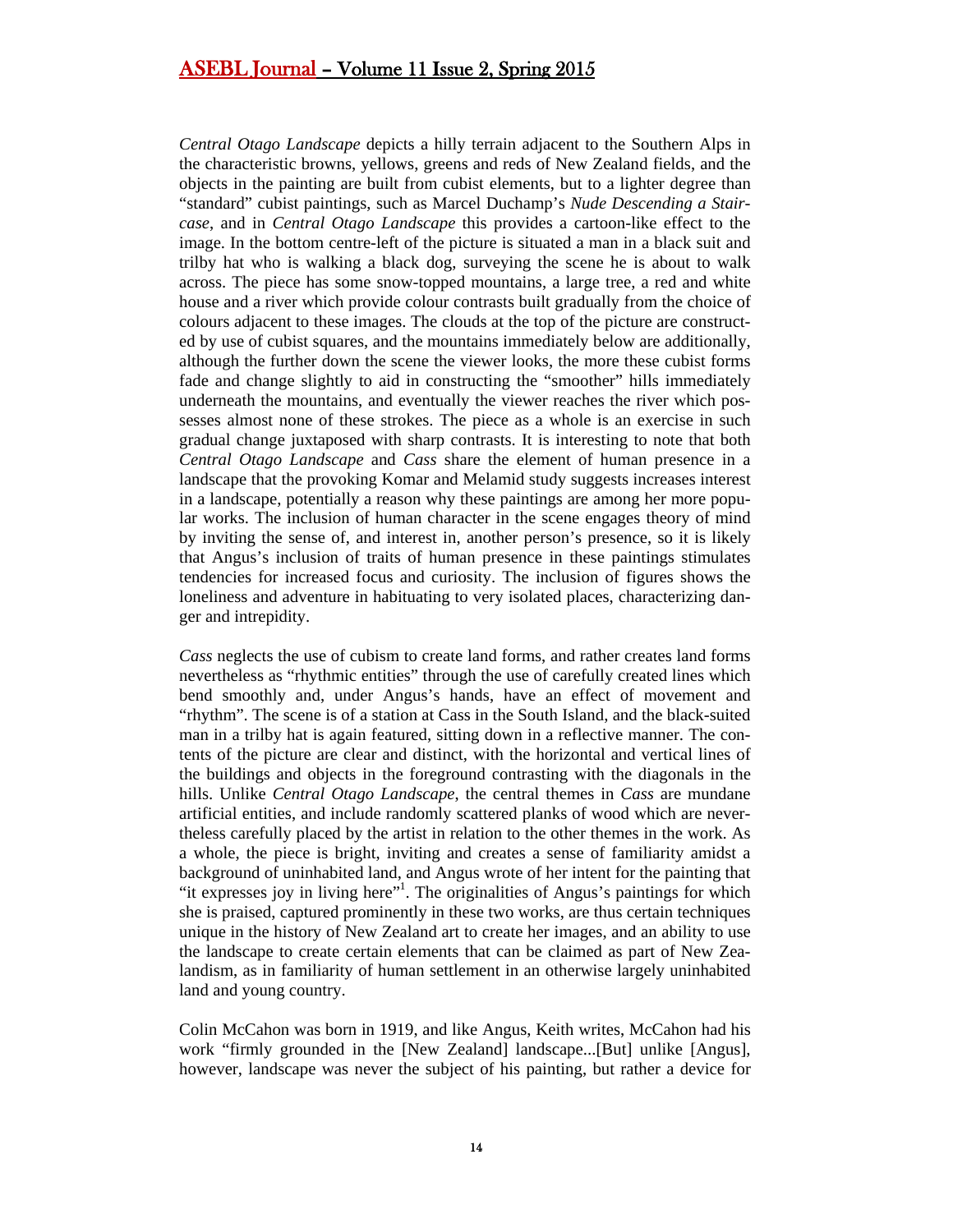supporting a larger and different story". Consequently, "landscape is not what McCahon was about" (2007, 167, 172); rather, it is how he combined landscapes with other themes and mixed them together. Two of McCahon's most admired paintings are *The Marys at the Tomb* and *The Angel of the Annunciation*, which are surrealist scenes featuring biblical characters amid Aotearoa landscapes, and the praise given to many of his works is to the smooth merging of ostensibly polar themes and to the extremes he took such merging of themes. For example, *Storm Warning* consists of a pitch black background with red outlines. The centerpiece is joined handwriting in capitals, adjacent to wisps of smoky red and white in the bottom right corner. *Storm Warning*, Keith contends, "is not only a powerful vision but a powerful landscape too" (2007, 172), and as such is deeply imbedded with McCahon's style used in nearly all of his works. Like Angus's *Cass* and *Central Otago Landscape*, these landscapes of McCahon's also show the presence of humans, both with human figures and handwriting written in attention-grabbing capitals, potentially suggesting importance to the writer.

*The Marys at the Tomb* depicts the biblical story of the tomb of Jesus visited by a collection of Marys, although the scene is set in the hills of the South Island of New Zealand. The faces in the picture are upset and low, and the one in the far right can only be seen from the back. The trees on the horizon look like silhouettes of sheep, and the whole scene is downcast and the choice of dark colours reflects this. Nevertheless, the tomb is open, and the character in the top left is indicating by a pointed finger to the Marys in the bottom of the picture, suggesting with a serious face that they move away from the tomb. The brightness of the stone objects at the tomb and the pointing figure's hair, complexion and garments contrast with the darkness in the rest of the painting, and judging by McCahon's comments on his work, the contrast resembles that of despair and hope. The piece as a whole uses the landscape to convey this contrast by choice of colours and positioning, and specifics such as how the hills are higher over the tomb and brighter figure, and lower over the unhappy figures and darker side of the picture.

*The Angel of the Annunciation* places an angel hovering over the clubhouse on the golf course at Takaka and a golden-hilled background. When first unveiled, it caused accusations of "vulgarity" and "incompetence" against McCahon. It was a first for New Zealand art, and McCahon was influenced in its creation by European artists like Munch, and is dominated by "deliberately thick black outlines, crude forms, ungainly figures, and expressive colour"<sup>2</sup>. It is also one of the first works where McCahon uses the speech-bubble effect from comics to provide a voice to his characters, and in *The Angel* the title of the piece "becomes an integral part of the composition"3 . The wings of the angel can be mistaken as a hill in the background, and even the angel's skin colour is almost the same as that of the hills and golf ground. The piece is primarily bright in colour and theme, and as a whole, the piece can be viewed as providing a sense of rising and triumph in a scene otherwise rather monotonous or at the least not greatly noteworthy. In both paintings, McCahon's originality is shown, like Angus's, to be partly in capturing "New Zealandism", and McCahon achieves this by using the New Zealand landscape in original ways and merging it with themes humans, and thus New Zealanders, relate to,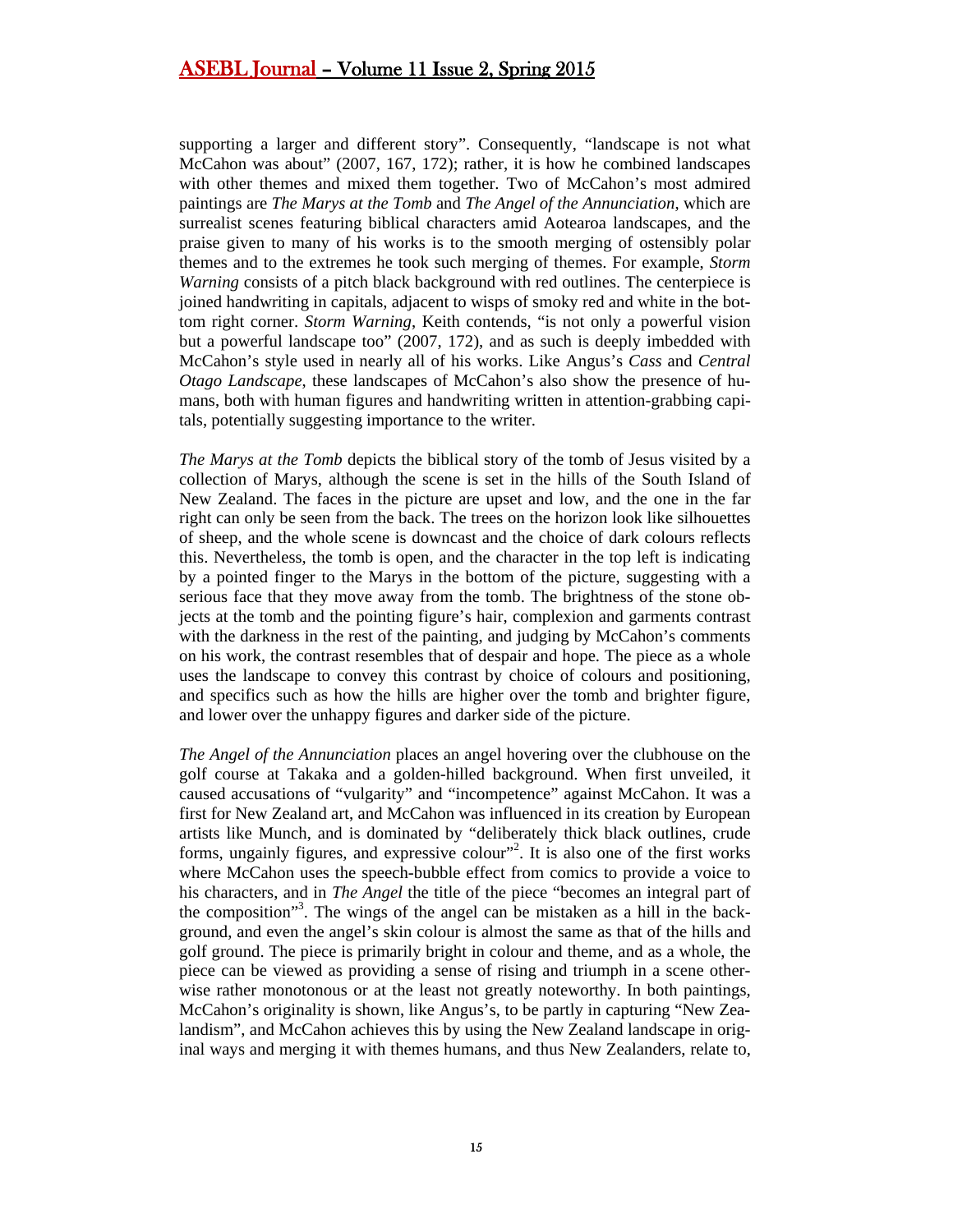and additionally in taking themes known through the entire world and placing them into a distinctively New Zealand setting.

#### **Through the Evolutionary Looking-Glass**

Evolutionary aesthetics can illuminate both the creation of New Zealandism and the criticism of Keith's criteria for possession of the concept. First, I will consider what evolutionary reasons behind the creation of concepts and trends tells us about New Zealandism and Keith's praise of Angus and McCahon, then I will consider what the role of the evolved interrelationship between artist and viewer tells us.

Research from neuroscience and social studies is very detailed on how our attitudes are determined to an exceptional degree by the attitudes of those around us. This is adaptive evolutionarily for the same reasons as the adaptation of theory of mind. When early hominids and later *Homo sapiens* formed in small homogenous groups that provided greater protection for the group and its kin, social cohesion became of greater importance (e.g. Boehm (1999) (2012)). In an environment where fractions between key members of a hunting party could cause everyone to go hungry that evening, or refusal to work alongside a social foe could result in politics that splinter the entire band behind one individual or the other, affecting all matters of importance thereafter, minimizing large disagreements decreased the chance of social breakdown and increased solidarity. The phenomena, either adaptations or by-products which aided such cohesion, include the bandwagon effect and availability cascades, which are tendencies for people to feel warmly to a position if the position appears to be held by a majority of people (e.g. Kuran and Sunstein 1999). These phenomena work in tandem with benefit-cost reading on the resource of time, when people judge how much time to allocate to an entity respective to the entity's reputation, as an increased positive reputation with a majority of people suggests importance.

Looking at this allows us to contemplate that a good portion of what is determined as New Zealandism in paintings are not just what is in the work of the painters, but what popular views on the artworks become. New Zealandism in paintings is thus also a reflection on viewers and specific influences in social trends. Keith's account has been roundly criticized within New Zealand art, with one of the biggest complaints being that his ideas have influenced the general public in a narrative that is out of touch (Leonard 2006, 2009). In general, his argument is what caused a creation of a distinct post-colonial "New Zealandism" in paintings, and focuses primarily on New Zealand paintings as a search for a national identity in paintings. Some of the main criticisms are that Keith focuses on landscape too heavily and promotes a lack of international-influence as one of the highest virtues in the conception of New Zealandism in paintings (e.g. Pound (1983) strongly challenges Keith's account of  $19<sup>th</sup>$  Century New Zealand landscapes); that original abstract Kiwi artists like Milan Mrkusich and Gordon Walters (Dunn and Vuletic (1972), Wilson (1976), Leech (1981)) and Maori artists are not credited fully (Panoho (1992) Mané-Wheoki (1995)), and Keith's and Brown's first formulation of New Zealandism (1967) soon became out of date with the work of a wider number of artists who have practiced. Keith provides the same argument in *The Big Picture*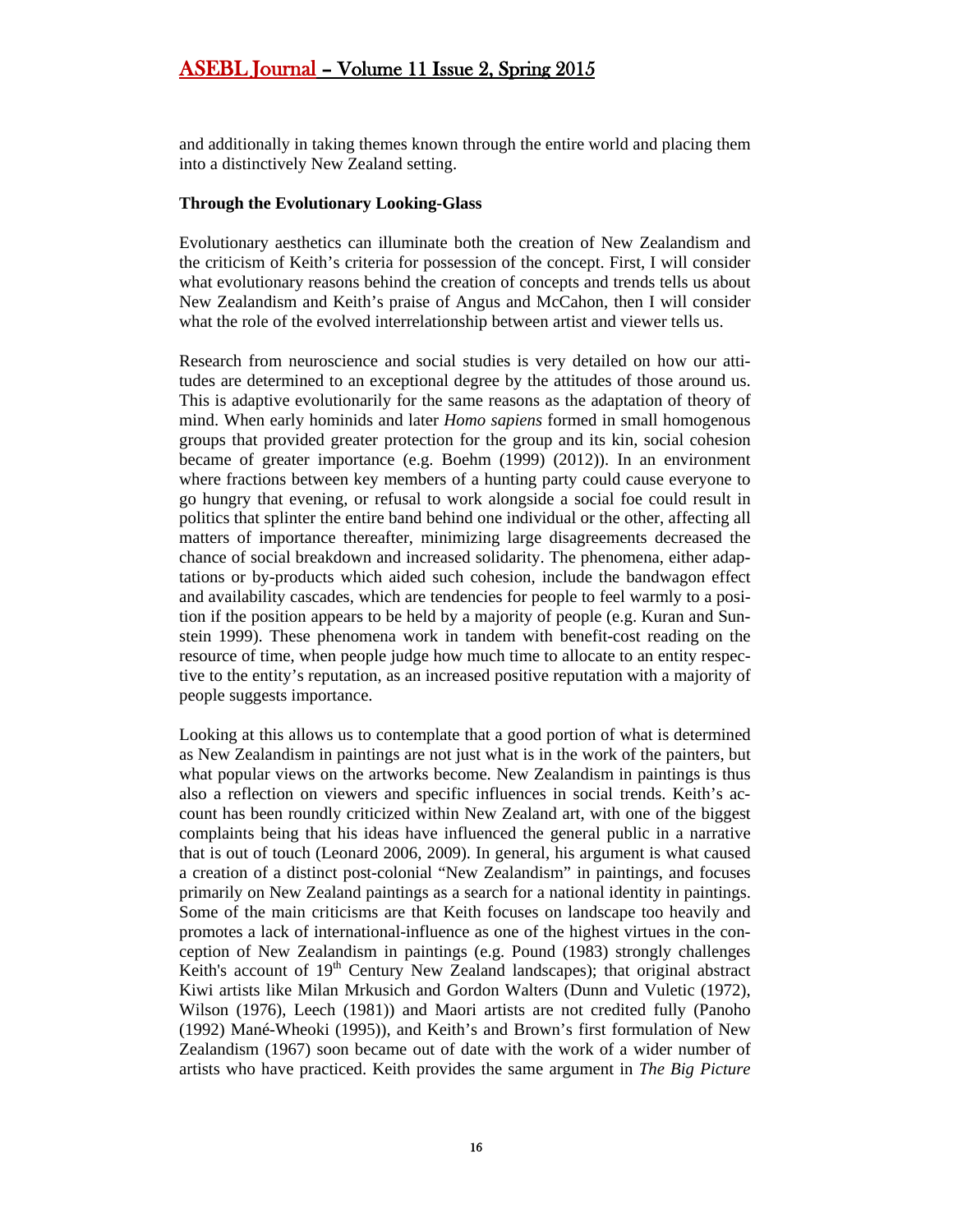(2007), including discussion of New Zealand art post-1967, although it has been criticized for not addressing adequately the range of contemporary New Zealand art since the 1960s. As Christina Barton writes, "the view of art in New Zealand has radically changed, and Keith does his best to canvass how...But in the end, the fact that Keith has not been intimately involved with art historical scholarship since he left the Auckland City Art Gallery in 1970, nor active in the contemporary art scene, takes its toll"<sup>4</sup>. One of the main problems with a term like New Zealandism is, of course, that it is very broad and tempts multiple interpretations, so there are many New Zealandisms from different angles. For example, Keith sees the influence of J.M.W. Turner on Kiwi artist William Mathew Hodgkins as a negative because Turner's influence would limit home-grown New Zealand influence. Of course, in one sense of New Zealandism as crafted chiefly from New Zealand, yes. But in another sense of New Zealandism as original work of New Zealanders, no. The main problem between the Keith and his critics has been Keith's use of the term New Zealandism, and the way he uses this term to express a search for national identity in paintings: as curator and critic Robert Leonard writes, top Aotearoa's artists are increasingly international in influence and presence, suggesting viewing New Zealand art as art by Kiwis, shown in New Zealand galleries and about New Zealanders does "not have the traction it did in the 1960s"<sup>5</sup>.

Evolutionary study can give support to the criticisms of Keith's account, and why the interpretation of concepts like New Zealandism is important to artists and critics, on the base of explanation for why influential narrative has such a strong impact. The best example of exposure influencing opinion on art is probably the infamous history of the *Mona Lisa* as widely regarded as the most famous painting in the world, and frequently as one of the best, if not often the best, by critics and public alike. Nevertheless, before its theft in 1911, making it the first painting to be published globally with the rise of newspapers, it was not considered in such regard outside of select critical circles, and after, it became symbolic of High Art (Sassoon 2001). Art that is given the most exposure, whether commercially, or through influential mediums in a sub-culture, becomes the most well-known art, giving it an edge over other art in competition for attention. Tens of thousands of self-published novels will never be read because so few people are willing to enter into this published slush-pile. Providing initial exposure comes from somewhere, average or bad art is nevertheless reviewed and given time by people, over what might be good art, but that does not gain such attention. And *vice-versa*.

There are two major reasons for this that evolutionary theory elucidates: benefitcost evaluation and exposure as importance. Benefit-cost evaluation in evolutionary aesthetics and literary Darwinism is the consideration of the benefits to the viewer in relation to the costs, and this is pretty clear in the attention people give to art that already has exposure. Deciding to give time to unknown or lesser-attended art incurs potentially a great cost to your time in relation to the potential benefit. If an artist or artwork is already held in high esteem, or featured in the right place, then the balance changes. This explains why commercial works like the *Hunger Games* enjoy a runaway success after breaking past a certain exposure point: even if you were not interested in such a genre initially, the popular interest is likely to result in some exposure to the work (e.g. Boyd (2012), also well explained in Boyd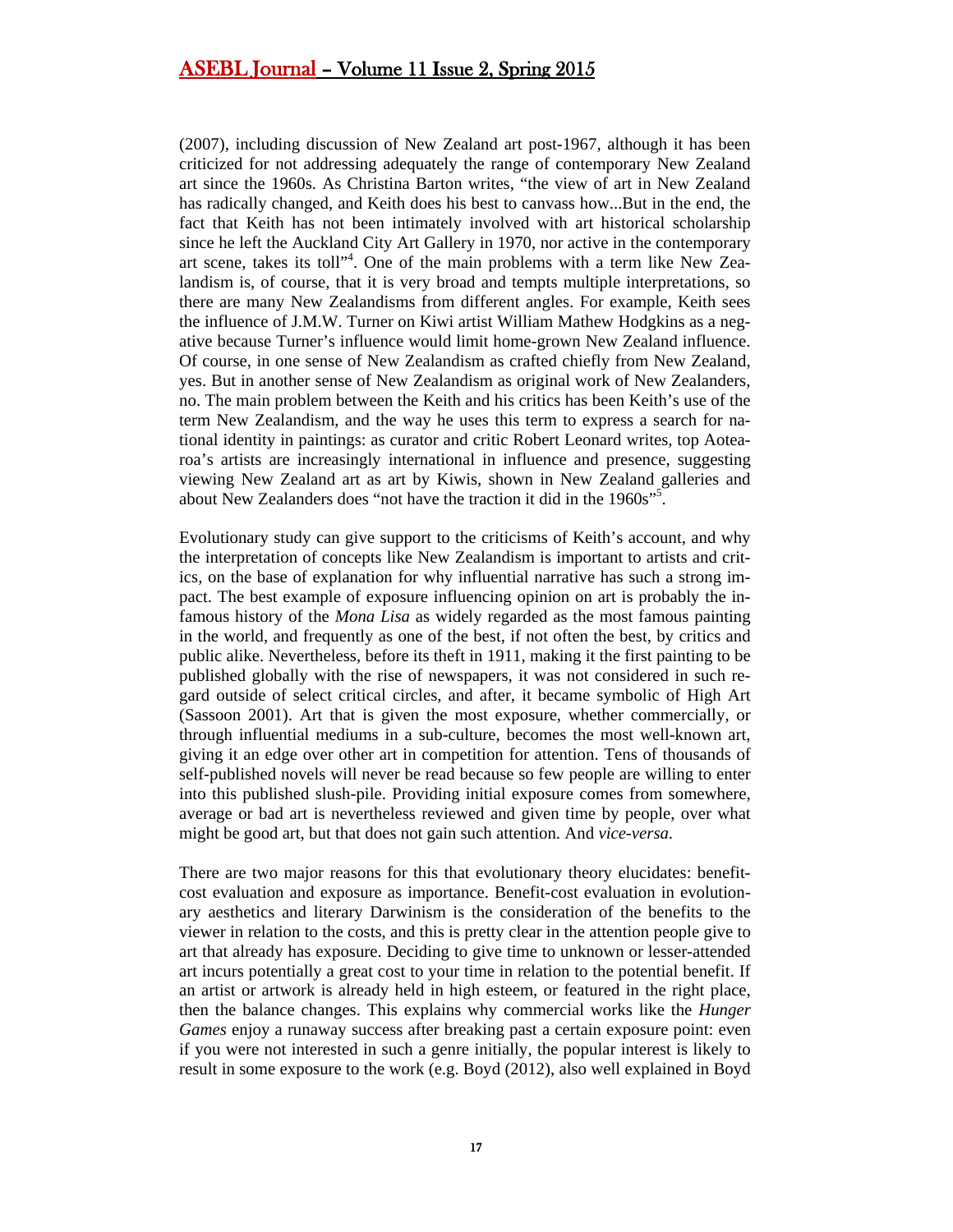(forthcoming)). Exposure as importance is an evolutionary priming to give importance to what is around you. The selective reasons for such a disposition should be pretty clear. In large part, if something is of attention to everyone around you, you should pay attention to it. This has resulted in various psychological phenomena, including the bandwagon effect, availability cascades and the truth effect (Hasher, Goldstein, and Toppino 1977) (Weaver, Garcia and Schwarz 2007). The bandwagon effect is understandable from an evolutionary point of view because of the benefits of conforming socially in same groups during the Pleistocene against the dangers of irking one's group members. One of the most startling aspects of this development psychologically is how the brain sends the same signals to the body as it does when you think you have done something right, as when you conform to a strongly-formed social opinion even when you disagree. And, the brain undergoes the same chemistry as when you think you have done wrong, as when you go against the social majority with a negative consequence to yourself (Klucharev et al. 2009) (Izuma 2013). Cost and benefit socially are likely the strongest reasons for the formation of psychologies that produce availability cascades and the truth effect, where exposure to, and popularity of, certain claims makes them seem more plausible. The effects of the truth effect are enhanced by the ease by which the information can be processed and understood, which is called processing fluency. Reber, Schwarz, and Winkielman have suggested that the processing fluency of popular claims about artworks plays a huge cognitive role in aesthetic pleasure (2004). The easier it is to understand concepts in artworks, the more striking and outstanding themes in artworks, it is likelier people will enjoy the artworks. There may be literary reasons of originality and depth why connoisseurs prefer James Joyce to other writers, but the low, time-requiring processing fluency of his work is one of the main reasons why the majority of people don't finish reading his texts.

This is of interest in evaluating concepts like New Zealandism in art because it suggests first, that the prominence of Angus and McCahon as two of New Zealand's most famous painters was not because of their expression of New Zealandism, but both this and the belief that their work expresses New Zealandism. Second, that critical discussion of concepts like New Zealandism is influenced heavily by the impact that ideas and arguments have on general opinions and beliefs in society. Evolutionary aesthetics explains a strong element of social constructivism in art evaluation, but not as some social constructivists might like. What evolutionary aesthetics does is explain how art opinions are formulated by some degree of social influence and pressure from phenomena like the bandwagon and the truth effect. For example, if the processing fluency of the wording "New Zealandism" is high, with it being an easier concept for people to remember and have a notion about, then it is more likely to have become a popular notion. Additionally, because of cost-benefit analysis and the evolved tendency to view predominant ideas and phenomena as important, the impact of Keith's and Brown's argument in the 1969 *Introduction to New Zealand Painting*, as well as Keith's defense of his original take on New Zealandism in *The Big Picture* and a TV series in 2007 is likely to increase the reputation of the big three painters and the interpretation of New Zealandism post-colonially along the lines of a national identity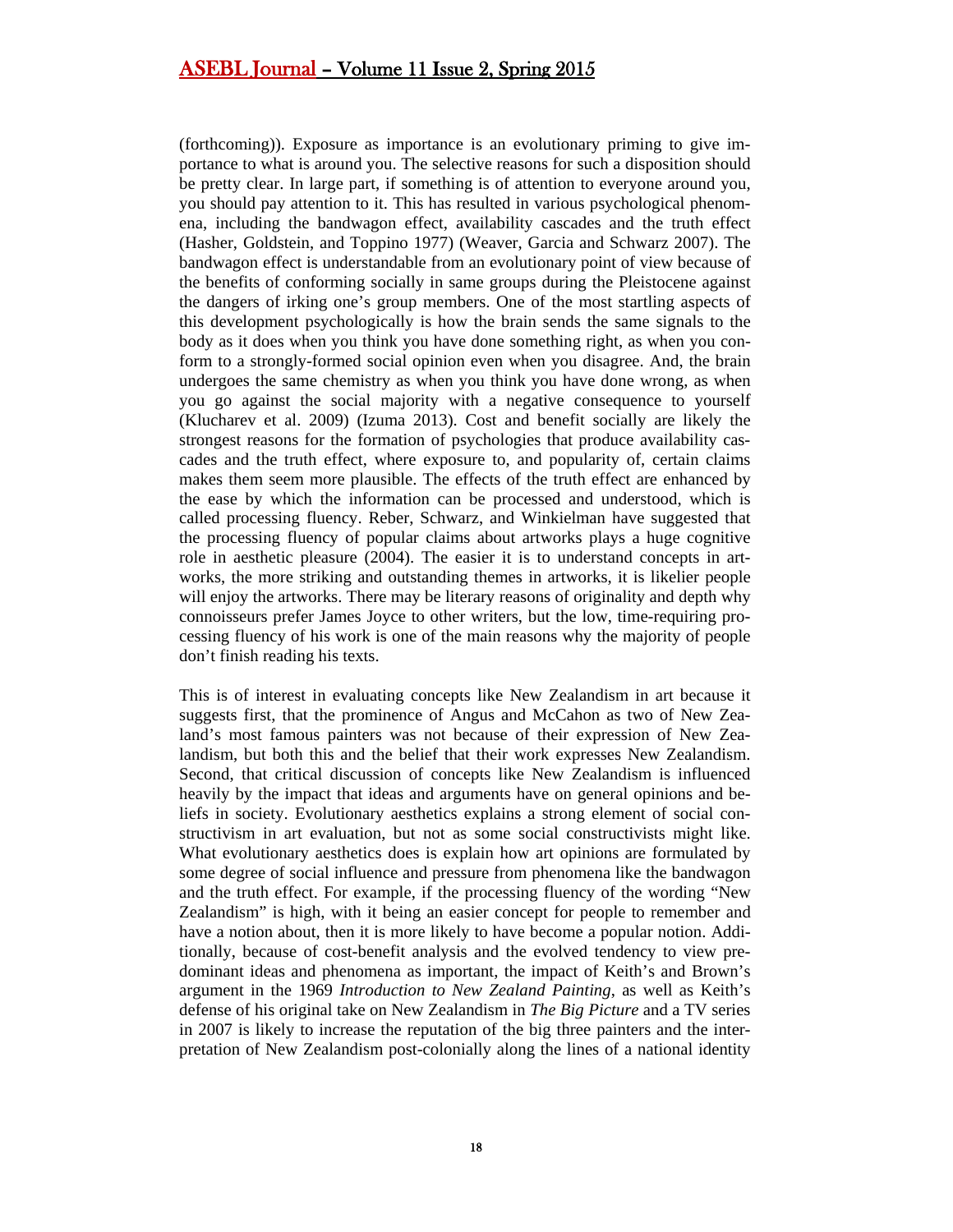in respect to that of other country's paintings. The same applies to criticism of Keith's work in the art world.

These social effects on affecting people's positions and the effect they have on social opinions explains one of the reasons why discussion around concepts like New Zealandism can be very fierce, passionate and important. The major criticisms of Keith's historical narrative based around discovering national identity through landscape painting are that 1) this interpretation of what best expresses New Zealandism in paintings focuses on Pakeha art in the post-colonial period, not incorporating Maori art, the most original art in New Zealand history, 2) it does not credit New Zealand's first most original abstract artists Mrkusich and Walters and might devalue work that is unique in using themes from New Zealand but influenced in style from overseas, such as William Hodgkins's Turner-styled New Zealand scenes; and 3) it does not tackle contemporary New Zealand art well enough. The implication is that New Zealandism of a different ilk, dealing with different artforms and themes is neglected or undervalued in art appreciation. Leonard expresses his concern about the broadcasting of *The Big Picture* on national television because he feels it will increase the influence of Keith's narrative that he thinks does not address contemporary New Zealand art well enough. "The pity is that, being such compelling and accessible television, *The Big Picture* will probably still be being used as a teaching aid in our schools in ten years' time".

The value of evolutionary study here is that it shows the battle for hearts and minds over a narrative is far deeper than merely people's response to argument and detail: it is conscious of how social opinion and framing affects our viewpoints in equal manner. Leonard's anxiety about the "compelling and accessible television" of *The Big Picture* is worry that the high processing fluency of Keith's narrative of New Zealandism will influence a majority of people at potential expense to other art in New Zealand history that is unique, but differs from the "idea of 'New Zealand art'" as "art made by New Zealand artists in New Zealand, shown in New Zealand galleries, purchased by New Zealand collectors and institutions, discussed by New Zealand critics in New Zealand journals, and about 'us'". The latter is an easy way to distinguish artworks as having more New Zealandism than others. In terms of influence solely from factors within New Zealand, it is a form of New Zealandism in art. But art created by artists outside New Zealand, yet nevertheless unique, such as Len Lye's pioneering film work, mostly conducted in England and the United States and having huge influence internationally amongst filmmakers (Horrocks 2001), is also a big part of New Zealand art history, a different New Zealandism in that it is work from a New Zealander in the international realm. The neglect of Maori art in *The Introduction* was a severe blow to the narrative of post-colonial New Zealand art history as a search for a national identity, but Keith's argument in *The Big Picture* incorporates Maori art alongside Pakeha art and bicultural art influenced by both cultures as supporting the take of New Zealandism as national distinctness. Leonard writes that nevertheless, this is "a reason to retain rather than reject a nationalistic bias", and justly questioning "Pakeha assumptions about nation, biculturalism can't see beyond nation". Criticisms of Brown's and Keith's arguments and Keith's qualifications are contests over ways to interpret postcolonial New Zealand art history, and the coherence of these interpretations. From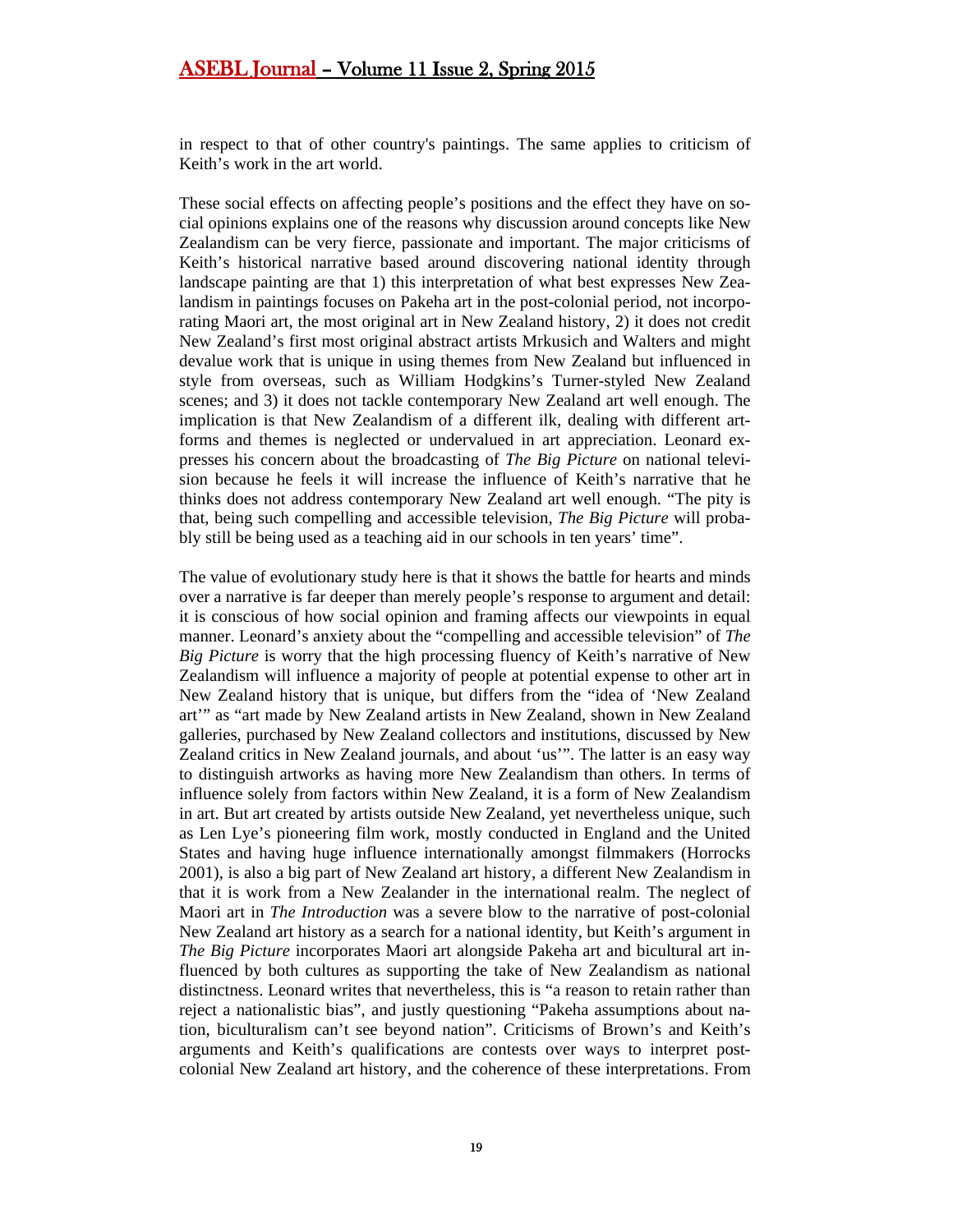the point of social influence study, criticisms of Brown's and Keith's New Zealandism and Keith's defenses of his arguments (Keith 1983, 2007) are attempts to establish memes that concern different New Zealand art history narratives. They matter because if some memes are more readily distributed than others, then the former have more influence socially (Heylighen (1998), Blackmore (1999), Distin (2005)). Keith's incorporation of contemporary Maori art into a bicultural narrative with Pakeha art of nationally distinct art is not just furthering his argument and gaining a fuller, more accurate picture of New Zealand art history. It also lends support to his argument and thus influences how readily his arguments might be taken by the public and art world.

The evolutionary and neuroscientific understanding of psychological phenomena like the bandwagon effect and processing fluency can thus integrate with Francis Pound's (2009) latest argument about the historical development of New Zealandism in the New Zealand art world. During the  $20<sup>th</sup>$  Century up to the 1970s, numerous artists, painters, poets and writers began creating a post-colonial identity of New Zealand art, what Keith calls New Zealandism. These artists worked in different genres, such as Maori modernist painters like Paratene Matchitt, abstract painters Walters and Mrkusich, cubists like Louise Henderson, landscape modernists like Angus and McCahon, writers like Katerina Mataira and Bill Pearson, and sculptors like Arnold Wilson. Throughout this time, many artists were concerned with creating a national identity in art and capturing the essence of New Zealand, culminating in Brown's and Keith's argument at the end of the 1960s that exalts landscape painting and "The Big Three". However, as Pound writes, from the 1970s, this nationalist framework was criticized and abandoned by the subsequent generations, with less interest in and consciousness about national identity in their artworks and what might constitute such artworks. This led to critics and curators like Petar Vuletic in the 1970s taking more interest in painters like Walters, who is subsequently now probably New Zealand's second most regarded painter (Leonard 2006). This historical trajectory makes sense because the idea of New Zealand essence, New Zealandism, in a young colonial country is an easy concept to grasp and feel, meaning that essence of New Zealandism has high processing fluency. Clearly, like all countries, especially countries with a history of colonialism like New Zealand, there are many different New Zealands to the many different people who have lived in Aotearoa, which can confuse what is more New Zealand than other narratives. The proposition of New Zealand landscapes sought to be entirely influenced from within Aotearoa in the immediate post-colonial country is one of the easiest ideas to hold regarding what would qualify as New Zealandism. Consequently, Brown's and Keith's argument and its importance historically in the development of post-colonial New Zealand art seems to be largely because their qualifications for what should define New Zealandism would have been the easiest to understand among people at the time, when the nation was still young. However, after a contemporary New Zealand art world had been established, the need and desire for seeking a New Zealand essence has softened, and New Zealand art is less insecure about requiring construction of a national identity. Pound's argument benefits from psychology because psychology can help provide reasons why trends were popular and have changed, and why the ideas behind those trends were formulated in the manner they were, and are, phrased in.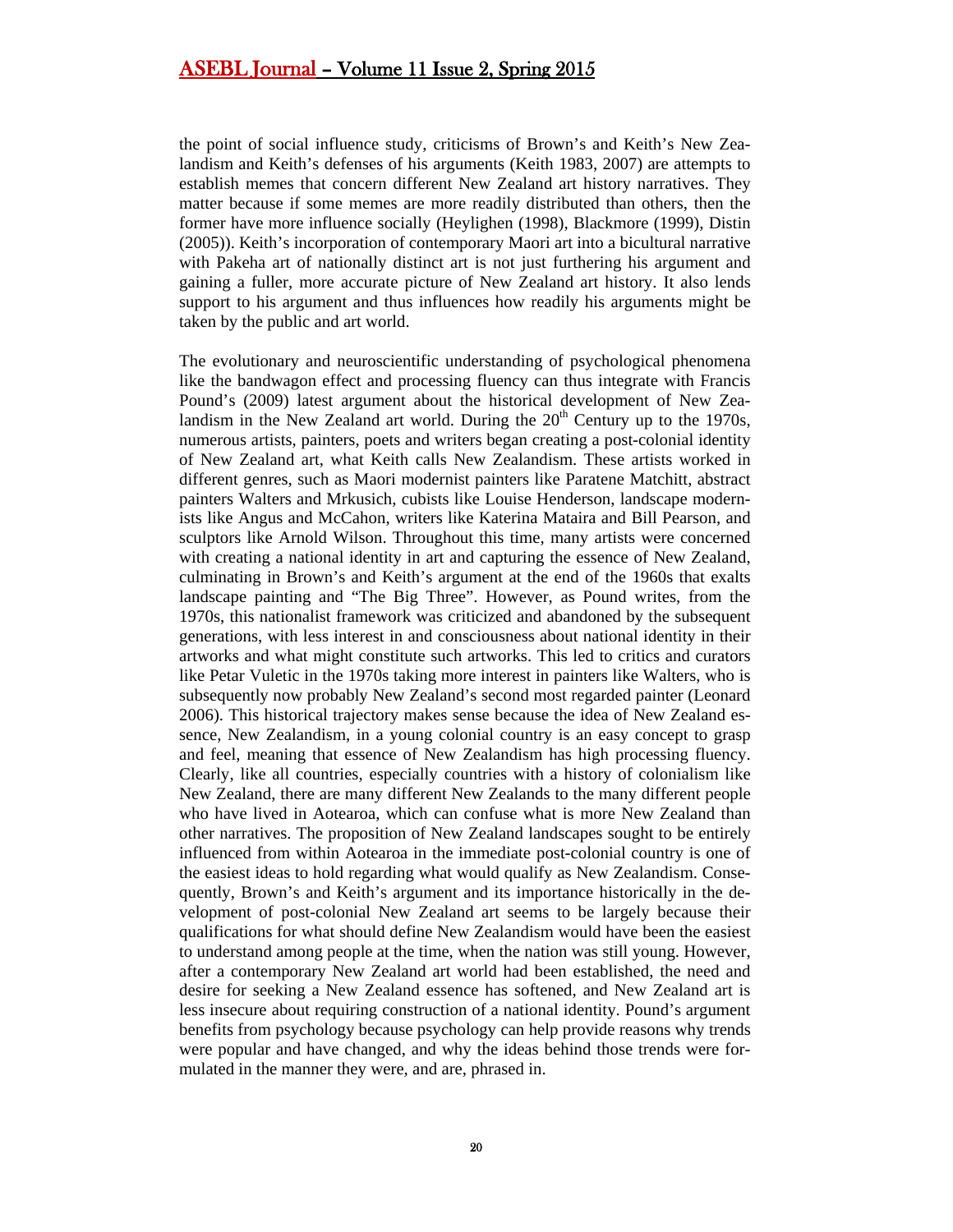Underneath all the social selection pressures that exert on New Zealandism as a concept is the interrelationship that has evolved between viewer and artist. By furthering Dutton's application of this interrelationship to the artistic forgery problem, it can also be revealed as helping craft the concept of New Zealandism.

In *The Art Instinct*, Dutton applies the sexual selection hypothesis to forgery, claiming we dislike, often detest, forgery so much because it damages the conveyance of a person's characteristics that their art expresses to us. Dutton words the problem as follows:

the basic problem of forgery in the arts…[is the question]: if an aesthetic object has been widely admired, has given delight to thousands of art lovers, and is then revealed to be a forgery or a copy, why reject it? (2009, 178).

In Dutton's view, authenticity in the arts means, at its deepest levels, engagement with another personality, the soul that created the work upon which we see, so authenticity is something evolution has made us desire in all arts. Dutton concludes that artworks indicate characteristics and information about their creator, and so originality is prized in aesthetic creations as an effective medium for indicating these characteristics. In viewing an artwork, according to Dutton, the viewer undergoes some sort of communication with the artist that is the most instrumental aspect of many artworks and forms. Forgeries, such as those by Han van Meegeren, who successfully painted a number of pieces that for a time were believed to be newly found paintings by Johannes Vermeer, are thus abhorred, firstly, because forgeries destroy the communicative exchange between the supposed artist and viewer; and secondly, in a forgery, an individual thus attempts to use the original contributions of another individual, such as those features of a Vermeer, for his or her own means as expressive features for his or her own work. According to Dutton, one of the qualities most highly prized about a Vermeer is that it was created by a particular individual, Vermeer, whose artistic character is admired because of what is expressed about Vermeer in his work. So a work which attempts to deceive the viewer into believing that the work was created by a certain individual, such as Vermeer, when in reality it was not, is a work devoid of one of the central reasons why artworks are venerated.

The opposing view is that jettisoning a forgery that has fooled collectors and critics with initial acceptance and praise is a form of manifested snobbery. The aesthetic qualities intrinsic to the artwork remain, regardless of what the people goggling at or listening to the work know of its creation. The work was admired previously, not because of the qualities of the artwork, but because it was believed to be the work of an esteemed artist (e.g. Lessing (1965)). Evolutionary aesthetics challenges this theory because it can explain both the history behind the actions of curators and the public who feel cheated and why people feel cheated by forgery, and also why the work of some forgers, like Elmyr de Hory, is popular with a small number of buyers. As Dutton sees sexual selection as the origin of artification, he sees all art as a kind of performance in one sphere or another, following Francis Sparshott's argument that all art is, ultimately, a kind of performance (for more, see Dutton (1983) or Sparshott (1969)). However, I believe it is just as likely that the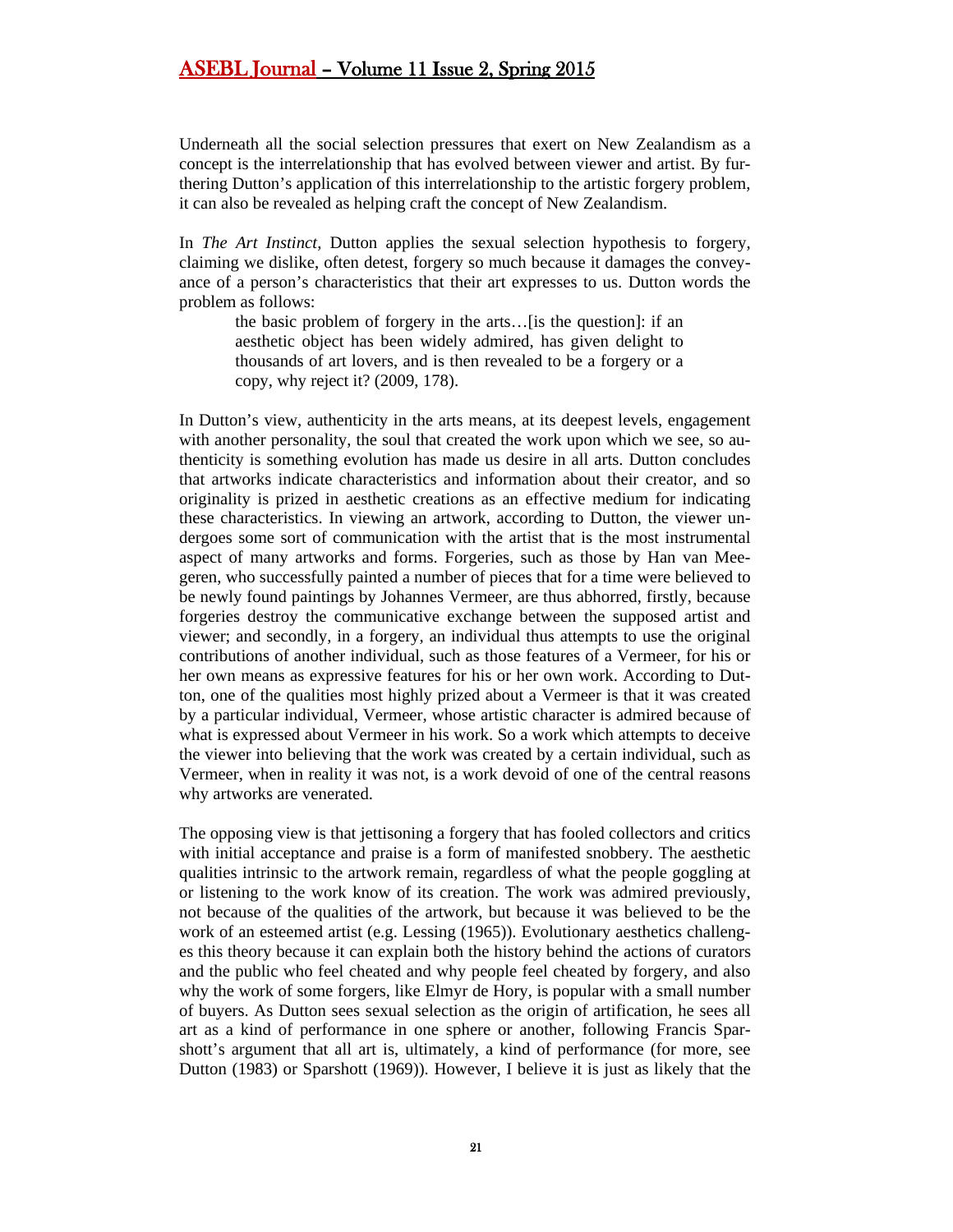general inquisitiveness into other peoples' minds that theory of mind instills in us is why all artification is in some way a performance, as the products of artification give us a window through which we can learn about another person.

The evolutionary beginnings of artification mean that as a performance, the forger is, as Knight puts it, "guilty of the artistic crime of *misrepresenting* an art performance" (2014, 46, emphasis original). The forger attempts to both gain credit from the reputation of a renowned artist, but also damages the ability to access the work of this renowned artist. If aesthetic attitudes towards artworks were first cultivated around 1.7 million years ago in the evolution of aesthetic tastes by mother-infant relationships, the Acheulean hand axe tradition and the roles in social order that the first body decorations and decorative carvings played, one of the key psychological bases for artification is in a communication between people. The forgery tampers with and deliberately attempts to undermine this communication. In so doing, a forger of an esteemed artist not only confuses our ability to connect with the esteemed artist in some deep and sublime way, but interferes with a psychological tendency that stretches back hundreds of thousands of years, where someone feigning evolving baby interactions could have been an enemy of a parent; an individual trying to gain credit for a hand axe or carving that was not his own creation would have been sending a dishonest indicating signal, or, if later with the first *Homo sapiens*, a trickster created art that would have had cultural and religious value to their group, but in reality lacked a characteristic they believed the art needed, the trickster would have been subverting the group bonding and stress-relieving reasons behind artification adaptations: if you needed to use ochre paint that everyone else is wearing to help protect the whole group on a scouting expedition, and you then discovered you have been supplied with different ochre, the stress-reducing quality based on your belief would disappear. The art forgery taboo is thus an evolved feeling that acts culturally as a taboo, just like the incest taboo is an evolved feeling that acts in a social etiquette and ramifications found culturally worldwide.

If Dissanayake and others are correct that artification took on its first more complicated forms in order to signal towards or express rituals and culturally important ceremonies, and to create worlds where one could learn from fictional scenarios and then apply this experience, gathered simulator-style, in the real world, then the taboo around forgeries is probably also because that forgery not only confuses an artist's body of work. Historically back in pre-history, the purpose of the artwork would have been weakened or destroyed completely by forgery. One might see a modern equivalent in indigenous art in tourist economies when carvers will keep their best art within their group for spiritual and cultural purposes, and only sell art to foreigners that would not meet certain needs of the art culturally (e.g. Dutton 2009). For example, in worshiping a deity, only a rare material like ruby would be considered effective inside a carving, so accidentally selling a carving with ruby inside and keeping a carving without ruby would pervert a purpose of the artwork culturally. Abhorrence at forgery is thus a form of evolved cheater detection that works around an honest signal, and is similar to other evolved cheater detection that psychologists have found in game theory (e.g. Trivers (1971), Alexander (1987), Tooby and Cosmides (2005), Barclay and Lalumière (2006), Boehm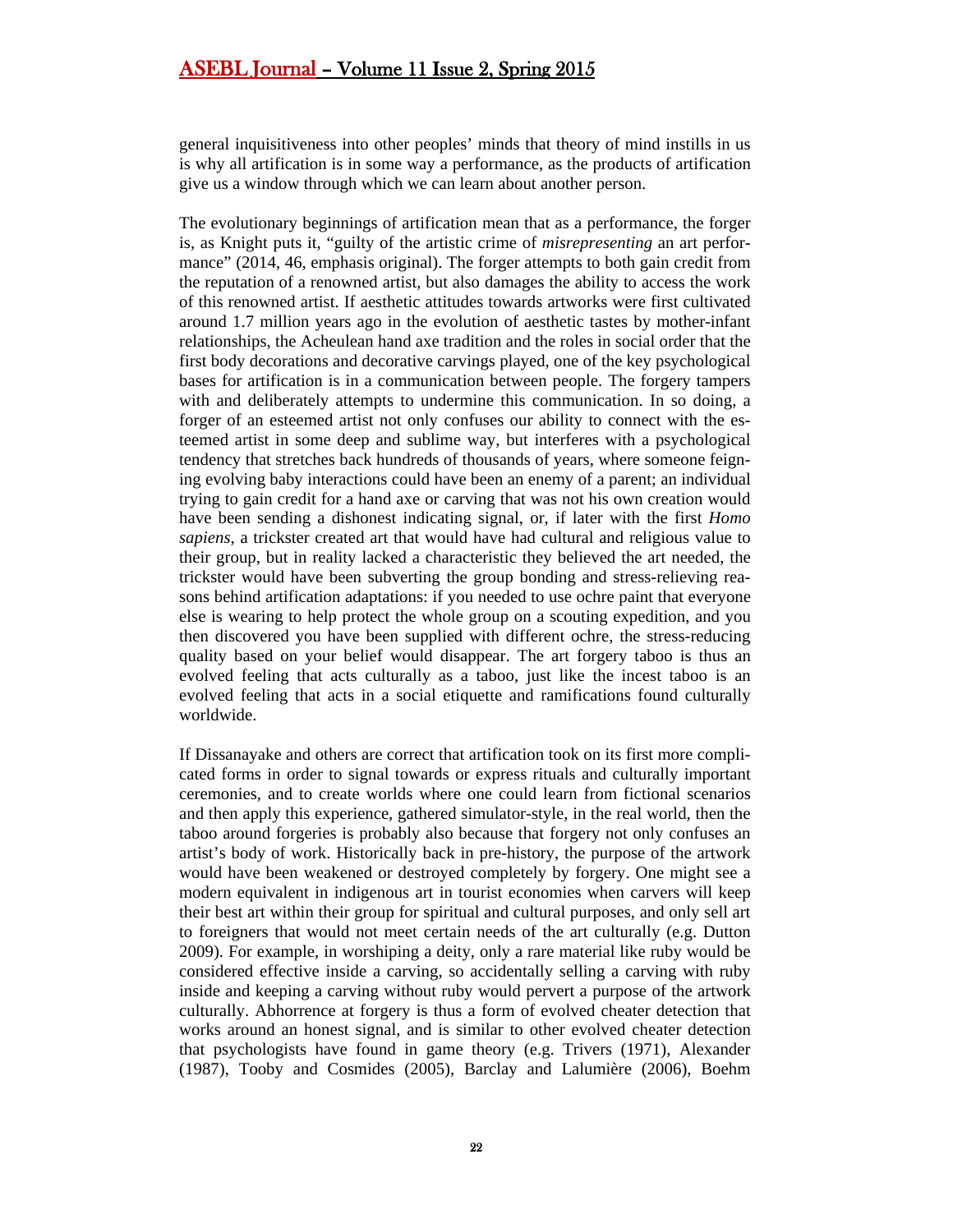(2012)). The reasons why the work of some forgers like Elmyr de Hory is coveted by some collectors, is simply fascination with someone who has been able to deceive, as well as probably a good artist in his own right. As artification has evolved around an interrelationship between performer and viewer, the same interrelationship exists when viewing a forger's work. Because of the problems forgery creates, a good forger like Elmyr de Hory is probably of interest because de Hory could deceive so well. Evolutionarily, being able to detect a cheater would have been important for survival, so cheater detection consists of a degree of interest in how a cheater operates. Hence, the reason for interest in forger's work is the same as fascination with those who cheat in other fields, such as Lance Armstrong, or the Watergate scandal.

What evolution tells us about artistic forgery can illuminate the concept of New Zealandism because it informs us of an importance of a frequent connection with the artist in appreciation of an artwork. An interest in other peoples is innate, for fairly obvious reasons. Evolutionarily, we possess a desire to learn about other people and cultures for the same reasons that theory of mind, the ability for people to appreciate the thoughts and interests of others, has evolved (e.g. Whiten 1991), or why around two thirds of our daily conversations are, on average, gossip that enables us to interact socially with our peers (Dunbar 1996). In art, this manifests in intense desires to know not only the art in artists we like best, but about the artist's life, what others have to say about the artist, and how we can square what we know about the character and life with what we see in the work. This is visible in the horror felt when discovering a Sher-Gil or Miró one owns is a forgery is not just anger at being duped out of money, but because people feel that owning such a piece from a master or mastress brings them closer to the artist in some way. This is also clear in that we do not just call it a forgery, but also that we call it a fake. This is also another reason why it makes sense to believe an evolved interrelationship is the critical psychological bedrock in art experience. Aside from forgery, the reputation of an artist's personal life is frequently used to attack people who like an artist's work, or for people who like an artist's work to distance themselves from it after disliking something they learn about the artist. For example, Wagner's music continues to be ever-popular, but Wagner's music itself is tainted because of his anti-Semitism (for more on this moral connectivity with the artist, see Tague 2001). If art were detracted from the artist in the evolution of art, then cases like the Wagner Question would not exist. However, it is important to a lot of people what the artist who creates artworks is like, and the artist's personal life is used frequently in judging whether one should like artworks or not. The main problems are that concerns of personal beliefs an artist has enter into works, for they do very often, and that veneration of an artist's work ultimately gives social prestige to the artist, which we are uncomfortable with when it is discovered that the artist holds or commits unpalatable views or practices (for more on Wagner, see Shields (2015) and the responses).

This can only be explained by the evolution of an interrelationship between viewer and artist. If a parent-figure or symmetrical axe-crafter could create brilliantly alluring aesthetics, but was a nasty, selfish person, there would have been good reason to be wary of such a person. As these traditions evolved over such a long time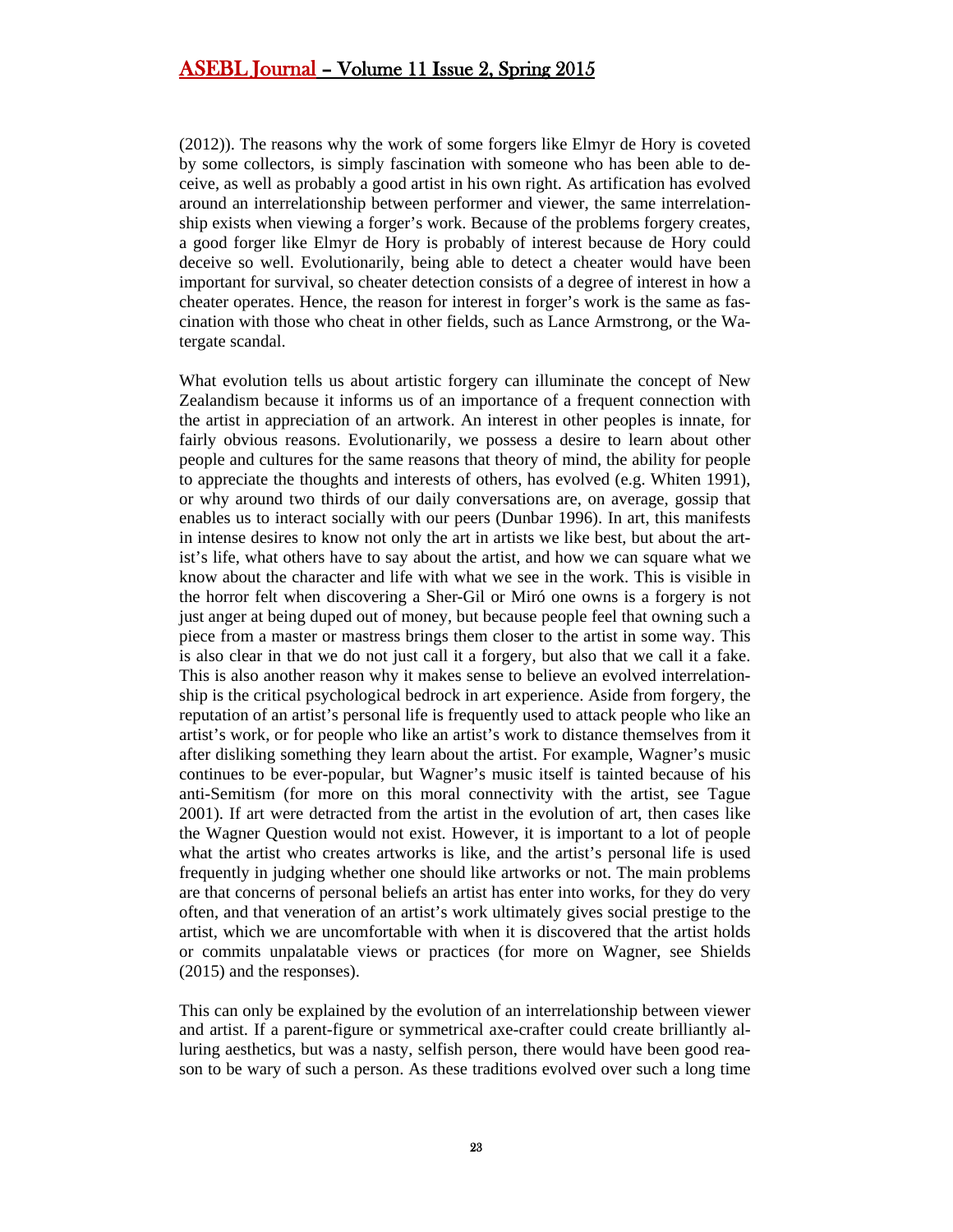and created the aesthetic laying for further artification in the Human Revolution, they would have produced a tendency to not be swayed by the art of someone whose art we might find attractive, but whom we would avoid if we met him personally. This would have been evolved further with artification for ritualistic and entertainment purposes. If certain songs or carvings were believed to help in a spiritual cleansing ritual or hunting exercise, but then the person who created them turned out to be a rogue, philanderer or some other unsavory character, it might give reason to believe his creations would distort the purpose of the art: for example, the sagas told to the group by a philanderer might come under suspicion as a way to con or play listeners. Stories that were meant to teach group etiquette would naturally be seen as ruined if their teller were discovered to be secretly breaking such etiquette. And, as teaching devices, the quality of the information conveyed.

This importance of reputation and integrity of artists for beholders is seen in global ethical and knowledge standards for story-telling. In indigenous literature, the relationship between the storyteller and audience is often just as important as the story itself (Rose 2015), and in both traditional African societies and American First Nation societies, storytellers commonly need to pass approval queries before performing in order that their tales be satisfactorily rich in the cultural knowledge they impart and any moral points their tales should make. For example, it is common that those who experience a situation firsthand "own" the story, and one must ask permission from the owner in order to tell the story, unless risking a form of plagiarism (Trafzer 1999). Storytellers in the Iñupiaq Nation in Alaska are often checked by a person in the audience who serves to confirm narratives and details with nods and affirmations (Schneider 1999). Further, the view of the artist by the viewer is important in both purpose of art worldwide and their reputation, deserved or undeserved. In many traditional African societies, such as the Congolese Chokwe, the standard of the storyteller is scrutinized in a different way, with the audience suggesting corrections or points about the tale if they think such alterations necessary with an inadequate storyteller. It is common for audience members to criticize storytellers positively or negatively during a performance, encouraging storytellers deemed wanting to finish early (Fretz 2004). This is also the case in the history of Griot practice in Africa: the first Griots and Griottes were commissioned by nobles to collect, retain and impart historical and cultural knowledge and teach titled families, resulting in the practice becoming a specific profession, often inherited (Niane 1989) (Tang 2007). As such, Griots and Griottes maintain culture and are afforded high status, sometimes resulting in state funerals, or being featured on postage stamps, such as Ban Zoumana Sissoko in Mali (Hale 1997), though tragically it has also resulted in fear of Griots in many parts of West Africa because of concern that a Griot's words might portend disaster (Lott 2002). Griots' performances in West Africa contain spiritual and ethical elements distinct to local areas. Where words are believed to hold magical powers and can affect the future, such as in Dakar, Bamako and Niamey, this has resulted in centuries of fear and isolation of Griots because of fear that a Griot's performance might have unfortunate consequences for the listeners, with the worst cases resulting in people burying Griots in trees instead of the ground for "fear of polluting the Earth" (Hale 1997, 250) (for more on the history of the term and misunderstanding of Griots and Griottes, see Hale 1997).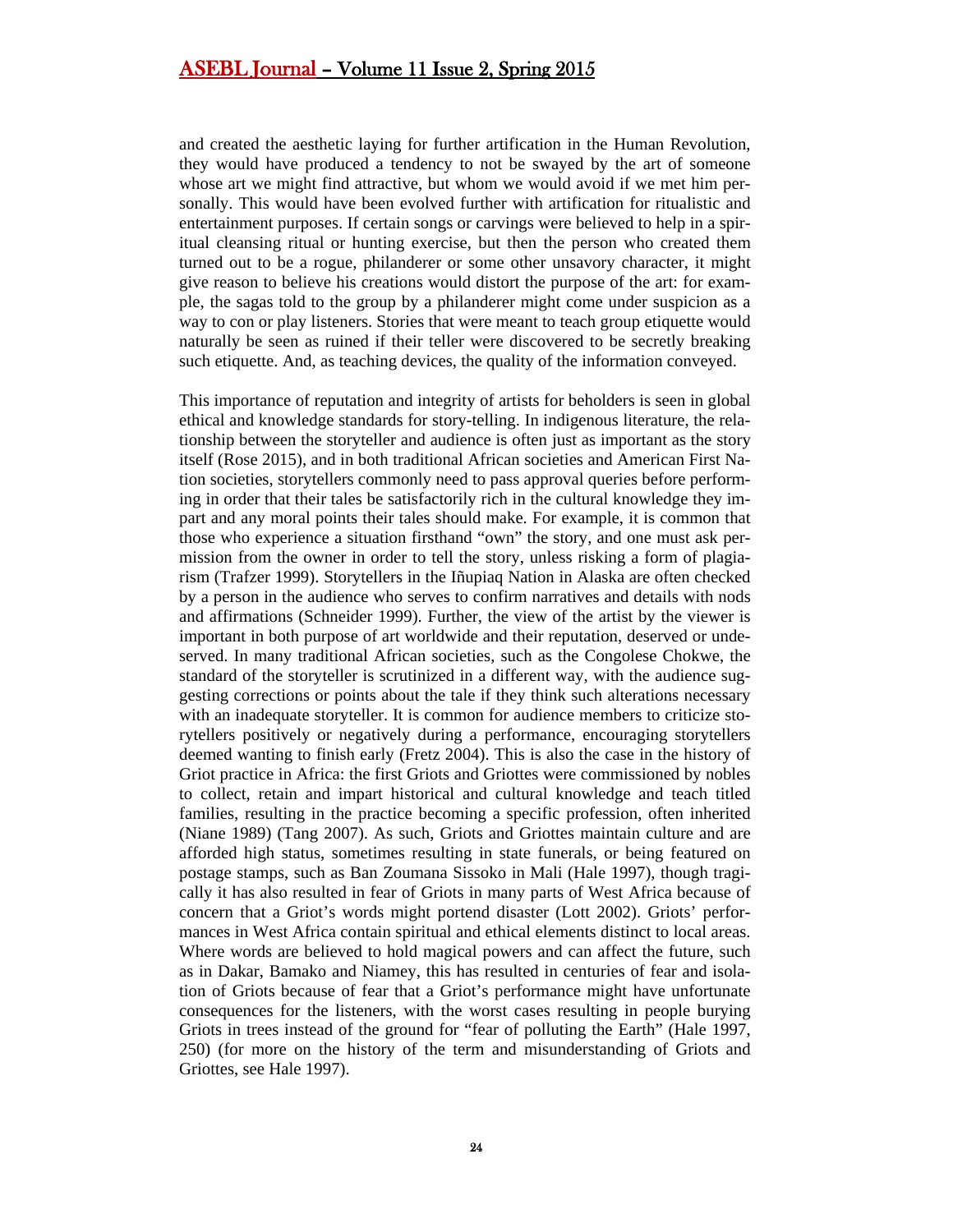In criticism worldwide generally, such as in China, Canada or the Cameroon, analysis of artists' work, often posthumously, is rare if it does not engage in some description of the artists themselves, to slake interest in what might have helped form the perspectives and ideas – the food of the mind – that is in the art, as well as what kind of persons they were. In New Zealand, in *te reo* there is a proverb concerning art and the artist: He toi whakairo, he mana tangata. Where there is artistic excellence, there is human dignity (Mané-Wheoki 1995). Haka, arguably Aotearoa's best known artform, though often poorly understood by non-Maori only as a war dance, also works essentially around interaction between performer and viewer. As Nathan Matthews writes, "is a posture dance accompanied by chanted or shouted song" (2004, 9). It comes under various classes of ceremonial performance, political expression, social expression, and war dance, and its main dimensions are interaction of the physical and spiritual aspects. Excellence in haka is judged from the wana (thrill, excitement) that a performance creates, which is the product of the performer's ihi, his or her psychic power that generates emotional response from the audience, and the audience's wehi, their reaction (Matthews 2004). The artist's interest in making ihi felt by a viewer, and the viewer's wehi that emerges from interest in the artist's ihi are essential. In all these cases, like many others worldwide, the perception of the artist that the viewers hold is a major factor in evaluation of the art itself. The reasons why differ in different circumstances: Iñupiaq confirmations of narratives matter for informational and cultural preservation, whereas the Wagner question concerns fear of influence in art used for entertainment. Nevertheless, evaluation of the artist matters for viewers.

Applying evolutionary knowledge specifically to elucidate art criticism, we can understand the popularity of artworks from the perspective of an evolved relationship between artist and viewer where the viewer is interested in the perspective in the art that comes from a mind that created the work. I will focus on what the evolutionary perspective from an artist / viewer relationship can tell us about impressions of McCahon's *Victory Over Death 2*, 1970, a painting that has invited many different interpretations, and about McCahon's status as the most celebrated modern New Zealand painter to date. Interpretation of the painting is frequently contained in wonder about what McCahon meant, which is in general an application of theory of mind, interested in the worldview behind the creation. This suggests how Rex Butler's claim that the ultimate power of McCahon's work lies in how it can be interpreted, can be understood in terms of interrelationship between the artist and viewer by phrasing the situation as one of the viewer, as Zunshine would describe it, "metarepresenting" the artist in order to understand the perspectives and ideas in the artwork.

The perspective of an evolved relationship between artist and viewer suggests theory of mind reasons for veneration of artists' originality. If art's roots are in aesthetics fostered in relationships between hominids, then later in signaling for religious and aesthetic purposes, and are influenced by theory of mind because art can give us a deep, personal and unique connection with the artist, we should be highly attracted to some worldview in a piece of artwork, regardless of whether we agree or not, because this is the hallmark of a person or group, and / or the reason, behind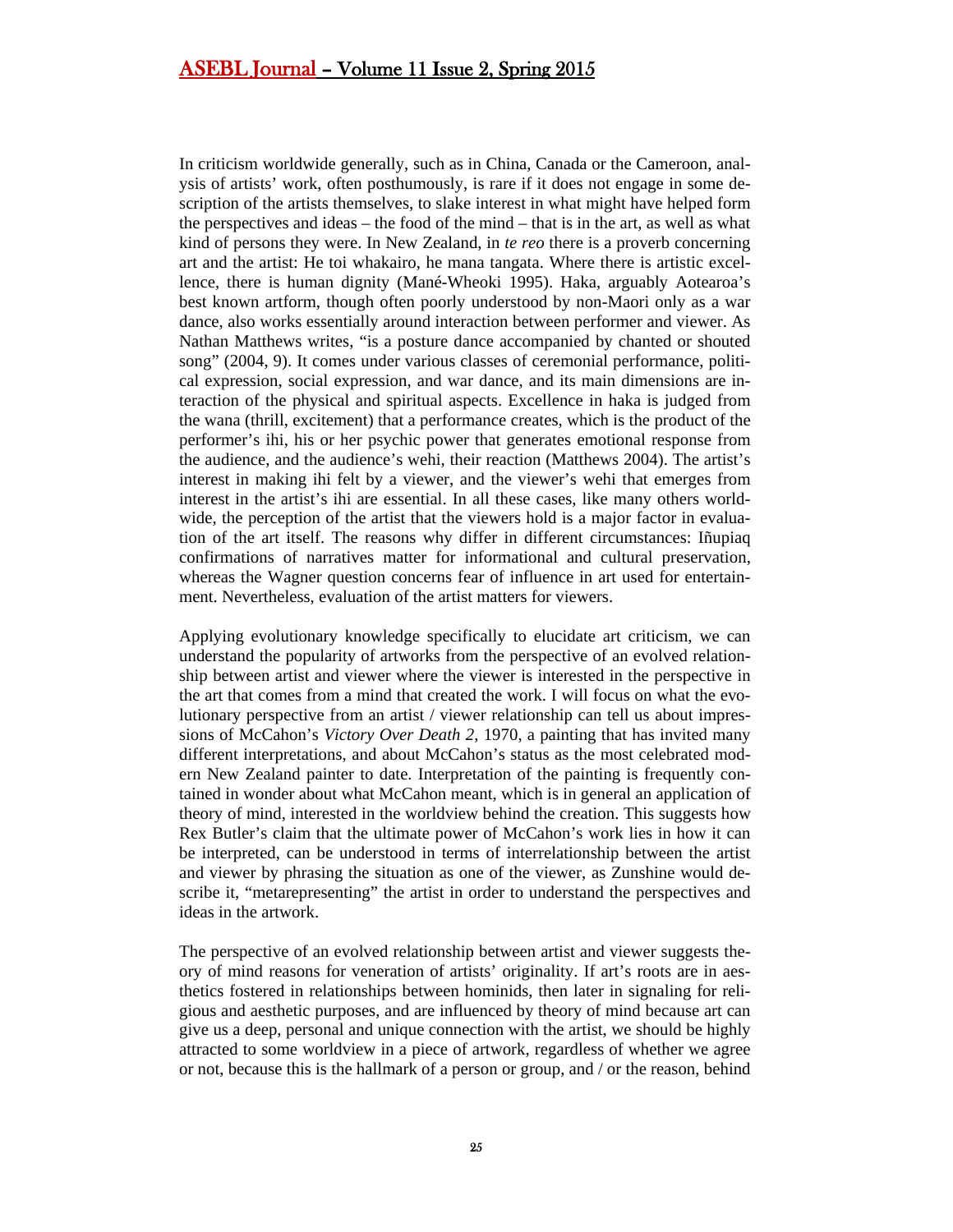an artwork. To name just a few examples: Ry Cooder's and Ali Farka Touri's interest in the cultural and geographic factors that make Malian pentatonic music different from Mississippian pentatonic blues, such as the different lyrics' subjects and inspiration to play (Obrecht 2011); the attempts to understand artists' works by understanding their lives and what influenced them, from Mary Shelley (Kostelanetz Mellor 1989) and Charlie Parker (Woideck 1998), to Hồ Xuân Hương (Balaban 2000) and Johannes Vermeer (Bailey 2001), and in ethnographic art, such as Ainu interest in how their fore-generations created artforms now being rediscovered (Miller 2014); discussion about what artworks mean, especially when their creators said there was no meaning, or did not discuss the meaning, like the composing of Bohemian Rhapsody (e.g. Whiteley 2006); and the mystery around why the first known paintings, from Maros, Indonesia (Aubert et al. 2014) to Chauvet and Coliboaia in Europe, were painted (Curtis 2007). These are all based on understanding the artist behind the work in order to understand the viewpoint or ideas or their formulation – products of the mind and useful for our minds to interact, play and develop with – or the perspectives and ideas themselves.

Colin McCahon's painting style is highly distinct, encompassing biblical themes, New Zealand landscapes and neat, schooldesk-style graffiti sentences throughout his life's works. His work is famously dark, with black and dark shades of other colours overwhelming the canvas. Many of his works, like *Victory Over Death 2*, are shades of only black and white, often in stark contrasts and subtle gradation. He was a self-taught painter and poet and said he fell in love with signwriting when he was a young boy after seeing a sign writer at work in a shop, sparking a lifelong use in his work (McCahon 1966). He is often quoted as saying about his painting that "I will need words", though he also complained that using words limited his works toward particular interpretation. "No one seems to know what I'm on about, it amazes me, no one seems to know that I am painting Christ" (quoted in Bail 2003). He once famously said when discussing a series of paintings called *The Wake*, based on poetry by John Caselberg, that "My painting is almost entirely autobiographical – it tells you where I am at any given point in time, where I am living and the direction I am pointing in," though adding "In this present time it is very difficult to paint for other people – to paint beyond your own ends and point directions as painters once did" (McCahon 1972). He never belonged to a religious denomination and avoided describing himself as a Christian, though he was raised in a strongly-influenced Christian society, and he spent much of his time pondering moral subjects through the Bible and Christian literature. Those who knew McCahon widely saw him as a person of extremes, "not a sitting-on-the-fence person. He was a black-and-white person, with no in-betweens". He later became an alcoholic, which created a violent, selfish and cruel side that continued with the decline of his health and became a misery for his wife. He was an emotional, simple and private person, but also possessed volatility and times of irrationality (Wood 1997, quoted 15). All of this explains the contrasting black and white style of his work, the clear-image modernism and predominance in his work of solitary landscapes, and presence of humanity mainly through written texts and religious imagery. As theory of mind suggests, as products of McCahon's personality, traits of his personality are inevitably in his work.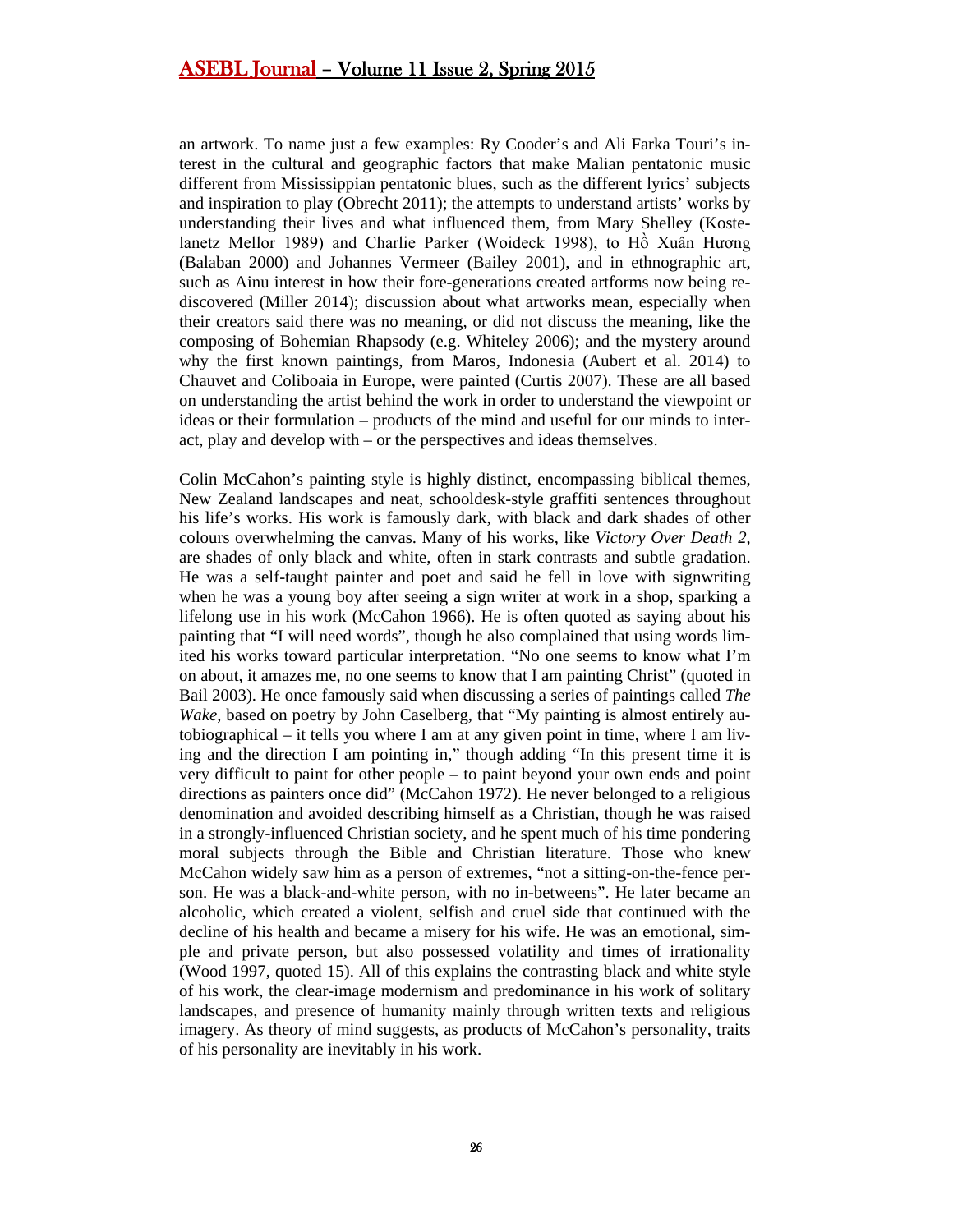McCahon's *Victory Over Death 2*, 1970, is one of his most famous paintings in his characteristic "blackboard" style, and, along with *Practical religion: the resurrection of Lazarus showing Mount Martha*, 1970, the first of the two Victory Over Death paintings, is described by Gordon H. Brown as McCahon's best work (Brown 1984). In large letters over the right-side is written "I AM", a common biblical reference from Christ offering salvation. In a lighter shade of black on the left side is an "AM", only visible to the perceptive viewer, which creates a doubting "Am I?" before the asserting "I AM". Around the piece are various passages from the New Testament that concern doubt and salvation. They are so positioned that no reading of the statements along a direction or axis will allow someone to read the passages in their Biblical page order. There are no pictures, just the background, which contains illegible words amid patient shade changes, and words written in various shades of black, gray and white (for a detailed analysis, see Forward, 2004). Forward uses the painting to explain the validity of different interpretations of art among many lines. As he writes about showing *Victory* to a group of Christian teachers for the first time who were "one-hundred-percent-positive" that the image "shone with light from the Cross (even though no Cross was visible)", even though Forward was unsure, it is important to remember "how many valid ways there are of seeing a single work of art. That experience impressed on me the difficulties of knowing what we see, of working out what it means, of the relevance if any of the artist's life, and indeed the whole question of using words about art at all" (Forward, 2004).

The sexual selection hypothesis for art's origins describes artworks as indicating characteristics, though artworks are broadly indicative of an artist's personality, views and the surroundings that have shaped them. In this sense, whenever people look at artworks, they are looking at indicators of human presence and perspective generally. Artists do not have to possess the qualities that a character they create might have, but they have to possess some understanding or experience that can allow them to create such statements in artwork. Hamish Keith first reviewed *Victory* by praising the almost professional control in an amateur style of Victory's handwriting, which takes the painting "past the point where technical considerations have any real relevance" (Keith 1970). This is probably because McCahon was largely an autodidact. Jim and Mary Barr describe him as "more than anything else, a New Zealander. The sort of man you would expect to bump into at the pub with friends; not a man wrestling with images in the solitude of a studio" (Barr and Barr, 1980, 140). Imants Tillers, who, along with fellow painter Gordon Bennett, both independently borrowed the dominating "I AM" from *Victory* in order to create their own works, felt that the peaks and slides of the I, A and M are unshakably reminiscent of Aotearoa's alpine, craggy topography. The piece has been noted many times for its inclusion of only words when discussing the subject of personal struggle, expressed through Biblical doubt and resurrection. The effectiveness of this can only come from an artist who understands the material and how to best convey it. And as Forward's experience with the Christian teachers shows, the painting can be felt pro-Christian, anti-Christian, neutral, atheist, religious fellowtraveller and so on because all can be seen in the work, like views of a prism from different angles. "What this state of affairs highlights is that the intention of the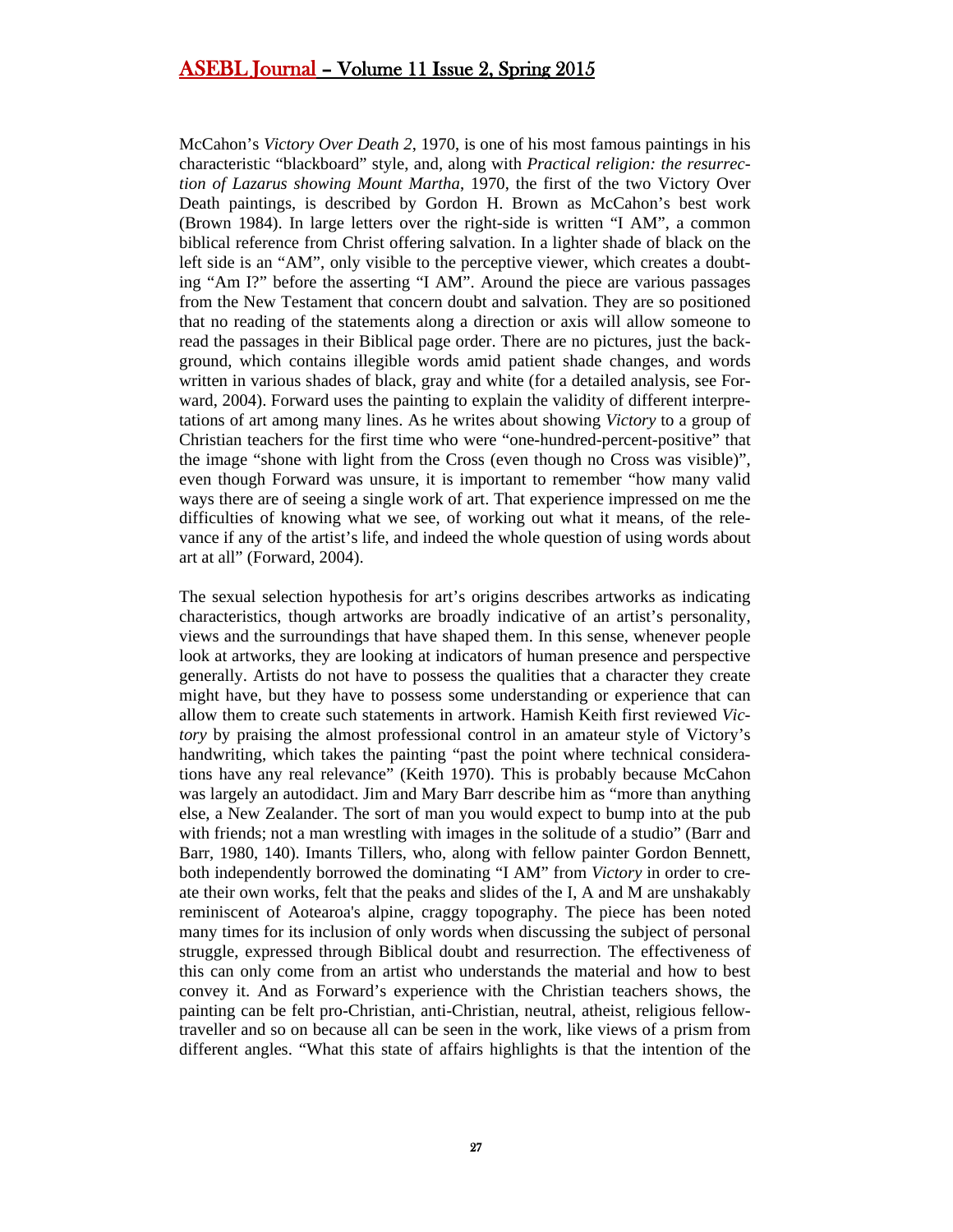viewer can be just as important for the meaning of a work as the intention of the artist" (Forward, 2004).

Each of these readings of *Victory* is that of a viewer attributing mental positions and perspectives behind the artwork. Although writing about literature, Lisa Zunshine calls this metarepresentationality, the adaptive ability to "keep track of sources of our representations – to metarepresent them...a particularly cognitive endowment closely related to our mind-reading ability" (2006, 47) (for more, see Leslie 1987). The term applies well to painting, too: ultimately, each reading of the painting requires forming conclusions based on sources found in the painting, maybe even what we know about its construction. Though this works just the same the other way around if we attempt to picture the construction of the painting. As such, each reading is metarepresentation. The use of religious imagery by McCahon is possibly popular with atheists and non-theists, as well as his personal stance, just as it will be with Christians and others of other religious beliefs, because religious sentiments based on story and figures one can look up to, relate to and rely upon is a universal that works just like any other form of narrative for mental exercise. Matt Rossano's recent proposal that religious impulse originally served to benefit mental health through the stress-reduction it can bring, similar to the advantages of Dissanayake's adaptations of artification, suggest it is possible, as well, that the religious might hold some popularity universally because its roots could be adaptive (Rossano 2010). Regardless of one's religious temperament, the story in *Victory* is one of struggle, dubiety, and a search for inner-peace and wonder, which all people experience throughout their lives: in fact, one could say that is the story of life's experience.

From the perspective of the relationship between artist and viewer, this attraction to McCahon's work is an interest in the source of this mind-food. The viewer may not always have an interest in the artist specifically when experiencing the work, but by experiencing the artist's aesthetic creation, the viewer is always experiencing the artist epiphenomenally. The value of understanding forgery as misrepresenting an artist's work is that it shows that the connection to the source of great aesthetic stimulation, an artist of great caliber, is important. In different cultures this might produce different situations, but in all cases where people take interest in a work, they concern themselves with a quality of the human production behind the work, which is indicative of the artist. Murray Bail writes about a McCahon piece he owns, *Small Landscape With a Hill*, that he says can "hardly" be described by the word "pleasure", a dark gray handkerchief-sized work that he cannot hang with other paintings as it "is a selfish painting...It is hard to have another painting near it" as "Even a large one is diminished". It is a person's "idea of a hill, his idea of it. Often I have wondered what sort of a man it was who produced such an image; not so much a painting, an *insistence*" (Bail 2004, 272). To ask what is meant is to ask about its creation, to figure out how and maybe why it was created, in order to better understand perspectives contained within the art. This is same as Greenblatt's argument that Shakespeare's great tragedies are his best creations because he "cut out the motive that makes the initiating action make sense" (Greenblatt 2004, 328): it increases the enjoyment one can get from the work because the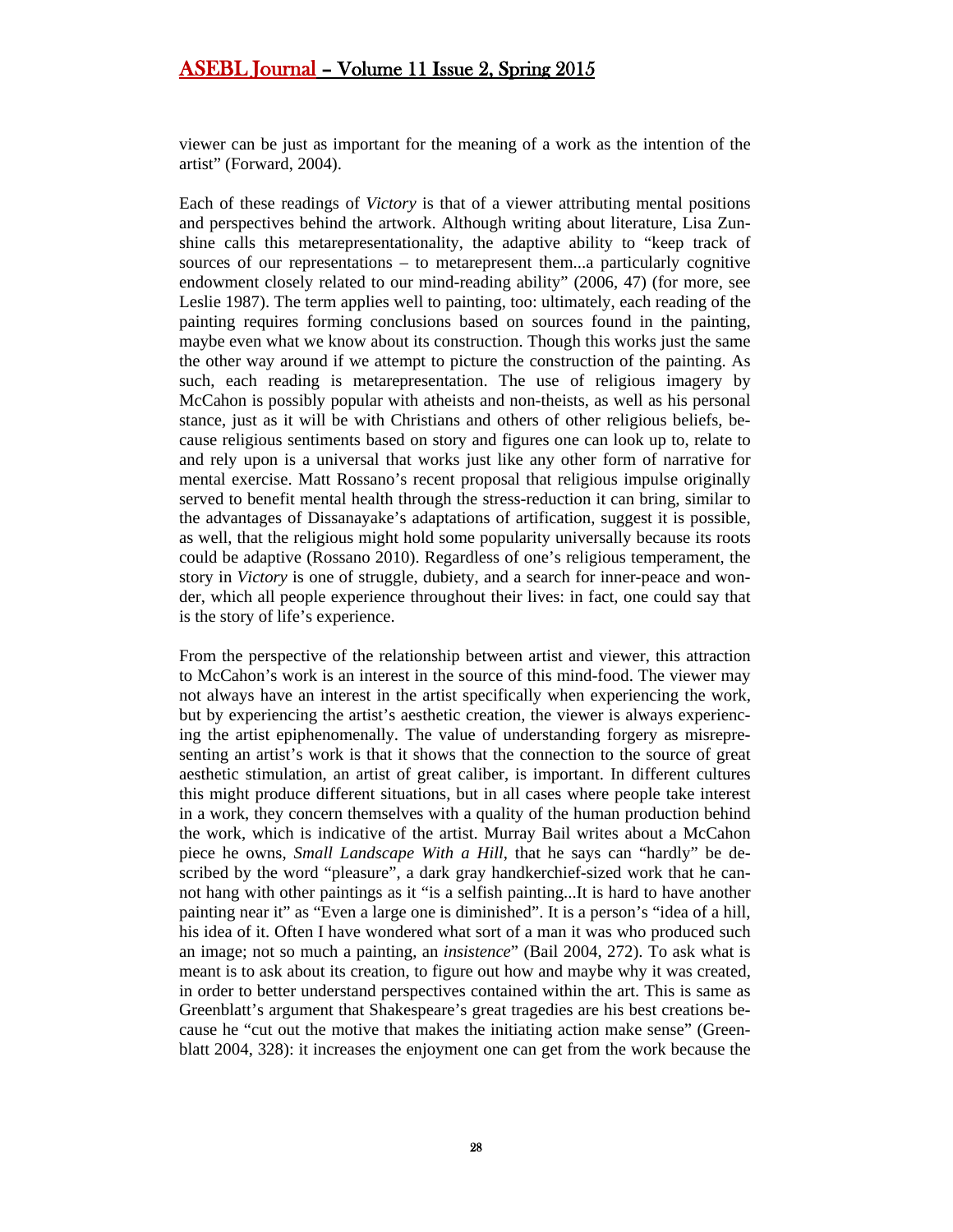exact intent behind it is left unknown, enhancing curiosity about why the central theme is like it is.

McCahon's work thus fully engages people because it stimulates the interest in a person's perspective about the world, and it maintains this interest at its fullest because it provides no direction to one particular reading over another. As a device for expressing viewpoints about the world and ideas by "making special" with the advent of group cultures and mytho-poetic explanations for the world around and as a window into another person's personality, emotional play and mind, art is something people are primed to engage in. Even knowing about McCahon's life, the mystery of how to interpret the work deepens further. Forward's claim that McCahon's work is amply available for different interpretations can be expanded to explain McCahon's work as engaging the evolved desire for a personality of some kind, and yet finding a morphable character. The history of our artification compels us to seek humanity within the painting, whether in the artist's life or in an idea of some kind existing somewhere between the paint and the conversation it begins between our neural-synapses, and the presence of a mind behind McCahon's work is both rich and flexible. It is not clear what McCahon's views toward religion are from *Victory Over Death 2*. But the suggestions of viewpoint and ideas flush with detail many ways. Art criticism discusses the impact of art on viewers in terms of ideas, themes and images and an artist's ability to express them convincingly and freshly, but knowing how and why people react to the world around them helps provide a historical understanding of why acclaimed art creates this reaction. Just as the old belief in art theory about forgeries is reframed by evolutionary aesthetics, so too can an artist's influence be reframed by evolution aesthetics. Dutton's application of the evolved interrelationship between artist and viewer shows that the old view about forgeries, that formerly cherished forgeries become discarded because the forgeries were believed the work of esteemed artists, misses the mark: more widely and exactly, the forgeries confuse the relationship between the great artist and the viewer. Similarly, the evolved interrelationship between artist and viewer shows that the quality of McCahon's work is not just the ability to attract many different viewers for many different reasons through richness of perspective, but, more widely, that this aspect of artistic experience is a crucial part of engaging with art.

This evolutionary standpoint elucidates from the wider phenomenon of consilience why McCahon has been so popular. Rex Butler argues recently that McCahon's brilliance is anchored upon his work's ability to influence other artists and viewers so well. This, McCahon's work achieves through wide appeal. As Butler writes, the common idea about why great artists are revered is that "they pass on some eternal truth, some abiding human value that we can turn to when all else changes around us", however, this is clearly not the case, as there is often no attribute or group of attributes of the artist that can be found in their influences: as Borges writes in "Kafka and his Precursors", all of the literature that claims Kafka as an influence is varied, and all interpret Kafka differently, leaving us with no, or few, particular qualities to say Kafka's work says. In this sense, McCahon's work simply has a wide appeal because the combination of his themes and how he uses them aesthetically is gripping and provoking for many people. Borges's insight is that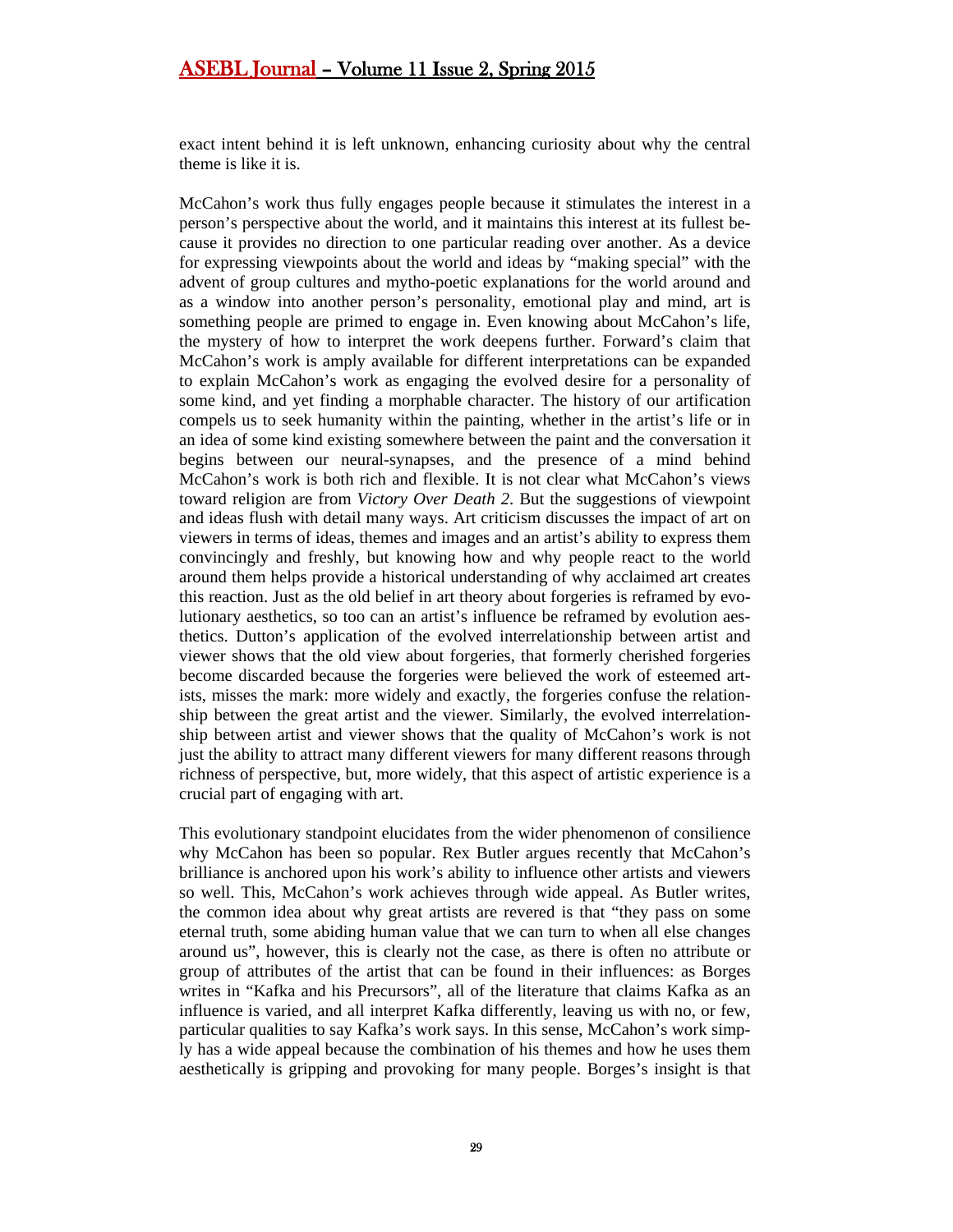the best artists, "the ones who are truly influential, like Kafka, are so not because they pass on some set of identifiable characteristics but *because they do not*. In a paradoxical way, it is rather a certain nothing or emptiness that they represent, a space in which subsequent readers and interpreters can see themselves reflected" (Butler 2012, emphasis original).

McCahon's work is the same. The perspective of an evolved interrelationship between artist and viewer deepens Butler's and Kafka's argument by explaining a history and psychology behind it: when experiencing artification that has evolved over millennia, preparing people to see the products of artists, leading people to ruminate on "what the artist meant" and how the work impresses others, art like Kafka's or McCahon's allows the viewer to formulate an image of the artist behind the work upon, as Butler calls it, "a certain nothing". This formulation is all the more powerful if the work is important to someone for whatever personal reasons the image she creates of the artist behind the work and the perspective imparted. Just as remembering characters from art can help people in life by providing a scene they can think of, the ability to picture the artist in the way Butler describes allows for an understanding of how to view and use the artwork. Butler's idea for why McCahon is lauded is thus the ability to create an artist behind an art largely as we see it, to metarepresent an artist behind the picture (although she does not use the term for painting, for more on Zunshine talking specifically about paintings, see Zunshine (2012)). And whatever New Zealandism McCahon typifies, this "certain nothing" allows the person, "more than anything else, a New Zealander" to be metarepresented in his work by viewers; Walters as an originally misunderstood "abstract pioneer"; Hodgkins as "Turner in New Zealand" and Angus as expressing "joy in living here".

#### **Conclusion**

What I have argued here is but an iceberg-tip to the range that art theory could gather from increased connection with other disciplines. The arguments here allow the ideas of Brown, Keith, Leonard, Pound and Butler to all be understood in a far wider scope, from what happens in the neural circuits of artists' and viewers' brains, to the social settings that demand the socially active to feel, take positions and conclude, to times past when a group first sang together in the crepuscular light, individuals began to take care to craft a particular shape that induced pleasant feelings, and babies and their mothers began a conversation that enriches just as much today. I have tried to take a step that shows the potential of such dialogue for art criticism. Rather than subsuming or stripping away that special, ethereal feeling art provides, felt everywhere from the Newfoundland forest to Aotearoa's Tail of the Fish, the sciences provide additional premises for art critics' conclusions. I feel it is hard to put it better than as Zunshine writes, if "we are all in the business of figuring out how the mind works, then arriving at complementary conclusions while starting off from very different disciplinary perspectives is a good indication that we are really onto something" (2012, 147). Arts are not subsumed by information from sciences; they are the experience, while the science is part of the story. Just like artist and viewer, both are involved in a deep, linked interrelationship. If McCahon had painted them, maybe not "I AM", but "WE ARE".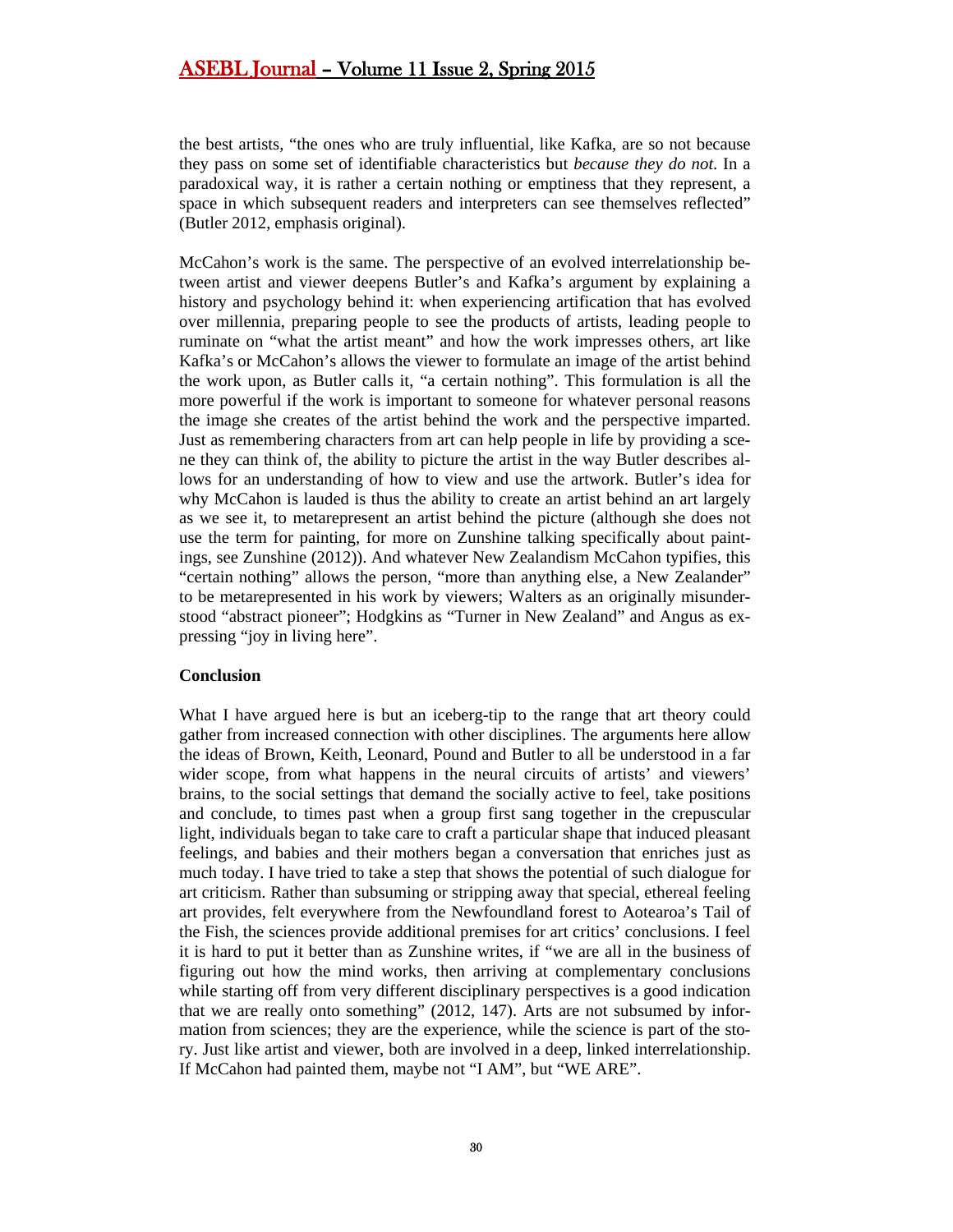Anthony Lock, Ling Tung University, Taichung, Taiwan, anthony.c.lock@gmail.com

My thanks to Gregory F. Tague for comments on an early draft of this paper, to Ellen Dissanayake for useful clarifications of her work, and posthumously to Denis Dutton for explanation of his ideas.

#### **Notes**

1. Rita Angus: Life and Ambition Exhibition, Collections at Te Papa,

<http://collections.tepapa.govt.nz/exhibitions/ritaangus/artworks.aspx?irn=586>

2. Object: The Angel of the Annunciation, Collections at Te Papa,

<http://collections.tepapa.govt.nz/objectdetails.aspx?oid=42318>

3. Object: The Angel of the Annunciation, Collections at Te Papa,

<http://collections.tepapa.govt.nz/objectdetails.aspx?oid=42318>

4. Referenced from the online edition, hence no page numbers.

5. Referenced from the online edition, as with all following quotations.

#### References

Aitken, Kenneth J. and Trevarthen, Colwyn (1997). Self/other organization in human psychological development. *Development and Psychopathology*, *9*, 653-677.

Alexander, Richard D. (1987). *The biology of moral systems*. New York: Aldine de Gruyter.

Aubert, M., Brumm, A., Ramli, M., et al. (2014). Pleistocene cave art from Sulawesi, Indonesia. *Nature*, *514*(7521), 223-227.

Bailey, Anthony (2001). *Vermeer: A life from Delft*. New York: Henry Holt.

Balaban, John (2000). About the poet. *The American Poetry Review, 29*(5), 4-6.

Barclay, P., & Lalumière, M. (2006). Do people differentially remember cheaters? *Human Nature*, *17(1)*, 98-113.

Baron-Cohen, Simon (1999). Evolution of a Theory of Mind? In Corballis, M, & Lea, S (eds.) *The descent of mind: psychological perspectives on hominid evolution*. Oxford University Press.

- <**http://www.jennifervonk.com/uploads/7/7/3/2/7732985/evolution\_of\_a\_theory\_of\_mind\_baroncohen.pdf**>
- Barr, Jim and Barr, Mary (1980) Contemporary New Zealand Painters, vol. 1, A-M Martinborough: Alister Taylor.

Barton, Christina (2008). Not getting it: [Book Review] 'Hamish Keith, *The Big Picture: A History of New Zealand Art from 1642*'. *New Zealand Books*, 18(3) Issue 83

<**http://nzbooks.org.nz/2008/non-fiction/not-getting-it-christina-barton/**>

Beebe, Beatrice (1986). Mother-infant mutual influence and precursors of self- and objectrepresentations. In J. Masling (ed.) *Empricial Studies of Psychoanalytic Theories*, vol. 2. Hillsdale, N.J.: Erlbaum, 27-48.

Blackmore, Susan (1999). *The meme machine*. Oxford: Oxford University Press.

Boehm, Christopher (1999). *Hierarchy in the forest: The evolution of egalitarian behavior.* Cambridge, MA: Harvard University Press.

―. (2012). *Moral origins: The evolution of virtue, altruism and shame*. New York: Basic Books. Boyd, Brian (2009). *On the origin of stories*. Cambridge, MA: Harvard University Press.

―. (2012). *Why Lyrics Last: Evolution, cognition, and Shakespeare's sonnets*. Cambridge, MA: Harvard University Press.

―. (forthcoming). Experiments with Experience: Consilient Multilevel Explanations of Art and Literature. In Carroll, Joseph, McAdams, Dan, Wilson, E. O. (eds.) *Darwin's Bridge: Uniting the Humanities and Sciences*. Oxford University Press.

Brown, Gordon H. (1984). *Colin McCahon, Artist*. Wellington: Reed.

Brown, Gordon H. and Hamish Keith (1969). *An introduction to New Zealand painting, 1839-1967*. London; Auckland: Collins.

Butler, Rex (2010). *Colin McCahon in Australia*. Wellington: Victoria University of Wellington.

―. (2012). *Victory over death: The gospel according to Colin McCahon*. *Australian Broadcasting Corporation*. 25 July.

<**http://www.abc.net.au/religion/articles/2012/07/25/3553295.htm**>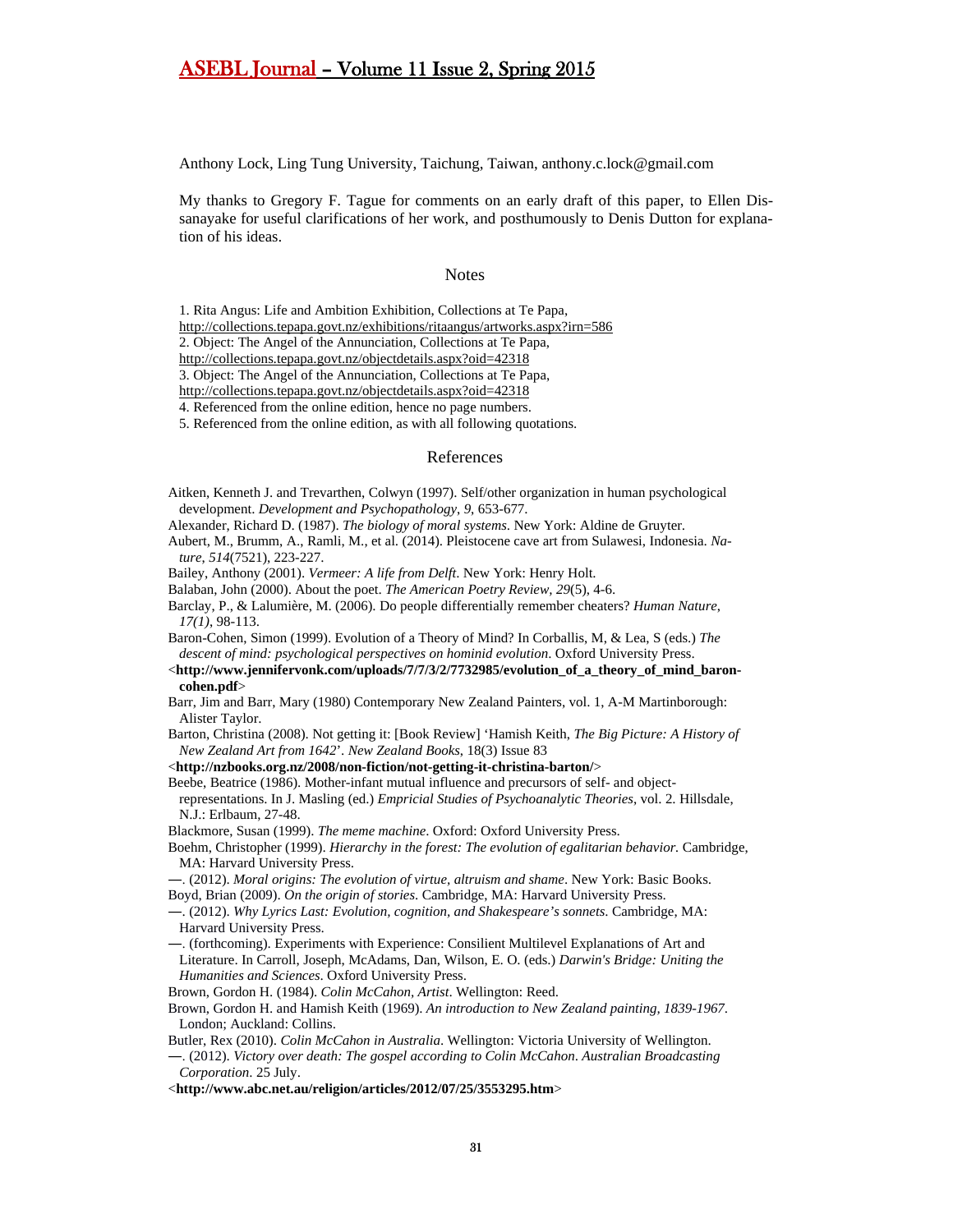Carroll, Joseph (2006). The Human Revolution and the Adaptive Function of Literature. *Philosophy and Literature*, *30*, 33-49.

―. (2012). The adaptive function of the arts: Alternative evolutionary hypotheses. In C. Gansel, D. Vanderbeke (eds.) *Telling stories: Literature and evolution*. Berlin: De Gruyter, 50-63.

Coe, Kathryn (2003). *The Ancestress Hypothesis*. New Brunswick, N.J.: Rutgers University Press.

Cronin, Helena (1991). *The ant and the peacock*. Cambridge: Cambridge University Press.

Cross, Ian (2007). Music and cognitive evolution. In Dunbar, R.I.M. and Barrett, L. (eds.) *The oxford handbook of evolutionary psychology*. Oxford: Oxford University Press. 649-667.

- Currie, Gregory (2009). Art of the Paleolithic. In Davies, S., Higgins, K. M., Hopkins, R., Stecker, R., and Cooper D.E. (eds.) *A companion to aesthetics*. Malden: Wiley-Blackwell, 1-10.
- Curtis, Gregory (2007). *The cave painters: Probing the mysteries of the world's first artists*. New York: Anchor.
- Davies, Stephen (2005). Ellen Dissanayake's Evolutionary Aesthetic. *Biology and Philosophy*, *20*, 291- 304.
- ―. (2012). *The artful species*. New York: Oxford University Press.
- Dawkins, Richard (2009). *The greatest show on earth: The evidence for evolution*. London: Transworld.
- Dissanayake, Ellen (1974). A hypothesis of the evolution of art from play. *Leonardo*, *7*(3), 211-218.
- ―. (1988). *What is art for?* Seattle: University of Washington Press.
- ―. (1995). *Homo aestheticus: Where art comes from and why*. New York, Free Press.
- ―. (1998). Komar and Melamid discover Pleistocene taste. *Philosophy and Literature*, *22*, 486-496.
- ―. (2005). A review of The Singing Neanderthals: The Origins of Music, Language, Mind and Body by Steven Mithen. *Evolutionary Psychology*, *3*, 375-380.
- ―. (2009). The artification hypothesis and its relevance to cognitive science, evolutionary aesthetics, and neuroaesthetics. Special Issue on Aesthetic Cognition. *Cognitive Semiotics*, *5*, 148-173.
- ―. (2011). Prelinguistic and preliterate substrates of poetic narrative, Special Issue on Narrative and the Emotions. *Poetics Today, 32*(1), 55-79.
- ―. (2013). Genesis and development of "Making Special": Is the concept relevant to aesthetic philosophy? Special Issue: Aesthetic Experience in the Evolutionary Perspective, (eds.) L. Bartelesi and G. Consoli. *Rivista di Estetica. 54*, 83-98.
- ―. (2014a). The artful species engages in art behaviours. Commentary on Stephen Davies, *The artful species. Estetika: the Central European Journal of Aesthetics, 7*(1), 101-104.
- ―. (2014b). A bona fide ethological view of art: The artification hypothesis. In *Art as behaviour: An ethological approach to visual and verbal art, music and architecture*. (eds.) Christa Sütterlin, W. Schiefenhövel, Christian Lehmann, Johanna Forster and Gerhard Apfelauer. Vol. 10 Hanse Studies, BIS-Verlag der Carl von Ossietzky Universität Oldenburg, 43-62.
- ― (2014c). Denis Dutton: Appreciation of the man and discussion of the work. *Philosophy and Literature*, *38*(1A), A26-A40.

Distin, Kate (2005). *The selfish meme*. Cambridge: Cambridge University Press.

- Dunbar, Robin (1996). *Grooming, Gossip, and the Evolution of Language*. Harvard University Press: Cambridge, Massachusetts.
- ―. (2005). Why are good writers so rare? An evolutionary perspective on literature. *Journal of Cultural and Evolutionary Psychology*, *3*, 7-21.
- Dunn, Michael and Vuletic, Petar (1972). *Milan Mrkusich: Paintings 1946-1972*. Auckland: Auckland Art Gallery.
- Dutton, Denis (2000). Art and sexual selection. *Philosophy and Literature*, *24*, 512-521.
- ―. (2003). Authenticity in art. Jerrold Levinson (ed.) *The Oxford Handbook of Aesthetics.* New York, Oxford University Press.
- ―. (2009). *The art instinct*. New York, Oxford University Press.
- ―. (2014). A Darwinian theory of beauty: Denis Dutton's TED talk. *Philosophy and Literature*, *38*(1A), A314-318.
- Esman, Aaron (2009) Review of T*he art instinct*. *Journal of the American Psychoanalytic Association, 57*, 1259-1263. <**http://denisdutton.com/esman\_review.htm**>
- Fenton, William N. (1987). *The false faces of the Iroquois*. Norman: University of Oklahoma Press. Finlayson C, Brown K, Blasco R, et al. (2012). Birds of a Feather: Neanderthal Exploitation of Raptors
- and Corvids. *PLoS ONE*, *7*(9): e45927. doi:10.1371/journal.pone.0045927

Coolidge, Fredrick L. and Wynn, Thomas (2009). *The rise of Homo sapiens: The evolution of modern thinking*. Malden, MA: Wiley-Blackwell.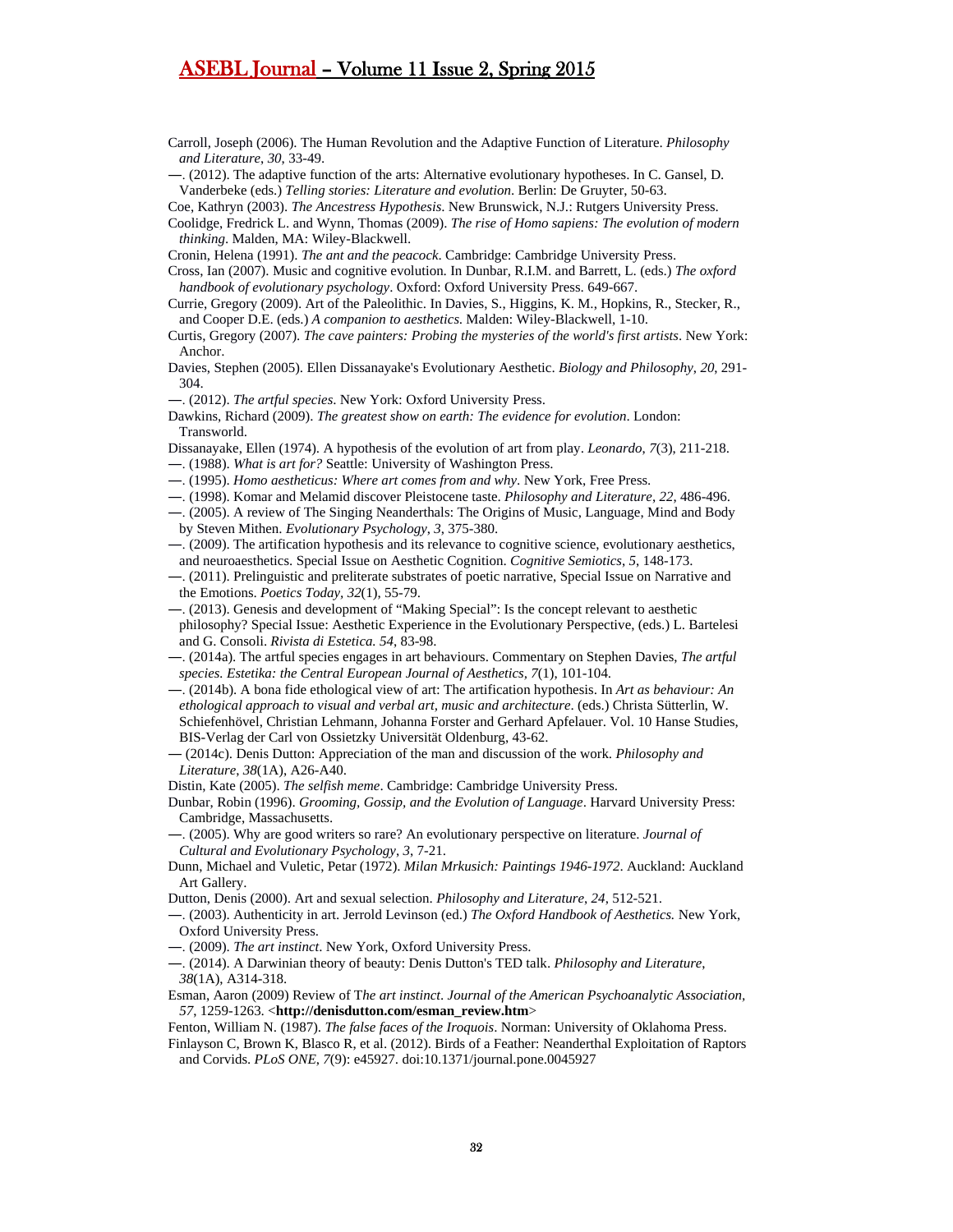- Fitch, W. Tecumseh (2005). The evolution of music in comparative perspective. *Annals of New York Academy of Sciences*, *1060*, 29-49.
- Forward, Roy (2004). McCahon: Talking to himself, Colin McCahon, Victory over death 2, 1970, National Gallery of Australia Research Paper no. 49.
- <**http://www.academia.edu/3881872/McCAHON\_TALKING\_TO\_HIMSELF\_Colin\_McCahon\_ Victory\_over\_death\_2\_1970\_by\_Roy\_Forward\_National\_Gallery\_of\_Australia\_Research\_Pap er\_no.\_49**>
- Fretz, Rachel I. (2004). Dialogic performances: Call-and-response in African narrating. In Peek, Philip M. and Yankah, Kwesi (eds.) *African folklore: An encyclopedia*. New York: Routledge.
- Fukui, Hajime (2001). Is music the peacock's tail? *Human Behavior and Evolution Society Conference*. London.
- Gottlieb, Anthony (2009). The descent of taste, Review of *The art instinct. The New York Times* (January 29<sup>th</sup> 2009) <http://www.nytimes.com/2009/02/01/books/review/Gottlieb**t.html?ref=books**>
- Greenblatt, Stephen (2004). *Will in the world: How Shakespeare became Shakespeare*. New York: W. W. Norton.
- Hasher, Lynn, Goldstein, David and Toppino, Thomas (1977). Frequency and the conference of referential validity. *Journal of Verbal Learning and Verbal Behavior. 16*, 107-112.

Heylighen, Francis (1998). What makes a meme successful? Selection criteria for cultural evolution. *Proc. 16th Int. Congress on Cybernetics. Namur: Association Internat. de Cybernétique*.

- <**http://pespmc1.vub.ac.be/Papers/MemeticsNamur.html**>
- Horrocks, Roger (2001). *Len Lye: A biography*. Auckland: Auckland University Press.
- Izuma, Keise (2013). The neural basis of social influence and attitude change. *Current Opinion in Neurobiology*, *23*(3), 456-461.
- Kaptchuk, Ted J., Kerr, Catherine E., Zanger, Abby. (2009). Placebo controls, exorcisms, and the devil. *Lancet*, *374*(9697), 1234-1235.
- Keith, Hamish (1970). Paintings with impact of a clenched fist. *Auckland Star*, 4 March. Quoted in Forward, Roy "McCahon: Talking to himself".
- ―. (1983). *Images of Early New Zealand*. Auckland: David Bateman.
- ―. (2007). *The big picture: A history of New Zealand art from 1642*. Auckland: Random House.
- Kirker, Anne (1986). *New Zealand women artists*. Auckland: Reed Methuen.
- Klucharev, Vasily, Hytönen, Kaisa, Rijpkema, Mark, Smidts, Ale, and Fernández, Guillén (2009). Reinforcement learning signal predicts social conformity. *Neuron*, *61*(1), 140-151.
- Knight, Deborah (2014). Denis Dutton on cross-cultural aesthetics, forgery and performance. *Philosophy and Literature*, *38*(1A), A41-47.
- Kohn and Mithen (1999). Handaxes: Products of sexual selection? *Antiquity*, *73*, 518-526.
- Komar, Vitaly and Melamid, Alexander (1993). Painting by Numbers: Komar and Melamid's Scientific Guide to Art, ed. J. Wypijewski (New York: Farrar, Straus & Giroux, 1997).
- Kostelanetz Mellor, Anne (1989). *Mary Shelley: Her life, her fiction, her monsters*. New York: Routledge.
- Kuran, Timur and Cass R. Sunstein (1999). Availability cascades and risk regulations. *Stanford Law Review*, *51*, 4, 683-768.
	- <**https://econ.duke.edu/uploads/assets/People/Kuran/Availability%20cascades.pdf**>
- Leech, Peter (1981). Milan Mrkusich: The architecture of the painted surface. *Art New Zealand*, 19. <**http://www.art-newzealand.com/Issues11to20/mrkusich.htm**>
- Leonard, Robert (2006). Gordon Walters: Form Becomes Sign. *Art and Australia, 44*(2).
- <**http://robertleonard.org/gordon-walters-form-becomes-sign/**>
- ―. (2009). Review of Hamish Keith's *The big picture: A history of New Zealand art from 1642* (TV series and DVD, Auckland: Filmwork, 2007; book, Auckland: Random House, 2007). *Australian and New Zealand Journal of Art, 9*(1).
- <**http://robertleonard.org/hamish-keith-the-big-picture/**>
- Leslie, A.M. (1987). Pretense and representation: The origins of "theory of mind". Psychological review, *94*(4), 412.
- Lessing, Alfred (1965). What is wrong with a forgery? *Journal of Aesthetics and Art Criticism*, 461- 471.
- Lewkowicz, D. J. and Turkewitz, G. (1980). Cross-modal equivalence in early infancy: Auditory-visual intensity matching. *Developmental Psychology*, *16*(6), 597-607.
- Lipo, Carl P., Hunt, Terry L, and Haoa, Sergio Rapu (2013). The 'walking' megalithic statues (*moai*) of Easter Island. *Journal of Archeological Science*, *40*(6), 2859-2866.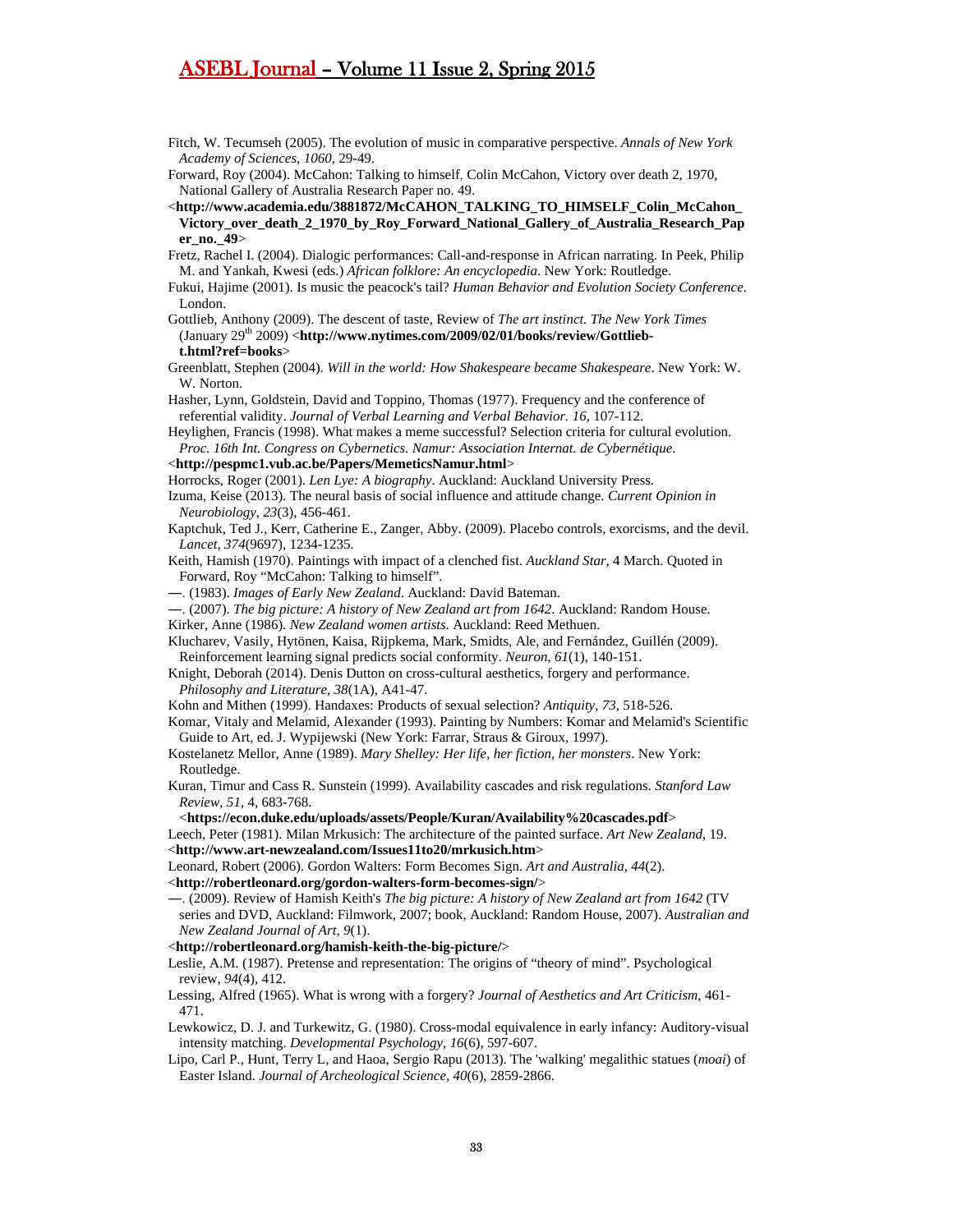- Lynch, M. P., Kimbrough-Oller, D., Steffans, M. L., and Buder E. H. (1995). Phrasing in prelinguistic vocalizations. *Developmental Pyschobiology*, *28*(1), 3-25.
- Lyons, Elizabeth (1983). Demographic correlates of landscape preference. *Environment and Behavior*, *15*, 487-511.
- Mané-Wheoki, Jonathan (1995). The resurgence of Maori art: Conflicts and continuities in the eighties. *The Contemporary Pacific*, *7*(1), 1-19.
- Matthews, Nathan (2004). Physicality of Māori message. *Junctures*, *3*, 9-18.
- Matthen, Mohan (2010). Art and Selection, Critical Notice of *The Art Instinct*. American Philosophical Association, Central Division, February 18, 2010
- <**http://denisdutton.com/matthen\_review.htm**>
- McCahon, Colin (1966). Beginnings. *Landfall*, *20*(4), 360-364.
- ―. (1972). *A survey exhibition*. Auckland: Auckland City Art Gallery.
- Miller, Geoffrey (2000). *The Mating Mind: How Sexual Choice Shaped the Evolution of Human Nature*. New York, Doubleday.
- ―. (2001). How Sexual Selection Shaped Artistic Virtuosity as a Fitness Indictor and Aesthetic Preferences as Mate Choice Criteria. *Bulletin of Psychology and the Arts*, 2, 20-25.
- Miller, Mara (2014). Denis Dutton's *The art instinct* and the recovery of Ainu aesthetics. *Philosophy and Literature*, *38*(1A), A48-A59.
- Minson, Marian. (1990). *Encounter With Eden: New Zealand 1770-1870: paintings and drawings from the Rex Nan Kivell Collection, National Library of Australia/* Marian Minson, [Exhibition coordinator, Peter Ireland]. National Library of New Zealand, Wellington.
- Mithen, Steven (1996). *The prehistory of the mind: The cognitive origins of art, religion and science*. London: Thames and Hudson.
- ―. (2003). Handaxes: The first aesthetic artefacts. In Voland, Eckart and Grammer, Karl (eds.) *Evolutionary Aesthetics*. Berlin Heidelberg: Springer-Verlag.
- ―. (2005). *The singing neanderthals: The origins of music, language, mind and body*. London: Weidenfeld & Nicolson.
- Nehamas, Alexander. (2009). What does Evolution Say About Why We Make Art? Critical Review of *The Art Instinct*. *American Scholar* 118, 122-125
- Niane, D. T. (1989). *Sundiata: An Epic of Old Mali*. Hong Kong: Longman Group.
- Obrecht, Jas (2011). Ry Cooder: The complete Ali Farka Touré interview. J*as Obrecht Musical Archive*.
- <**http://jasobrecht.com/ry-cooder-ali-farka-toure-interview/**>
- Panoho, Rangihiroa (1992). Maori: at the centre, on the margins. In Barr, Mary (ed.) *Headlands: thinking through New Zealand art*. Sydney: Museum of Contemporary Art, 122-134.
- Pelta, Kathy (2001). *Rediscovering Easter Island: How history is invented*. Minneapolis: Lerner. Pinker, Steven (1999). *How the mind works*. London: Penguin Books.
- ―. (2002). *The blank slate: The modern denial of human nature*. New York: Viking.
- ―. (2007). Toward a consilient study of literature. *Philosophy and Literature*, *31*, 162-178.
- Pound, Francis (1983). *Frames on the land: Early landscape painting in New Zealand*. Auckland: Collins.
- Premack, D., & Woodruff, G. (1978). Does the chimpanzee have a `theory of mind'? *Behaviour and Brain Sciences*, *4*, 515-526.
- Prum, Richard (2012). Aesthetic evolution by mate choice: Darwin's r*eally d*angerous idea. *Philosophical Transactions of the Royal Society of London B*, 367, 2253–2265.
- ―. (2013). Coevolutionary aesthetics in human and biotic artworlds. *Biology and Philosophy*, 28, 5, 811-832.
- Reber, R., Schwarz, N., and Winkielman, P. (2004). Processing fluency and aesthetic pleasure: Is beauty in the perceiver's processing experience. *Personality and Social Psychology Review*, 8(4), 364-382.
- <**http://www.helsinki.fi/~tjrinne/artikkeleita\_neuroI/esteettinen\_kokemus/Reber\_2004\_Processin %20fluency.pdf**>
- Roberts, M.B., Parfitt S.A., Pope M.I. and Wenban-Smith F.F. (1997). Boxgrove, West Sussex: rescue excavations of a lower palaeolithic landsurface (Boxgrove Project B, 1989-91). *Proc Pre-hist Soc*, *63*, 303-358.
- Roe, D. (1981). The lower and middle palaeolithic periods in Britain. Routledge and Kegan Paul, London.
- Rose, David (2015). Part II commentary: Building successful identities with evidence-based practice A commentary across the Pacific. In McCardle, Peggy and Berninger, Virginia (ed.) *Narrowing the*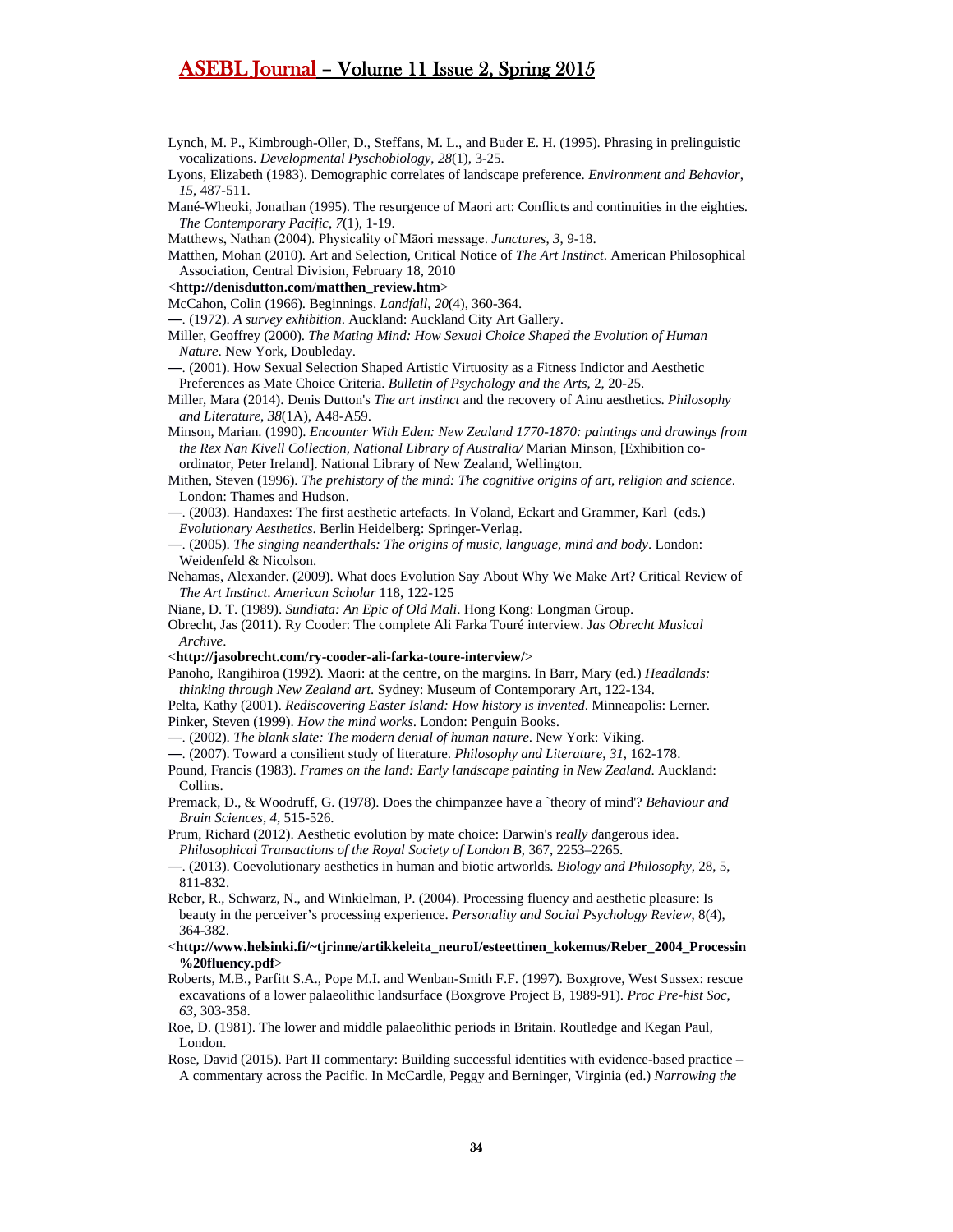*achievement gap for Native American students: Paying the educational debt*. New York: Routledge, 132-150.

Rossano, Matt J. (2010). Harnessing the placebo effect: Religion as a cultural adaptation. In Frey, U. (ed.), *The nature of God: Evolution and religion*. Berlin: Tectum-Verlag, 111-128.

Rothenberg, David (2011). *Survival of the beautiful*. New York: Bloomsbury.

- ―(2013). *Bug music: How insects gave us rhythm and noise*. New York: St Martin's Press.
- Ryckmans, Pierre (2004). Ethics and aesthetics: The Chinese lesson. In Dessaix, Robert (ed.) *The best Australian essays 2004*. Melbourne: Black Inc, 141-146.

Sassoon, Donald (2001). *Becoming Mona Lisa: The making of a global icon*. Orlando: Harcourt.

Scalise-Sugiyama, Michelle (2001). Narrative theory and function: Why evolution matters. *Philosophy and Literature*, *25*, 233-50.

―. (2005). Reverse engineering narrative. In Gottschall, J. and Wilson, D.S. (eds.) *The Literary* 

- *Animal: Evolution and the Nature of Narrative*. Evanstone: Northwestern University Press, 177-196. Schneider, William (1999). Considerations about the oral tradition and writing. In Partnow, Patricia H.,
- Spatz, Ronald, and Breinig, Jeane (eds.) *Alaska native writers, storytellers & orators: The expanded edition*. Anchorage: University of Alaska Press, 274-276.
- Schore, A.N. (1994). *Affect regulation and the origin of the self: The neurobiology of emotional development*. Hillsdale, N.J., Erlbaum.

Shields, Nathan (2015). Wagner and the Jews. *Mosaic Magazine*, January 2015.

- <**http://mosaicmagazine.com/essay/2015/01/wagner-and-the-jews/**>
- Skinner, Damian (2008). *The carver and the artist: Maori art in the twentieth century*. Auckland: Auckland University Press.
- Simpson, E. C. (1961). *A Survey of the Arts in New Zealand*. Wingfield Press, Wellington.
- Sparshott, Francis (1967). *The concept of criticism.* Oxford: Clarendon Press, 1967). Republished, 1999, by Cybereditions Corporation, Christchurch, New Zealand.
- Stern, Daniel (1985). *The Interpersonal World of the Infant*. New York: Basic Books.
- Synek, Erich and Grammer, Karl (1998). Evolutionary aesthetics: Visual complexity and the development of human landscape preferences
- <**http://evolution.anthro.univie.ac.at/institutes/urbanethology/projects/urbanisation/landscapes/ indexland.html**>
- Tague, Gregory F. (2001). The peculiar morality of the artist. *Consciousness, Literature and the Arts*, *2*(2), July 2001
- <**https://blackboard.lincoln.ac.uk/bbcswebdav/users/dmeyerdinkgrafe/archive/tague.html**>
- ―. (2014). *Making mind: Moral sense and consciousness in philosophy, science, and literature* Amsterdam: Rodopi.
- Tang, Patricia (2007). *Masters of the sabar: Wolof Griot percussionists of Senegal*. Philadelphia: Temple University Press.
- Tolbert, Elizabeth (1990). Women cry with words: Symbolization of affect in the Karelian lament. *Yearbook for Traditional Music*, *22*, 80-105.
- Tooby, John and Cosmides, Leda (2001). Does Beauty Build Adapted Minds? Toward an Evolutionary Theory of Aesthetics, Fiction and the Arts." *SubStance* 94/95: 6-27.
- ―. (2005) Neurocognitive adaptations designed for social exchange. In Buss, D.M. (ed.) *Evolutionary Psychology Handbook*. Hoboken, N.J.: Wiley, 584-627.
- Trafzer, Clifford E. (1999). Spirit and law in Native American narratives. In Monture, Patricia A, and Hulan, Renée (eds.) *Native North America: Critical and Cultural Perspectives: Essays*. Toronto: ECW Press, 64-82.
- Trevarthen (1987). Brain development. In *The oxford companion to the mind*. (eds.) R.L. Gregory and O.L. Zangwill. Oxford: Oxford University Press, 101-110.
- Trivers, Robert (1971). The evolution of reciprocal altruism. *Quarterly Review of Biology*, *46*, 35–57. Turner, Frederick (1985). The neural lyre: Poetic meter, the brain, and time. In *Natural Classicism*.

Charlottesville: University Press of Virginia.

Turner, Mark (1996). *The literary mind*. New York: Oxford University Press.

- Voland, Eckart (2003). Aesthetic preferences in the world of artifacts adaptations for the evaluation of honest signals? In Voland, Eckart and Grammer, Karl (eds.) *Evolutionary Aesthetics*. Berlin Heidelberg: Springer-Verlag.
- Weaver, K., Garcia, S.M. and Schwarz, N. (2007). Inferring the popularity of an opinion from its familiarity: A repetitive voice can sound like a chorus. *Journal of Personality and Social Psychology*, 92(5), 821-833.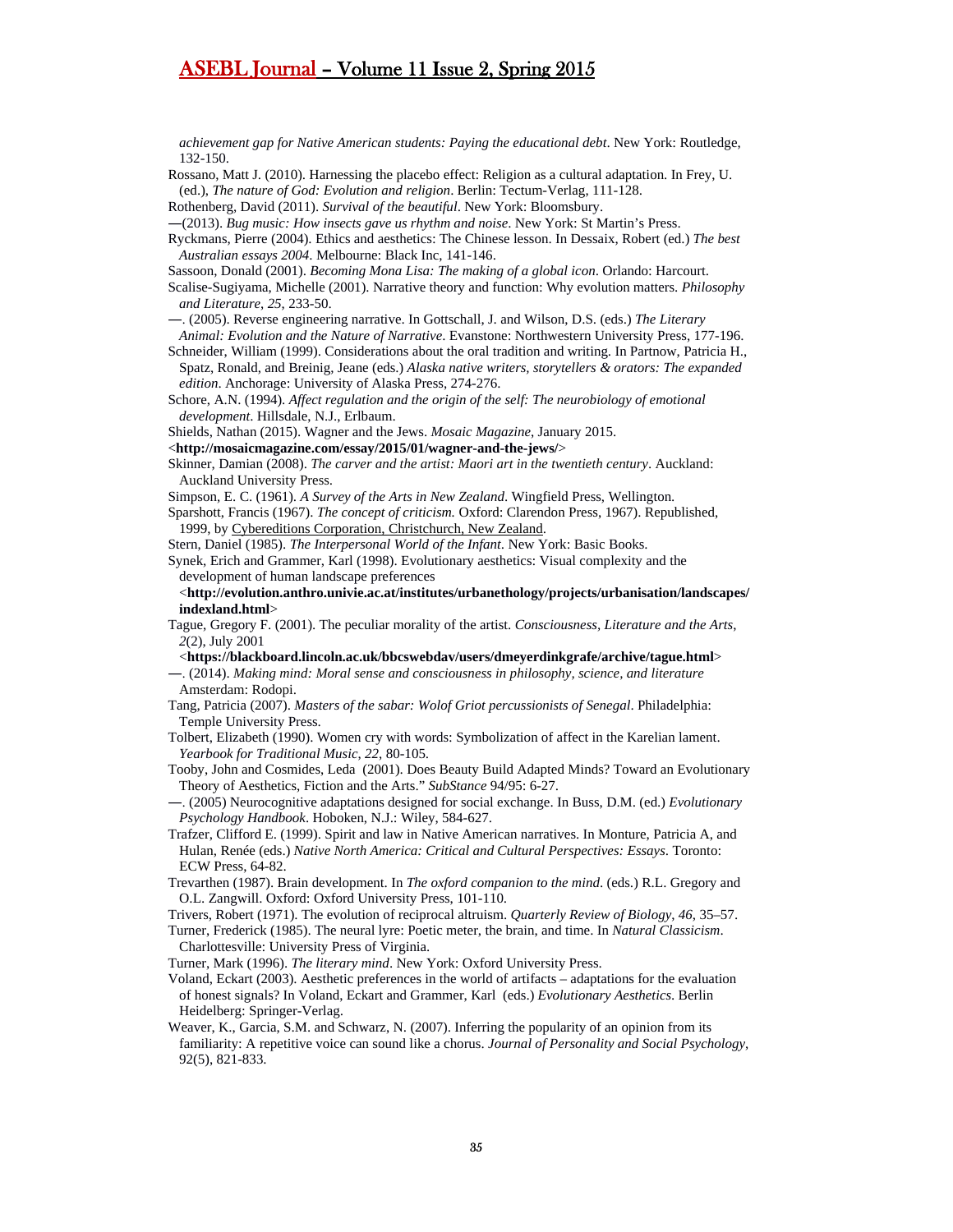- Wellman, Henry M. (1991). From desires to beliefs: Acquisition of a theory of mind. In Whiten, Andrew (ed.) *Natural Theories of Mind: Evolution, Development and Simulation of Everyday Mindreading.* Oxford: Basil Blackwell, 19-38.
- Whiteley, Shelia (2006). Popular music and the dynamics of desire. In Whiteley, Shelia and Rycenga, Jennifer (eds.) *Queering the popular pitch*. New York: Routledge, 249-262.

Whiten, Andrew (1991). *Natural Theories of Mind: Evolution, Development and Simulation of Everyday Mindreading.* Oxford: Basil Blackwell.

- Wilson, Rodney (1976). Formal abstraction in post-war New Zealand painting. *Art New Zealand*, 2. <**http://www.art-newzealand.com/Issues1to40/abstract.htm**>
- Woideck, Carl (1998). *Charlie Parker: His music and life*. Ann Arbor: University of Michigan Press.

Wood, Agnes (1997). *Colin McCahon: The man and the teacher*. Auckland: David Ling.

Wymer, J. (1983). *The palaeolithic age*. Croom Helm, London.

- Zahavi, Amotz. (1975). Mate Selection: A Selection for a Handicap. *The Journal of Theoretical Biology*, 53, 205-214.
- Zahavi, Amotz and Zahavi, Avishag (1997). *The Handicap Principle: A Missing Piece of Darwin's Puzzle.* New York: Oxford University Press.
- Zunshine, Lisa (2006). *Why we read fiction: Theory of mind and the novel*. Columbia: Ohio State University of Press.
- ―. (2009). Mind Plus: Sociocognitive pleasures of Jane Austin's novels. *Studies in the Literary Imagination*, *42*(2), 103-123.
- ―. (2012). *Getting inside your head: What cognitive science can tell us about popular culture*. Baltimore: The John Hopkins University Press.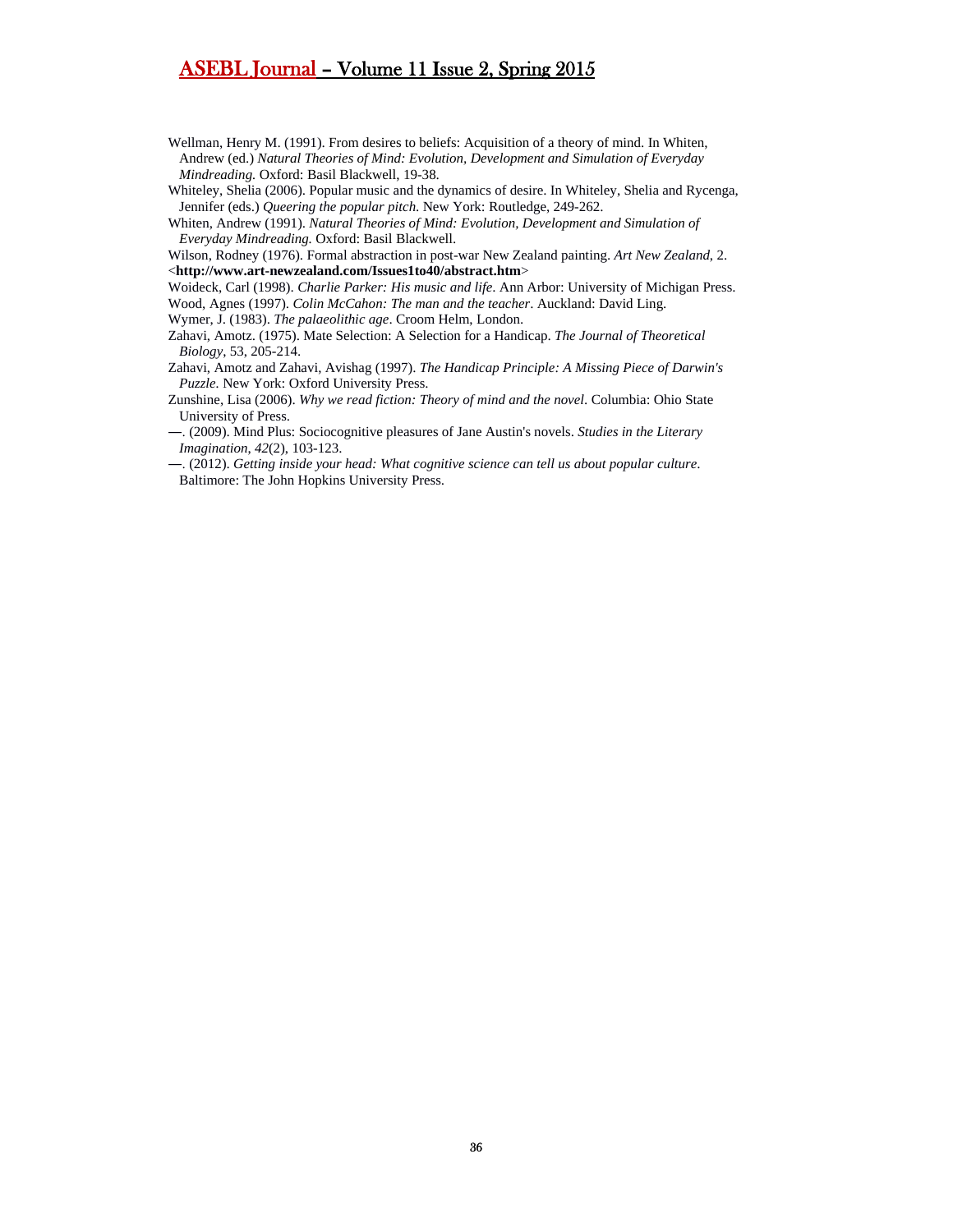# **C O M M E N T A R I E S**

# <span id="page-36-0"></span>**Ellen Dissanayake**

Affiliate Professor in the School of Music at the University of Washington in Seattle

"Aesthetic Devices Promote Viewers' Felt Emotional Connections with Artists"

In his essay, Anthony Lock uses several disparate theoretical ideas from "evolutionary aesthetics" (a wide-ranging and not-always-coherent field) to enhance the relevance of a twentieth-century art-historical concept like "New Zealandism." Among these ideas, he emphasizes hypotheses about the development in early *Homo* species of "interpersonal relationships" as early as 1.4 to 1.7 million years ago in order to explain the sometimes "deep, personal and unique connection" sometimes felt by a viewer of a painting with the person who painted it. He bases his ideas primarily on the work of two authors, Denis Dutton and myself.

Although I commend studies in the humanities that are aware of evolutionary ideas, and believe that the humanities can benefit from knowledge of human behavioral evolution, it is difficult for me to fully endorse the application of *my* ideas to the conclusions described in the essay. My hypothesis is much more complex than presented by Lock and, as presented, I do not find that it supports the conclusions that are drawn from it. In this commentary, I will not discuss the particular use made of Denis Dutton's ideas, which in any case vary considerably from mine (Dissanayake 2014).

My hypothesis about the evolution of intimate mother-infant interaction begins with two earlier anatomical adaptations that characterize species of our genus, *Homo* – namely, bipdedality and a gradually enlarging brain. These characteristic traits required numerous other adaptive changes in physical characteristics, one of which was a reshaped pelvis that became narrower and shorter than birth canals of quadrupedal primates, thereby necessitating a reduced gestation period so that a large-headed infant could be successfully birthed. In spite of other anatomical adaptations that addressed this problem (e.g., the infant fontanelle, separability of the female pubic symphysis at childbirth, and extensive growth of the infant brain after birth), I posit that a behavioural/psychological adaptation was selected for as well. That is, affiliative maternal behaviors directed to the infant evolved that created an intimate personal bond between them, ensuring that mothers would be willing to care for helpless infants for the requisite weeks, months, and years that were made necessary by the baby's altriciality (immaturity). We now know that the specific components of mothers' unique behaviors to infants (unusual vocalizations, facial expressions, and head and body movements that are not used with adults or even older children) are presented in temporally organized ways that create emotional concord between the pair. A neurological adaptation promotes this concord: oxytocin and other opioids are released in the mother's brain, as in other mammalian mothers when suckling and interacting with infants (Panksepp 1998).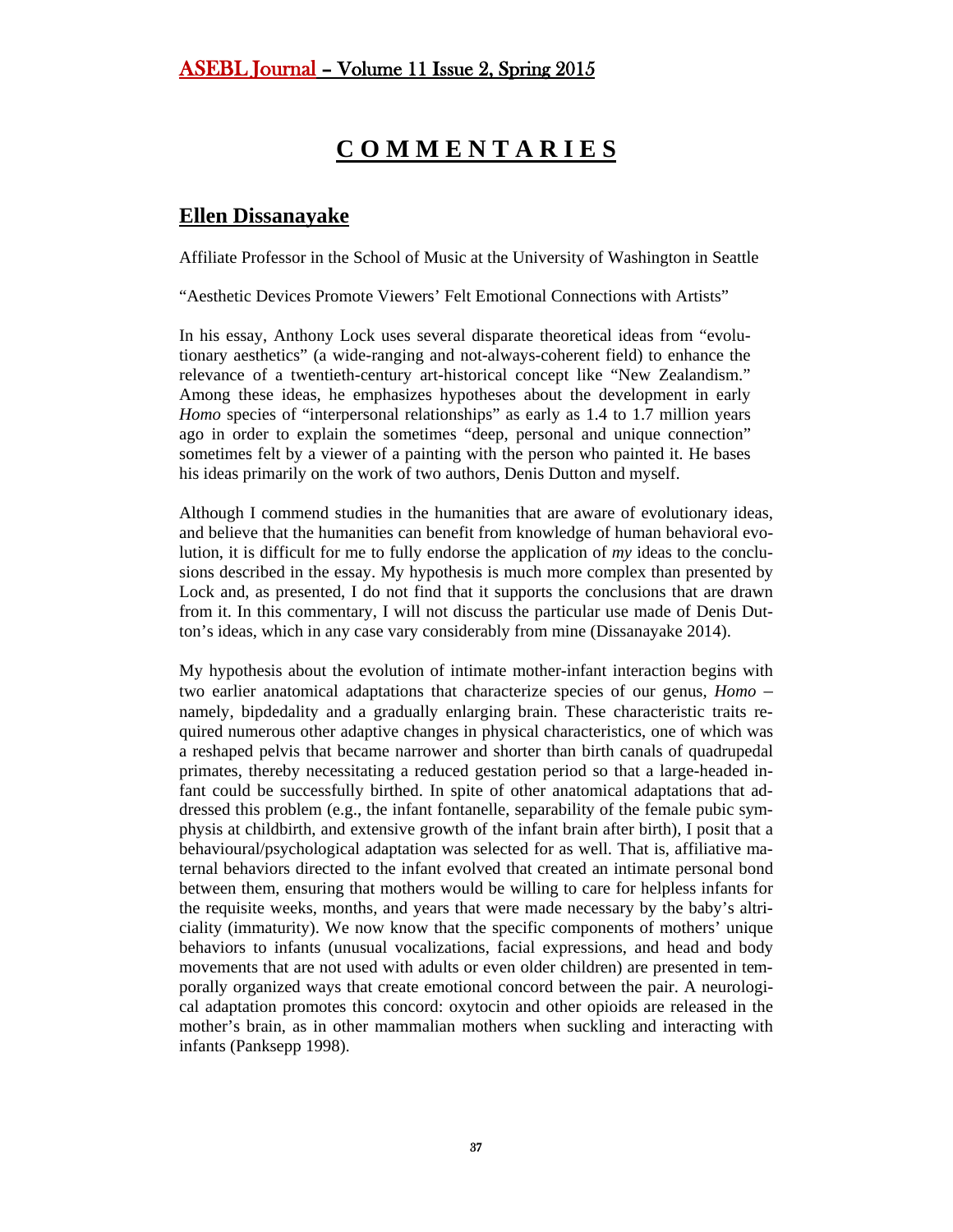At this point, and in mother-infant interactions that take place in the  $21<sup>st</sup>$  century, this important "interpersonal relationship," in my view, had or has nothing to do with art. My hypothesis has a "second tier," which proposes that when human groups began to engage in ritual practices (related to the origin of religious behavior, which is a human universal), already-existing behavioural and emotional *components of* the motherinfant interaction were (inadvertently) found to create behavioral and emotional concord among members of a group who were engaged (as a group) in these components (vocal, visual, and movement behaviours that we today call song or chant, visual effects, and dance, presented in temporally organized ways). In this very different context, and with several or many (not just two) people, oxytocin is also released, promoting feelings of unity, confidence, and trust (Uvnäs-Moberg 1998). In addition, oxytocin itself reduces cortisol, a stress hormone, so that anxiety about the occasion for the ritual practice (e.g., success in hunting, healing illness, maintaining prosperity, fertility and other goods, etc.) was reduced. Hence practice of these art-like components in ritual/religious behaviours became itself adaptive. In this sense, "the arts" (as behaviours) are an adaptive by-product ("exaptation" or new beneficial effect) of the original mother-infant behaviour.

Essential to my scheme is *what is done to* the vocal, visual, and movement behaviours to make them art-like. Like "ritualized behaviours" in some other animals (Eibl-Eibesfeldt 1975), components of these behaviors are simplified (formalized), repeated, exaggerated, elaborated, and sometimes manipulated in ways that create expectation. These five "aesthetic devices" serve to attract attention, sustain interest, and create emotion – both between mothers and infants and, later, among individual humans as they participate in ritual practices (or arts).

This hypothesis is not easy to summarize and as it is has probably taken up more space than many readers will welcome. I include this truncated version to make the point that if *my* hypothesis about "interpersonal relationships" were to be used to understand New Zealandism or a viewer's sense of connection with an artist, there should be a different focus. That is, the author would find examples of simplification/formalization, repetition, exaggeration, elaboration, and manipulation of expectation in the works of the painters that are discussed and propose that because humans find these devices pleasing, compelling, or affecting, they respond to the art work. This focus has in fact been used by music educators who observed and recorded children's (ages 3-12) spontaneous vocalizations during unstructured play, and found that they made use of these aesthetic devices (Countryman et al. 2015).

Lock's use of my work gets some things right, but often for the wrong reasons. Protoaesthetic sensibilities are not "taught" to infants; on the contrary, infants "teach" adults to make the silly sounds and funny faces that they do by responding to them with appealing smiles, kicks, and coos. Because using these "rhythms and modes" (not a concept used by ethologists but a neologism invented by me in *Art and Intimacy*) inadvertently suffuses mothers' brains with prosocial hormones, infants who stimulate and encourage such behaviours will survive better than infants who might prefer, say, inexpressive faces, averted gaze, and adult-directed speech.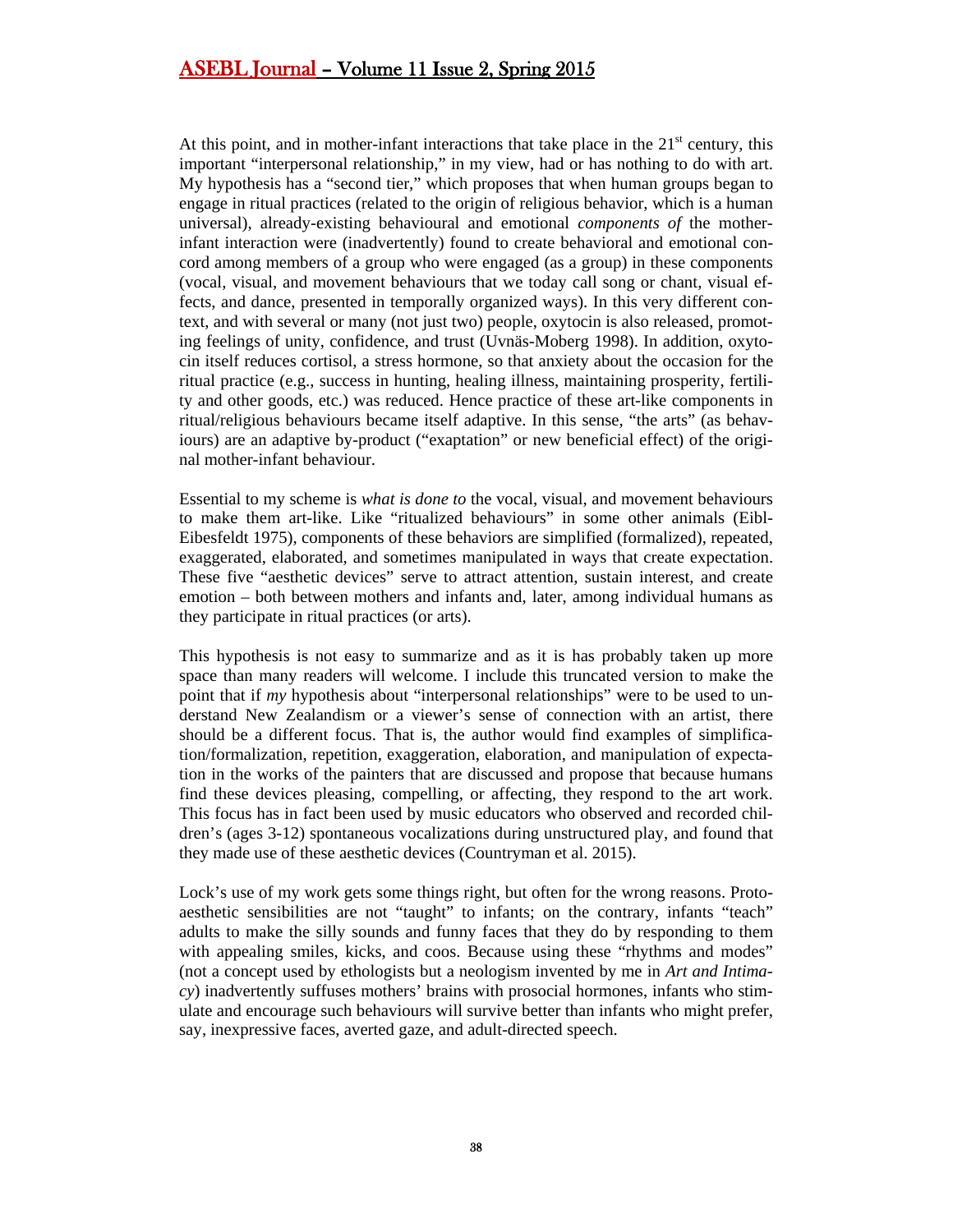"Making special" has indeed been called by some a vague (or fuzzy) notion. By specifying how specialness is achieved (the five aesthetic devices just mentioned), it is no longer vague or fuzzy. For more than a decade, I have replaced "making special" with the term "artification," which implies use of these five aesthetic devices. Artification can be thought of as a "performance," perhaps, although in many instances of visual art (say, paintings), the performance is usually over and the artwork is the residue of that performance.

My artification hypothesis (with its emphasis on aesthetic devices) is not intended to contribute to the evaluation of art works. After all, if three-year-olds use the devices when spontaneously vocalizing during play, it is clear that much complex cultural elaboration has taken place in the many worldwide art traditions in which these fundamental devices are still discernible.

I do not disagree that people often feel a strong interpersonal connection with certain art works and even with their creators. This is especially so in arts that take place in time, as in Lock's example of Haka (with interaction between performer and viewer). Orators, storytellers (playwrights, filmmakers), and performers can mesmerize us, but I would say that they do so by using aesthetic devices, not only by a putative "interpersonal relationship." I would also suggest that they can seduce or deceive us with these devices – and not always to our betterment. Outright forgery is quite another matter and Lock's ideas about this aesthetic problem seem to me quite plausible.

I do not disagree with many of Lock's ideas and recognize that he wishes to appreciate recent New Zealand artists and their work through a multifaceted evolutionary lens. The connections he draws are often stimulating and original. Other commentators will no doubt discuss other features of this ambitious and interesting article.

#### References

Countryman, J., M. Gabriel, and K. Thompson. 2015. Children's spontaneous vocalisations during play: aesthetic dimenstions. *Music Education Research*. http://dx.doi.org/10.1080/14613808.2015.1019440 Dissanayake, E. 2014. Denis Dutton: Appreciation of the man and discussion of the work. *Philosophy* 

- *and Literature*, *38*(1A), A26-A40.
- Eibl-Eibesfeldt, I. 1989. *Human ethology*. New York: Aldine de Gruyter.

## <span id="page-38-0"></span>**Mark Turner**

Institute Professor and Professor of [Cognitive Science](http://case.edu/artsci/cogs/) at Case Western Reserve University

"Blending in the evolution of art"

Conceptual blending operates widely in the evolution of art. We blend what we know of the nature of our own mind with our idea of another agent, and accordingly, in the

Panksepp, J. 1998. *Affective Neuroscience: The foundations of human and animal emotions*. Oxford: Oxford University Press.

Uvnäs-Moberg, K. 1998. Oxytocin may mediate the benefits of positive social interaction and emotions. *Psychoneuroendocrinology* 23(8), 819-35. ▬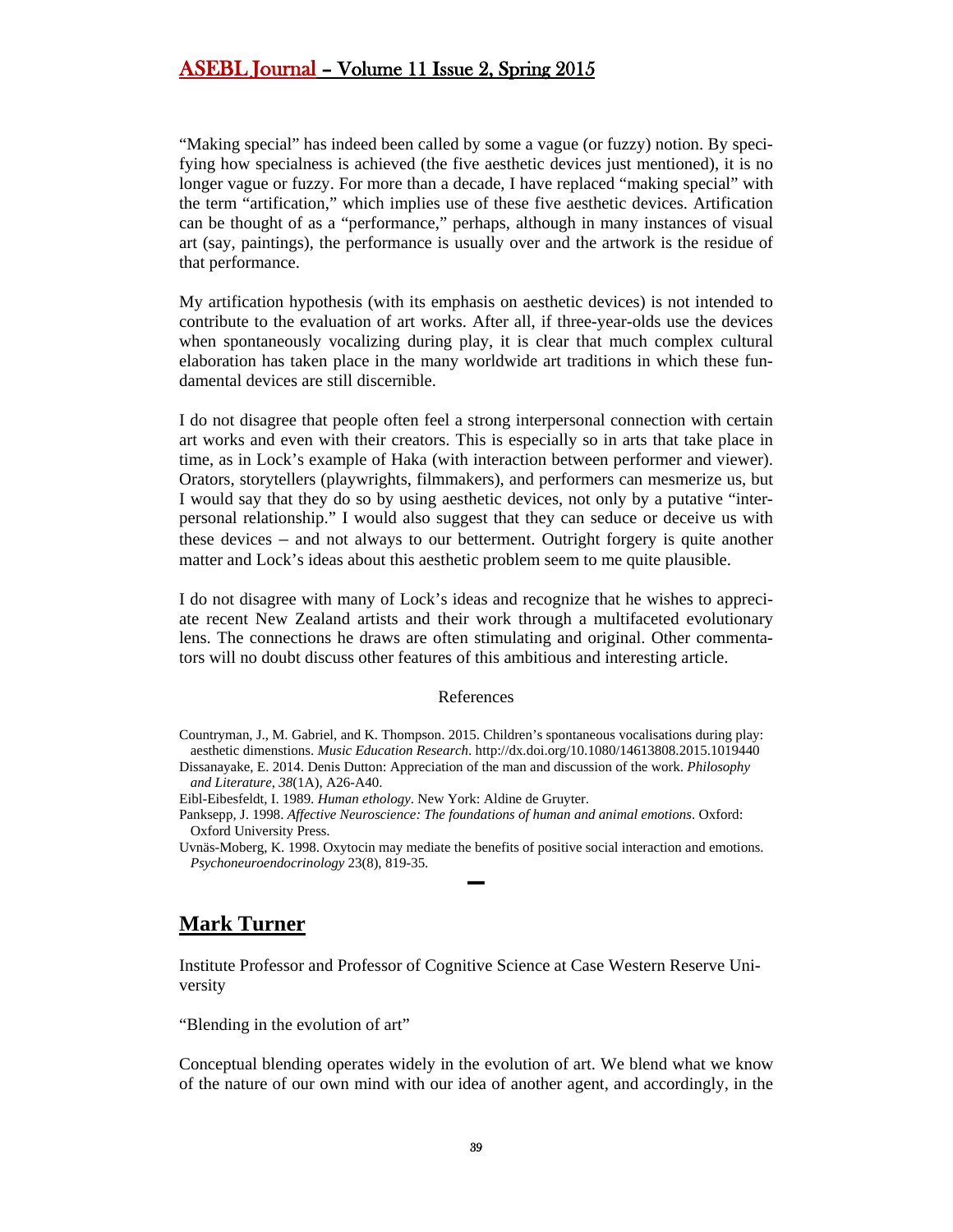blend, develop a full notion of another mind (Fauconnier & Turner 2002, Turner 2014), including viewpoint. This allows us to conceive of joint attention, in which we imagine that we interact with others by attending jointly with them to something we can perceive. As Michael Tomasello writes, "Human beings are the only organisms on planet Earth who actively attempt to direct and share the attention of conspecifics to outside entities" (Tomasello 2010, 1092).

In "classic joint attention" (Thomas & Turner 2011), we also communicate about our joint attention and its object: "Look at that blackbird!" Classic joint attention is limited to what the immediate environment affords, but advanced blending can compress a mental network to create perceptible elements for attending to what is otherwise not in the environment. A "sketch" of a blackbird is understood as a prompt to blend what we perceive (marks on paper) with our idea of the blackbird, despite the absence of an actual blackbird. Now we can say, "Look at that blackbird!" in the absence of any blackbird.

Human thought is remarkable for its ability to stretch across time, space, causation, and agency. We are able to hold and work with large mental networks of conceptions that go far beyond local matters of perception, action, and interaction, because we can blend information from a vast conceptual integration network to make a compressed, human scale idea, something mentally graspable, which we can use as a basis for managing the vast and otherwise intractable network. For example, a sketch of 12 sailors on a 12-meter sailing ship in the America's Cup race, with a New Zealand skipper, includes a sketch of "the 13th sailor," whom we take to be a legendary New Zealand skipper, standing behind the actual skipper. We are not deluded by the blend, but now, in the blend, the two skippers – one the old master and teacher, the other the young master and former student – interact directly in their joint attention to the race, and in their support of each other's lives and careers and traditions. The artwork prompts us to construct a compressed blended scene that helps us grasp the vast mental network, stretching over time, space, agency, and events. When one runner breaks the record for running the mile, the *New York Times* publishes a little sketch with 6 "runners" on the "track." Five of them are the fastest milers from previous decades. They are placed on the track where they were in their own races at the end of the time span in which the new record-holder completed the mile. None of this is in the immediate environment, but now we have a case of blended classic joint attention, where the art provides something in the environment to which we can jointly attend, even though the concepts stretch over decades, connecting people directly who do not actually have such connections. Art provides percepts in the environment to support advanced blending, compression, and joint attention. A painting of an annunciation is something in our perceptual field that prompts us to construct a vast blending network that stretches over all eternity, including the entire life of Christ. The Parthenon provides something in the immediate environment that prompts for a blending network running over the entire history and future of Athens. Crucially, as Lock explains, we can blend our idea of the artist and of other viewers into the compressed concept of blended classic joint attention, where, conceptually, viewer and artist engage with each other in jointly attending to the artwork.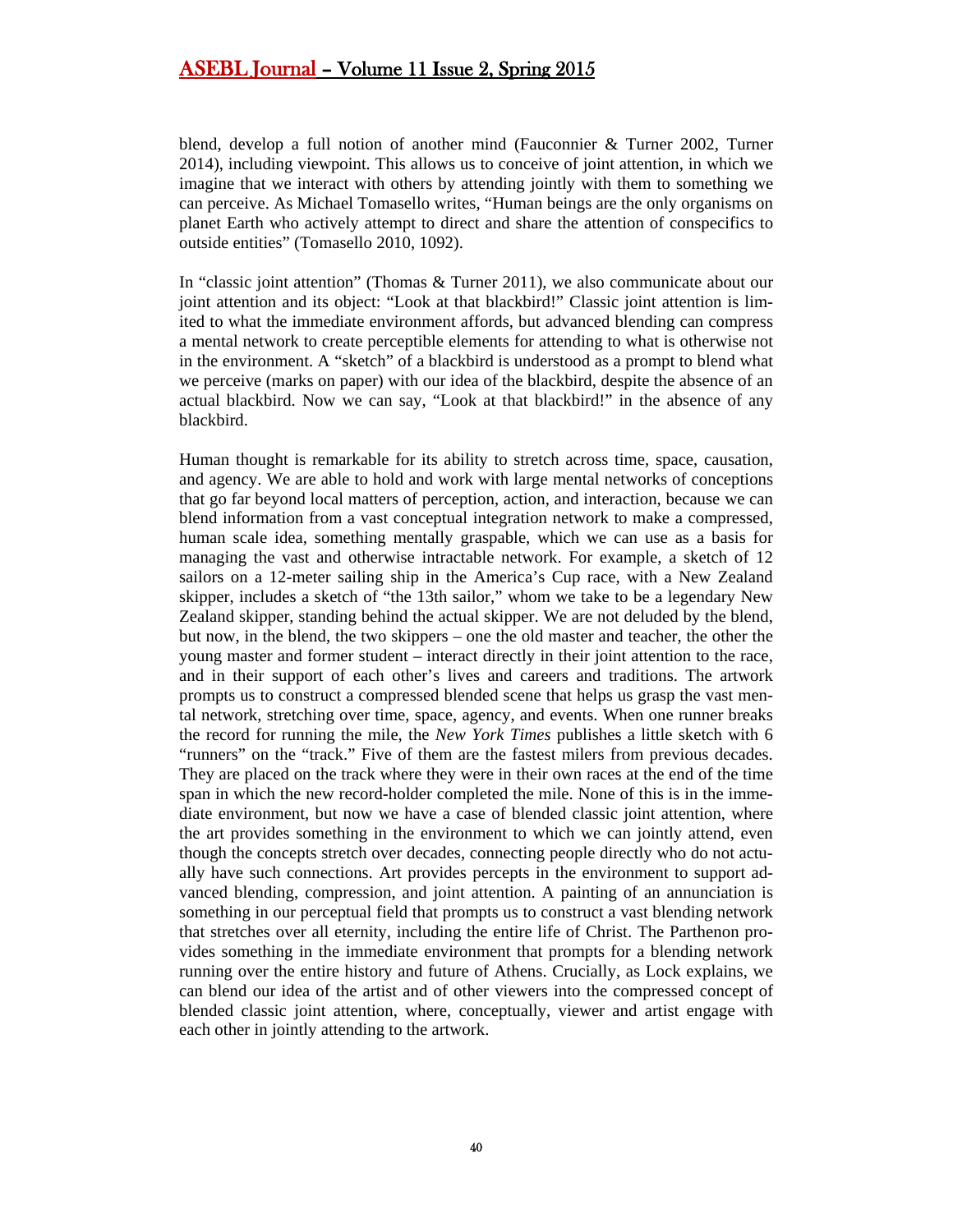Art serves advanced blending, compression, and blended classic joint attention. It is not an independent mental capacity that evolved separate from language, advanced social cognition, advanced tool invention, theatricality, fashion, mathematical insight, scientific discovery, and so on. On the contrary, advanced blending made a suite of advanced capacities possible, and each of them scaffolds for the others. They labor together. Advanced blending helps to make them possible, and they help to make advanced blending so useful.

#### References

Fauconnier, Gilles & Mark Turner. 2002. *The Way We Think: Conceptual Blending and the Mind's Hidden Complexities.* New York: Basic Books.

Thomas, Francis-Noël and Mark Turner. 2011. "The Studio," chapter four of *Clear and Simple as the Truth: Writing Classic Prose*. Second edition. Princeton, New Jersey: Princeton University Press.

Tomasello, Michael. 2010. "Cognitive Linguistics and First Language Acquisition." *The Oxford Handbook of Cognitive Linguistics*. *Edited by Dirk Geeraerts and Hubert Cuyckens.* pages 1092-1112.

Turner, Mark. 2014. *The Origin of Ideas: Blending, Creativity, and the Human Spark*. New York: Oxford University Press.

**▬**

## <span id="page-40-0"></span>**Kathryn Coe**, **Justin R. Garcia**, **and Ryan O. Begley**\*

Anthony Lock's (2015) paper on evolutionary aesthetics draws on the concept of *consilience*, the term E. O. Wilson chose to refer to the merging of the sciences and humanities. As Lock recognizes, achieving consilience does not rest on a scientist's ability to probe into and find meaning in literary musings about visual art, drama, music, and dance – traits which, Wilson (1998: 229) writes, are characterized by "those qualities...we call the "true and beautiful". To build consilience, Wilson wrote, two questions had to be scientifically addressed: Where do the arts come from and "how are their essential qualities of truth and beauty to be described through ordinary language?" (p. 229).

Included among the scholars who attempt such a merging are Denis Dutton and Ellen Dissanayake, whose combined work is a primary focus of Lock's paper. Although differing in their theoretical approaches to art, both seem to accept Wilson's claim that the essential qualities of art are truth and beauty and attempt to address his questions by incorporating science (e.g., evolution through natural selection) into their approaches. Both see an origin of art in the very distant past and argue that its origin largely was in social interactions. The proof of the pudding, however, is not simply to introduce terms such as "science" or "natural selection" into the discussion, but rather to show the evolutionary function of art – how art can be converted into survival and/or descendants (Coe, 2015).

Natural selection is not a goal-directed process, it is not aimed at producing truth, beauty, or the art of two artists living during a particular time period in New Zealand. Rather it is a dynamic process that helps explain survival and persistence (or lack thereof). It logically will occur if there is variation of traits, if that variation is inheritable, and if the inherited traits are associated with differential fitness outcomes, with fitness measured in terms of numbers of viable descendants. To argue that art is an adaptation, and not, as Pinker (1997) claims, a mere by-product of selection for other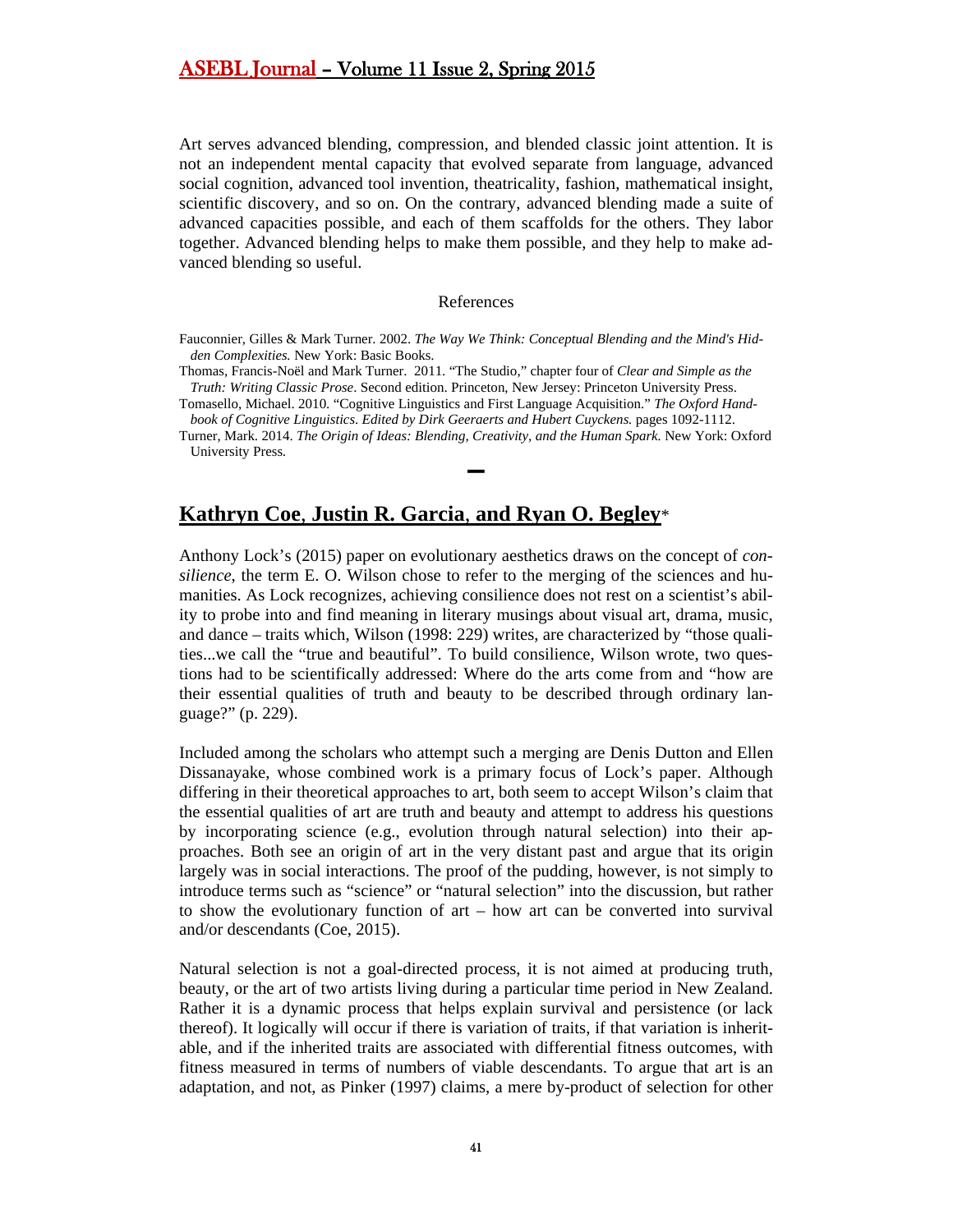traits, one must evince that the trait promotes such differential success in a particular environment. For all of its merits, that was not done in this paper.

It is not strictly true that traits originate as adaptations (Lock, 2015: 1). Traits emerge through various processes (e.g., mutations, genetic drift) and then are subject to natural selection. Adaptations are traits that have been modified or produced by natural or sexual selection over generational time. Thus, to show that art, which is claimed to have originated about 1.7 million years ago, is an adaptation – it actually promotes long term descendant-leaving success in a variety of environments – one needs to focus on its cross-cultural utilization and to show (and not assume) an association with differential reproductive success. Further, an argument rooted in social interactions would putatively need to explain this timeframe in relation to much earlier proposed timeframes for the evolution of human pair-bonding and human cooperative breeding, again to explain the phylogenetic trajectory of the evolutionary process.

Unfortunately, while art may be assumed inevitably beautiful and truthful, we cannot ignore the fact that the association of art with truth or beauty is not a cultural universal, nor should we ignore the association of art with war and injury and death (not beauty) and with propaganda and mythology and fantasy (not truth). Darwin himself, in the brief discussions of art included in *The Descent of Man,* never referred to art in terms of truth and beauty nor did he claim it was an adaptation. He used "art" to refer implicitly to skill. He mentions, for example, the "art of making fire" (p. 132) and "the art of shooting with bows and arrows" (p. 224).

The answer to the question of evolutionary function may or may not foster the integration of the scientific and humanistic disciplines, but the direction of influence is clear. As facts are stubborn and reductive explanation is the enterprise of science, the onus of accepting this influence falls categorically on those practicing the humanities. Whatever the function of art, art production and appreciation are like any other behavior in their amenability to evolutionary explanation, just as humans are like any other any other animal in this respect. But like the practice of science, itself, communicating these ideas is a project for the willing. Scientific understanding, coupled with a desire to educate, will allow us to achieve both the letter and the spirit of consilience.

#### References

Coe, K. 2013. Can science lead us to a definition of art. *Aisthesis. Pratiche, linguaggi e saperi dell'estetico,* 6(2): 153-177.

Darwin, Charles. 1871. *The descent of man, and selection in relation to sex*. London: John Murray. Pinker, Steven. 1997. *How the mind works*. New York: W. W. Norton and Company. Wilson, E. O. (1998). *Consilience: The unity of knowledge*. New York: Alfred A Knopf.

Justin R. Garcia, Assistant Professor, The Kinsey Institute & Department of Gender Studies, Indiana University-Bloomington

Ryan O. Begley, Doctoral Student, Department of Anthropology, University of Missouri-Columbia

▬

<sup>\*</sup>Affiliations:

Kathryn Coe, PhD, Professor, Department of Social and Behavioral Sciences, IU Fairbanks School of Public Health, IUPUI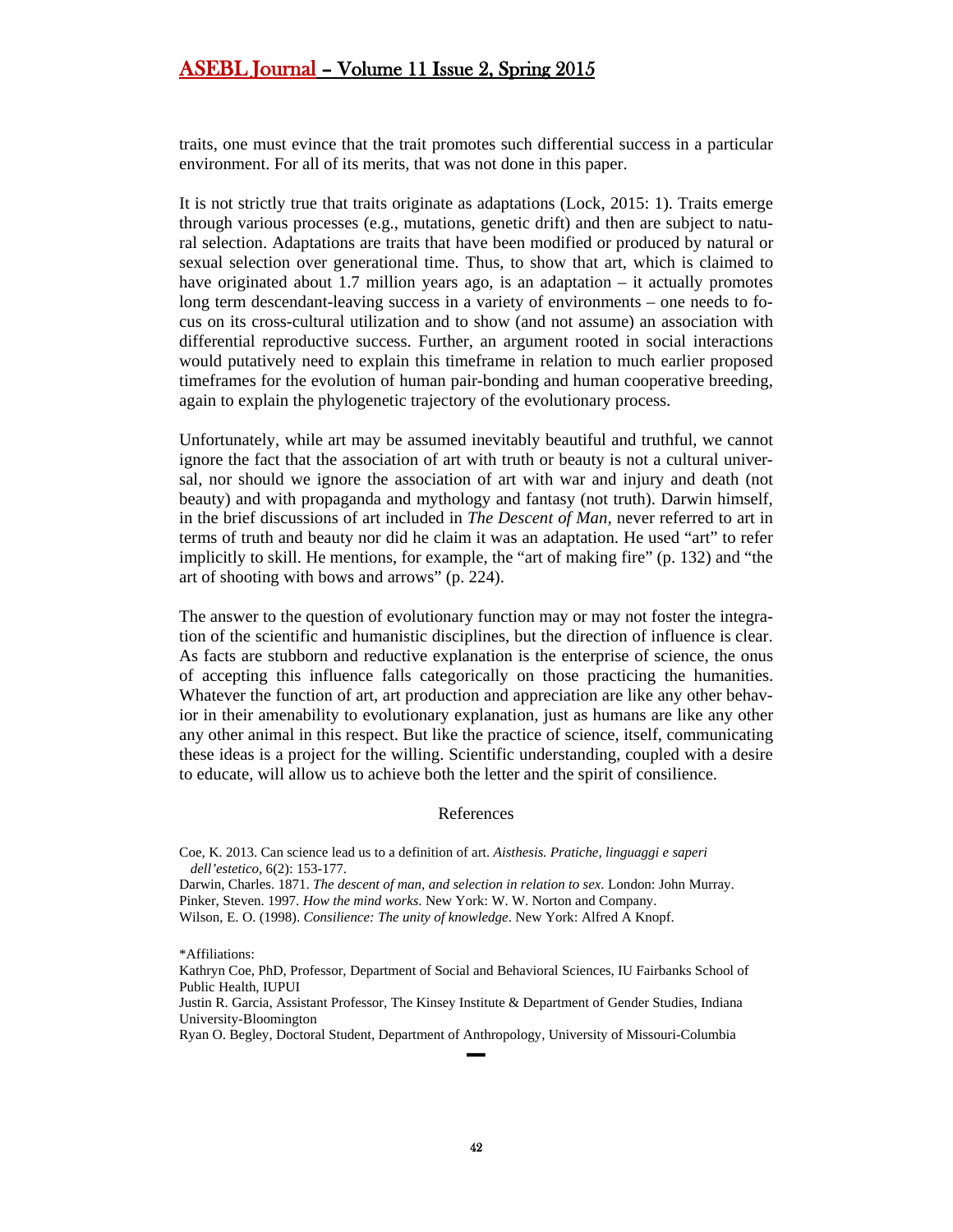# <span id="page-42-0"></span>**Matt J. Rossano**

Department of Psychology, Southeastern Louisiana University, Hammond Louisiana

"Art as Materialized and Embodied Ritual"

I am grateful to the editors for this opportunity to comment on Anthony Lock's interesting and engaging article. While numerous and varied thoughts were provoked as I read, I believe most of them can be organized around the theme of the social origins and function of art as the materialization and embodiment of ritual.

Let me start with the Acheulean hand axe. As Lock points out, this artifact may represent humanity's first primitive engagement with the plastic arts. There's another aspect of the hand axe that deserves mention: its highly social nature. Ethnographic studies of traditional societies that make hand-axe-like implements (adzes), such as the Kim-Yal of New Guinea, show how the construction of these implements is a highly social activity. Groups of adze-makers spend hours working, talking, and critiquing each other's creations. Furthermore, collective adze-making serves as a venue not only for learning the skill, but for the transmission of important cultural stories, norms, and traditions. True, the Kim-Yal people are not *Homo heidelbergensis.* However, as Lock discusses, the numerous unused hand axes compel us to look for explanations beyond the purely practical for their creation. The social world provides a reasonable explanation. Their creation was a social event and their "use" was as a social signal. The social event of hand axe making could easily have had important groupbonding effects and the social signal of the created hand axe could well have provided important information about the intelligence, skill, and resourcefulness of the creator. If the hand axe is the beginning of art, then from the start art was deeply, functionally entwined with the social.

Let me expand a moment on the social signaling function of art. Art emerges, I believe, from ritual. Ritualized signals (such as the famous canine "play bow") have deep evolutionary roots as effective transmitters of unambiguous social messages. To ritualize a signal, a utilitarian gesture is typically exaggerated, stylized, and repeated in order to attract and hold another's attention. Ritual amplifies gesture thereby ensuring effective communication. Art goes further, it amplifies ritual. Visual and plastic art materialize ritual, while performance art embodies ritual. For example, a simple nod can *gesture* respect and deference. A deep bow with head lowered and hands clasped *ritually signals* respect and deference in an even more amplified way compared to a nod. Art can take these sentiments even further with dances, songs, portraits, and poems done *in honor* of someone. Rituals are known to have important social bonding effects. Art can have similar effects. Groups can rally around materialized images and symbols that represent their collective identities. Warriors executing intricately coordinated dances and chants reinforce to one another their organizational discipline while simultaneously intimidating any onlookers who might challenge them.

It is not hard to imagine that in our evolutionary past, under group-competitive conditions, those groups that could more successfully inculcate an "esprit de corps" in their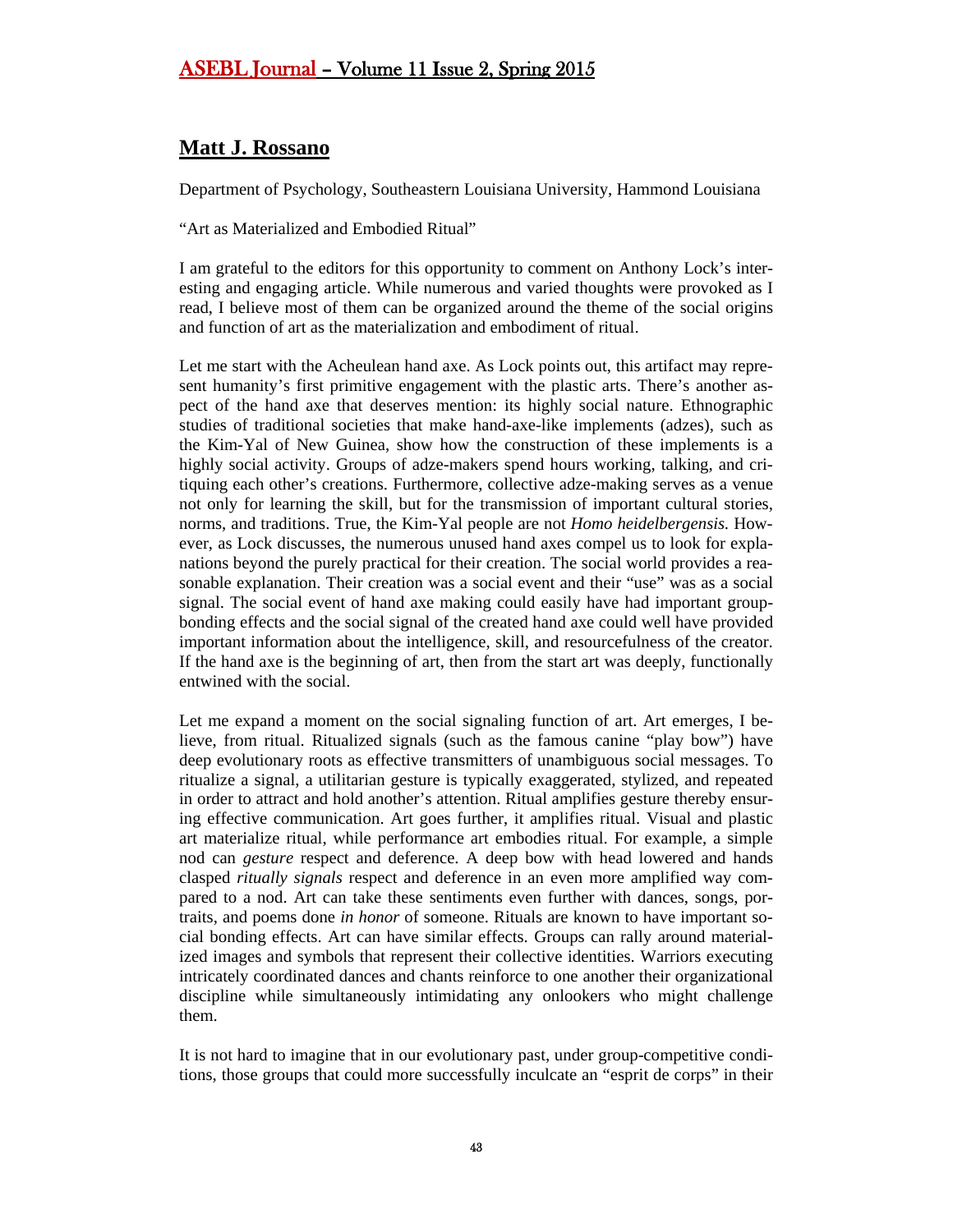members would have had an important advantage over others. Art could very well have emerged in the midst of a Pleistocene "arms race" where groups sought increasingly more effective ways of emotionally-bonding members to each other and to the tribe as a whole. If so, this reinforces Lock's discussion of our deep abhorrence of forgery. If the images and symbols to which we pledge our allegiance and lives don't really represent what we thought, then maybe they are not worth that level of commitment. Or conversely, if the artist has faked his or her creation, then is he or she really committed to the group and its ideals. Either way, this disingenuousness threatens group cohesion, which in our evolutionary past could have had dire fitness consequences. Modern day forgery may continue to unconsciously evoke these deeply primal concerns.

# <span id="page-43-0"></span>**Michelle Scalise Sugiyama**

Affiliated with the Anthropology Department and the Institute of Cognitive and Decision Sciences at the University of Oregon

**▬**

"Carving Art Behavior at the Joints: Symbolic Behavior, Aesthetic Responses, and Artification"

I am an evolutionary anthropologist, not an art historian or philosopher, so my comments are directed at the theoretical foundations of Lock's approach to art behavior rather than his discussion of New Zealand art *per se*. My comments may thus be understood to apply not only to Lock's article, but to the application of evolutionary theory to the study of art behavior in general.

To begin with first principles, the theory of natural selection is a scientific theory. As such, its proper use is to generate hypotheses regarding natural phenomena, generate predictions from those hypotheses, design experiments to test those predictions, and subject the findings of those experiments to quantitative analysis. If we do not follow this protocol, we run the risk of developing post-hoc explanations, in which we cherry-pick examples that support the explanation and ignore those that do not. Whatever its other merits, Lock's investigation does not follow this protocol and therefore cannot be said to advance our scientific understanding of the phenomenon in question.

The first step in scientific inquiry is to define the phenomenon in question. In the present case, this requires, at minimum, the definition of art behavior. It is telling that, to date, we lack a compelling definition that encompasses all of the behaviors commonly lumped together as "the arts." Dissanayake has arguably come closest to achieving this with her concept of "artification" – the use of elaboration, repetition, patterning, and/or exaggeration to make ordinary objects or behaviors extraordinary. However, this concept begs the questions of what precisely is meant by "extraordinary" and how one might quantify this property. Also, the diagnostic utility of this concept is undermined by its broad applicability. Because it can apply to virtually any behavior, it is not particularly effective for narrowing the range of performances included in the behavior set it attempts to delimit. The difficulty of defining art behavior points to an alternative hypothesis: perhaps the phenomenon in question does not exist. That is,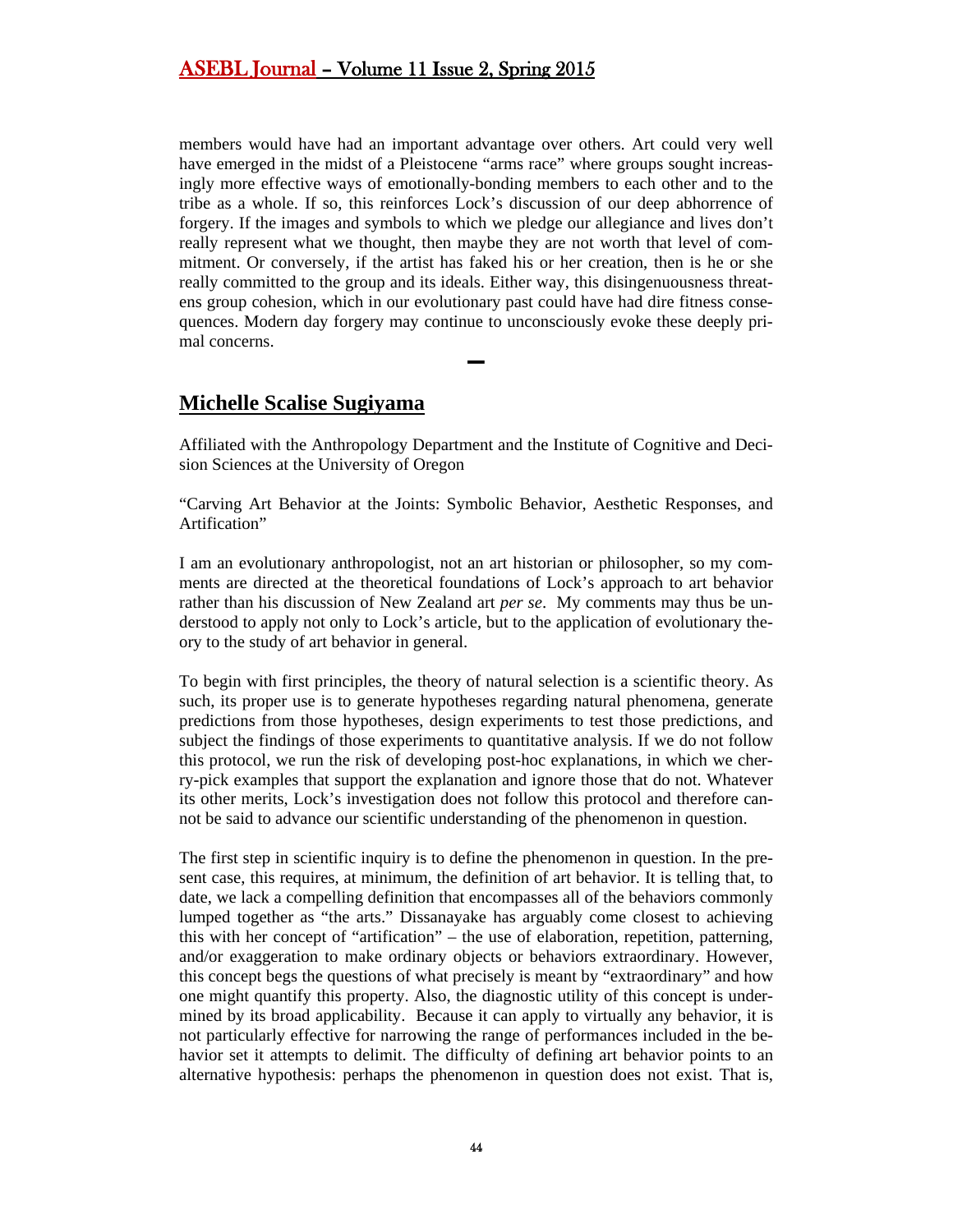perhaps what we in modern industrialized societies perceive as "the arts" is a subset of another behavior.

This is not to say that the behaviors classified as art in modern societies are unrelated. Indeed, as the very concept of "the arts" suggests, many people see a common thread weaving through them, which is probably why they are widely perceived as being different facets of the same phenomenon. Rather, I am proposing that the common thread cannot be artification, because virtually anything can be artified yet not all things that are artified are assigned to the category of "the arts." What these behaviors have in common with each other but do not necessarily share with other instances of artification is that they are all instances of symbolic behavior. On this view, what we experience as different art forms is a side-effect of our capacity to use different media – e.g., marks, sound, movement – to communicate meaning. Signals vary in effectiveness, and can be modified in various ways to make them more attention-getting and emotionally arousing. The degree to which a given modification or set of modifications triggers our evolved attentional biases and motivational systems (e.g., aesthetic preferences and/or revulsions) affects the degree to which we experience the signal as "attractive" or "moving." On this view, artification is signal modification – the use of elaboration, repetition, pattern, and/or exaggeration to increase the attentional salience and emotional intensity of a given signal relative to others.

This brings us to another definitional issue, hinted at in my reference to evolved "aesthetic preferences and revulsions." Biologically speaking, there is no such thing as a single "aesthetic sense." Aesthetic responses are motivational mechanisms, the function of which is to direct attention to environmental stimuli and guide responses to them in ways that, in ancestral environments, increased fitness. Our aesthetic responses are programs, and programs are specialized: there is no general aesthetic response capable of directing attention and guiding behavior toward each and every environmental stimulus to which our ancestors recurrently had to respond. This is because different classes of environmental stimuli are useful in different ways. For example, an opposite-sex conspecific is potentially useful as a mate, a piece of fruit is potentially useful as food, and a lush meadow is potentially useful as a campsite or hunting ground. We use different criteria and cues to evaluate the quality of a potential mate than we use to evaluate the quality of a piece of fruit or a campsite. For example, proximity to fresh water is an important criterion for choosing a campsite, but not for choosing fruit or mates. Waist-to-hip ratio is a cue used in mate assessment, but not in fruit or campsite assessment. Moreover, different stimuli require different motivational responses: sexual arousal is a fitness-enhancing response to a willing and attractive partner, but not to fruit or meadows. On this point, it is important to note that aesthetic responses include revulsions, which motivate us to avoid interacting with potentially harmful stimuli. Evolved revulsions underscore the impossibility of designing a general-purpose aesthetic response: a program that motivated both, approach and avoidance, would paralyze its bearer. In sum, there is no universal criterion of beauty, no one quality that all aesthetically arousing entities have in common.

The use of elaboration, repetition, pattern, and/or exaggeration for signal intensification can be productively understood in terms of these aesthetic preferences and revulsions. Much of what we experience as aesthetic responses are evolved attentional bi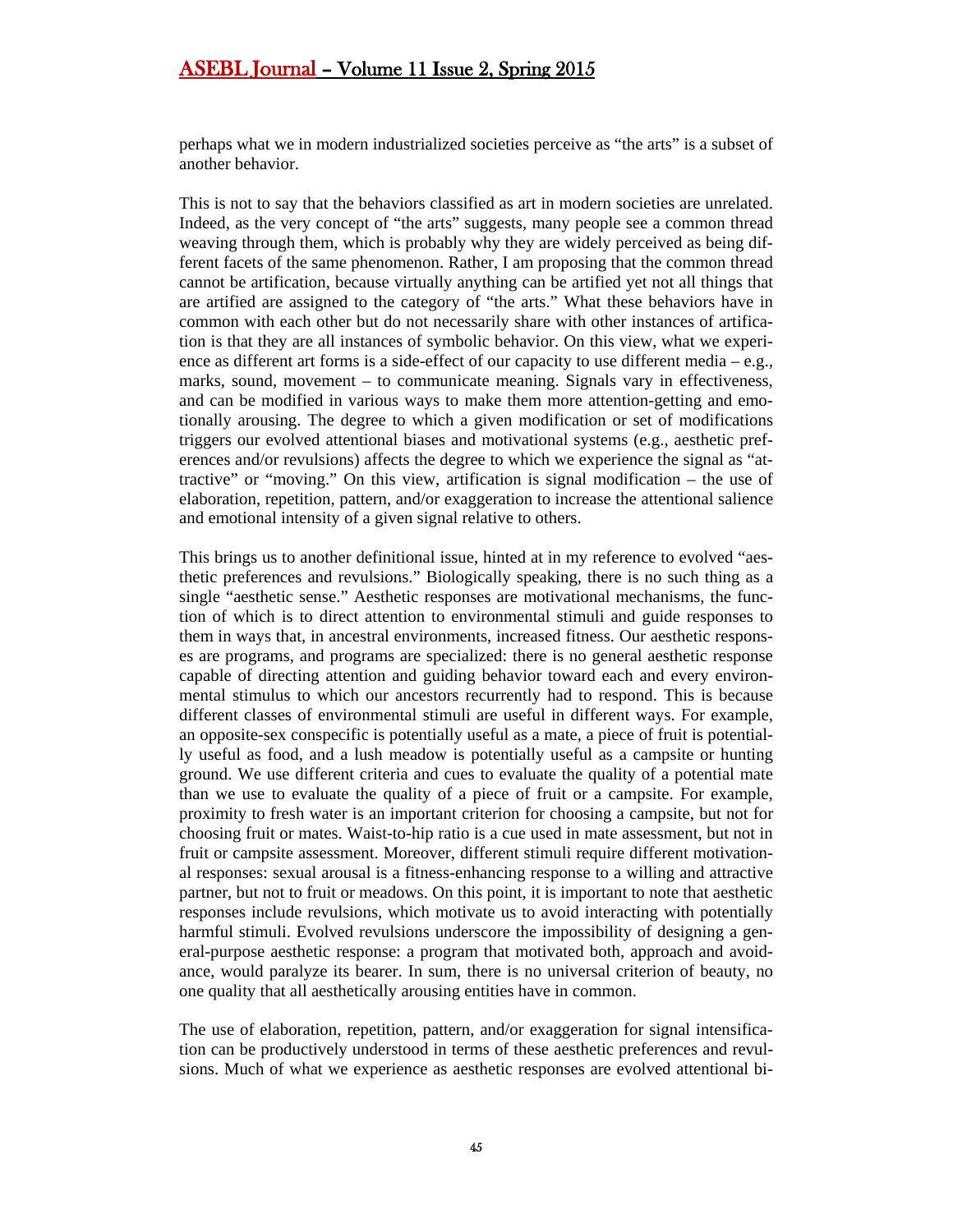ases; fundamentally, to be *attractive* is to be *attention-attracting*. Attentional biases are mechanisms that motivate us to preferentially direct our attention to environmental cues that, in ancestral environments, were associated with positive fitness outcomes. For example, many predators and toxic animals have distinctive patterns (e.g., spots, stripes), and individuals who preferentially attended to such cues would have reaped huge fitness rewards by avoiding predation. The properties of these cues – such as the bright, saturated color of ripe fruit – can be incorporated into ordinary artifacts and activities to make them more attention-arresting and emotionally compelling. This includes revulsions as well as preferences: much of what is classified as art in modern societies achieves its effects, at least in part, by disturbing, disgusting, or frightening the audience (e.g., Picasso's *Güernica* or Munch's *Scream*).

Many modern aesthetic trends – such as animal-print clothing – do not make much sense until we examine them vis-a-vis the demands of ancestral environments. This brings me to my third point: when generating hypotheses about the function or nature of art behaviors, we must begin by observing these behaviors in an evolutionarily relevant context. This applies to the concept of forgery, or the relationship between the viewer and the artist. In ancestral forager societies, with their subsistence-based economies and comparative lack of private property, opportunities for forgery would have been very limited. Famous artists and the buying and selling of art objects were not part of this world. In ethnographically documented forager societies, some individuals are recognized as being exceptionally skilled craftsmen; however, because band size is small and members are intimately acquainted with one another, individuals can readily distinguish between, for example, an arrow made by person A and an arrow made by person B. Under such conditions, it is extremely unlikely that a person would attempt to falsify the provenance of an artifact (obviously, this concept does not apply to the performing arts, because the viewer is present at the time of production). A more parsimonious explanation for our aversion to forgery in modern environments is our evolved aversion to cheaters, although it is unclear how one would go about testing this hypothesis.

This brings us full circle. Using the theory of natural selection to understand art behaviors requires quantitative hypothesis testing. For example, it is not sufficient to claim that artification or art behaviors (on my view, different phenomena) function to increase group solidarity and make bands "more likely to reap the benefits of living in a group" – especially given that many species reap these benefits without the capacity for either. Science demands that claims be tested. Thus, scientific theories are not alternatives to interpretive frameworks such as feminism, Marxism, and deconstruction: they arise from and require the application of a specific methodology.

So where do we go from here? One thing we can do is make sure we use the tool that is best-suited for the job at hand. Although, ultimately, all behavior is the product of the interaction between genes and environment, some aspects of behavior are better explained in terms of the latter. Putin's rise to power may be understood in terms of male intrasexual competition, but this approach sheds little light on how Putin was able to seize and sustain so much power, and why it was Putin and not someone else who accomplished this. In other words, evolutionary theory cannot tell us much about the causal relations among the personal, economic, political, and other temporally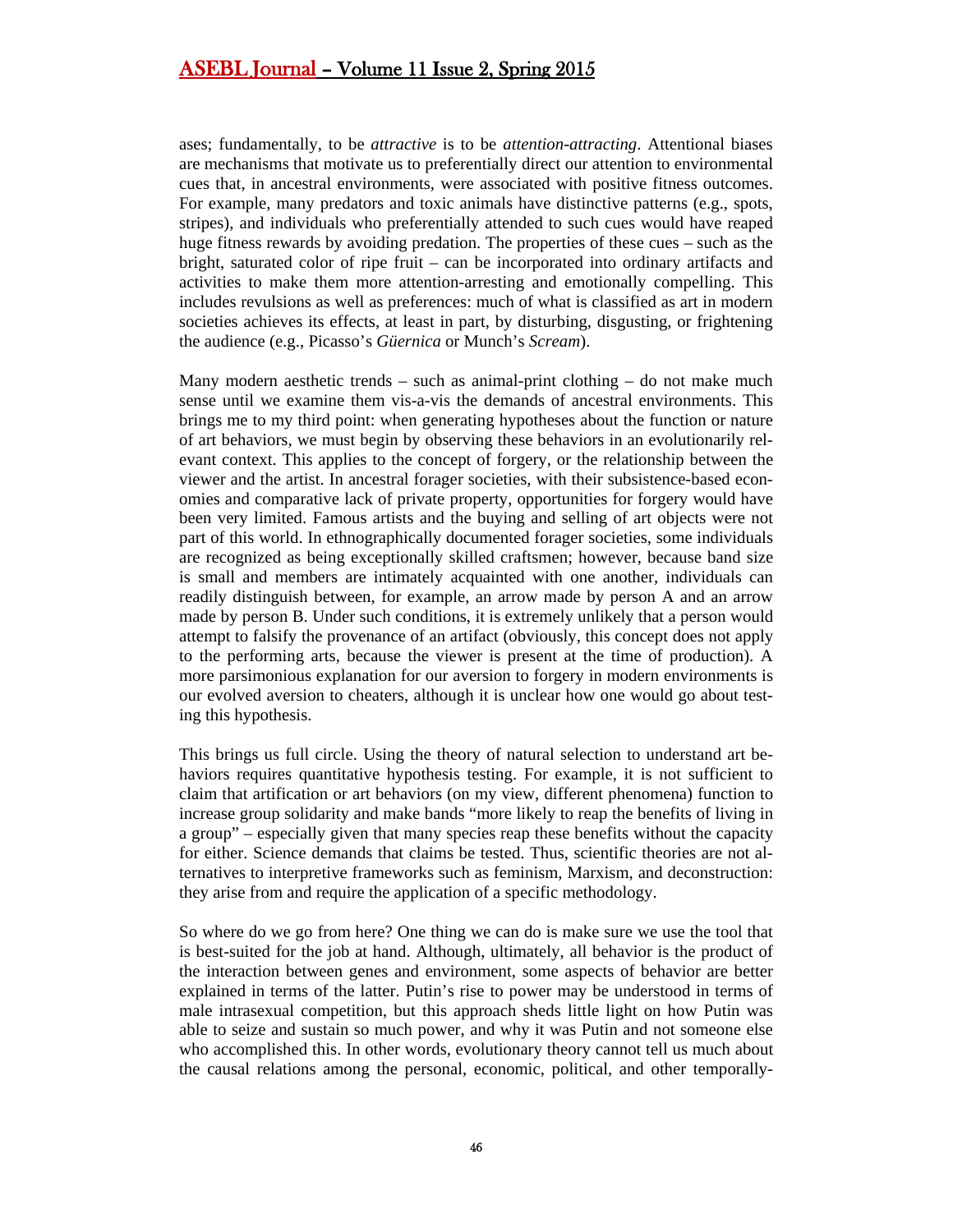and geographically-specific variables that were instrumental to his ascendancy. The same goes for specific artists, artworks, and movements. Another thing we can do is make sure to carve adaptation at the joints – to pinpoint the locus of adaptation before we leap to the generation of hypotheses. With respect to art behavior, there is no evidence that art objects constitute a natural category that is distinct from artifacts. We cannot point to a set of objective criteria that can be used to determine whether a given object or performance is "art." Thus, whether or not an object or performance is "art" is an opinion, not a fact. This is a powerful indicator that we have been looking for adaptation in the wrong place. Symbolic behavior may point the way to a more promising path of inquiry.

**▬**

# <span id="page-46-0"></span>**José Angel García Landa**

#### University of Zaragoza, Spain

Lock's paper is highly cogent, informative and well argued, and I have found much to learn from it. Let me also make clear that I strongly dislike, with whatever strength indifference can muster, the modernist-primitivist art represented by his example of choice, Colin McCahon. But the paper does an excellent job in arguing a number of cultural, cognitive and evolutionary reasons why McCahon's work *might be* successful. It is not so effective, in my view, when it comes to conveying why it has actually been successful in the struggle for life of the art world ecosystem. By way of critique, the paper is too deliberately restricted to one context of response, evolutionary aesthetics, and to that extent it is an exercise in keeping out other approaches. It does that so smoothly that one does not even notice it has been done. But the paper lacks (much) discussion of the cultural context of art in New Zealand, of artistic traditions in twentieth-century painting, of the dynamics of the art world and the art profession.

Are these matters irrelevant? (Well, perhaps they are within the scope of Lock's notion of evolutionary aesthetics). But what has created the bandwagon effect? It is arguable that once the discourse of New Zealandism is active, any New Zealand artist hailed as a New Zealander might have been able to occupy the slot and have the discourse stick to him and characterize him. I take the technical incompetence of McCahon's, and the lack of a militant focus on New Zealand in his work as proof that any other artist might have filled the bill equally well – or better, indeed, in the case of more explicitly regional painters. But the vortex of attention selected McCahon, Rita Angus, and a handful of others. Lock devotes some attention to the role of critics in selecting artists (quite arbitrarily, it would seem) and creating a tradition, but some elements seem to be missing from the discussion. What makes those critics' views influential, for instance, or what is the actual functioning of the art world as a profession where things are bought and sold, who does the buying and the selling and the reviewing, what other class interests, business interests, prestige markers, political interests, whatever, are active in this small world. There is though the danger of a vicious circle here, because Lock might perhaps answer that it is the inherent qualities in McCahon's work that helped bring out his critics as perceptive ones in drawing attention to him, or that it was those qualities that furthered his marketability or emblematic potential in the NZ context. Still (in my current act as an Anti-McCahonian) I tend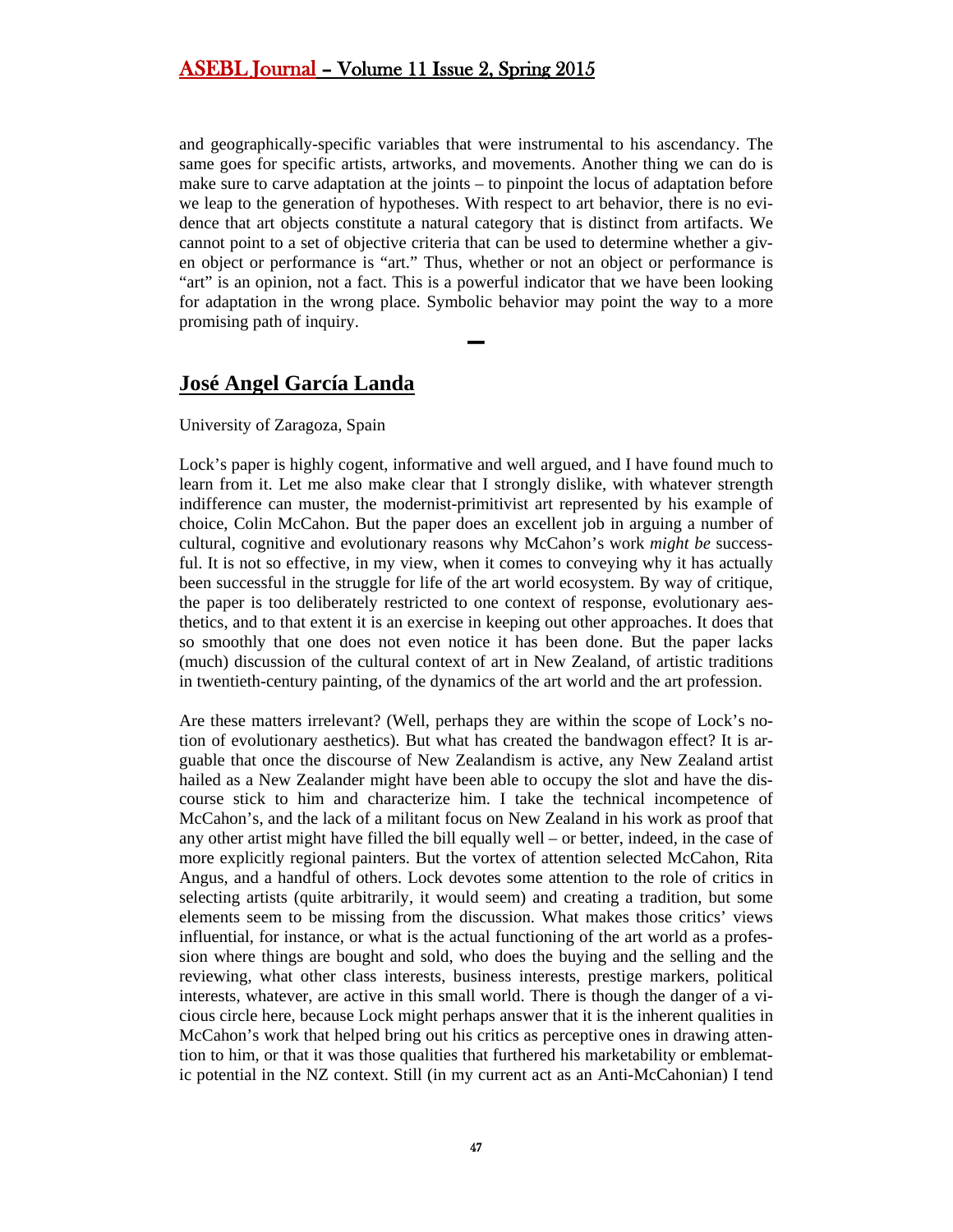to see the dominance of pure arbitrariness in the bandwagon effect. Success in modern art (and we wouldn't be discussing McCahon otherwise) is the result of a chaotic matrix of circumstances, and that argues somewhat against the fitness dimension in Lock's argument.

A theory such as Lock's selects some elements from a tangled web of complexity in order to foreground them or to show the way they are active. Still the clarity of the theory plays against itself insofar as there are many elements left outside the complex which are just as entwined with it as those which are brought to the light by the theory. The theory then creates a kind of hindsight bias effect regarding its views of those artists who are eventually consecrated.

Perhaps I'm just saying that Lock explains the success of some elements which are present in art in general, as a scientific theory should, but does not really account for the preeminence of specific artists, because this preeminence is not to be fully explained at this level of reasoning. One would have to engage in a more detailed way dominant discourses and counter discourses in the 20th century, postcolonial dynamics of representation, and the whole shebang of historical, biographic, culturalaesthetic and poststructuralist criticism, which would make the paper less distinctive as an intervention in evolutionary aesthetics. There would be downsides, and upsides. As it is, the paper is an interesting specimen of Third Culture (i.e. cultural theory written under the aegis of sociobiology and cognitivism). To its credit, it does make some moves in the direction of what I would like to call Fourth Culture – integrating within an evolutionary perspective the insights of cultural criticism, historical scholarship, aesthetics...instead of dismissing them and restricting the scope to what can be seen from a neo-Paleolithic viewpoint.

**▬**

# <span id="page-47-0"></span>**Mariagrazia Portera**

University of Florence (Italy), Department of Philosophy Centre for Advanced Studies, University of Rijeka (Croatia)

"First steps towards a true interdisciplinary evolutionary aesthetics"

Evolutionary Aesthetics (EA) is a bourgeoning, youthful field of study, the main aim of which is, broadly speaking, the "importation of aesthetics into natural sciences, and especially its integration into the heuristic of Darwin's evolutionary theory" (Voland, Grammer 2003: 5). EA provides today a set of three main accounts for the emergence of an aesthetic attitude in humans: an account relying on natural selection (*adaptationist* account), an account based on sexual selection (understood in a Darwinian sense; Miller 2000), an account relying on the concept of spandrel (Pinker 1997). Anthony Lock's paper is in line with the adaptationist account.

I agree with Lock's view that "evolutionary aesthetics is most exciting when adaptation allows for new ideas and powerful insight into artistic problems". However, I would like to briefly highlight some perplexities concerning his application of Dutton's and Dissanayake's theory of the interpersonal relationships (for the emergences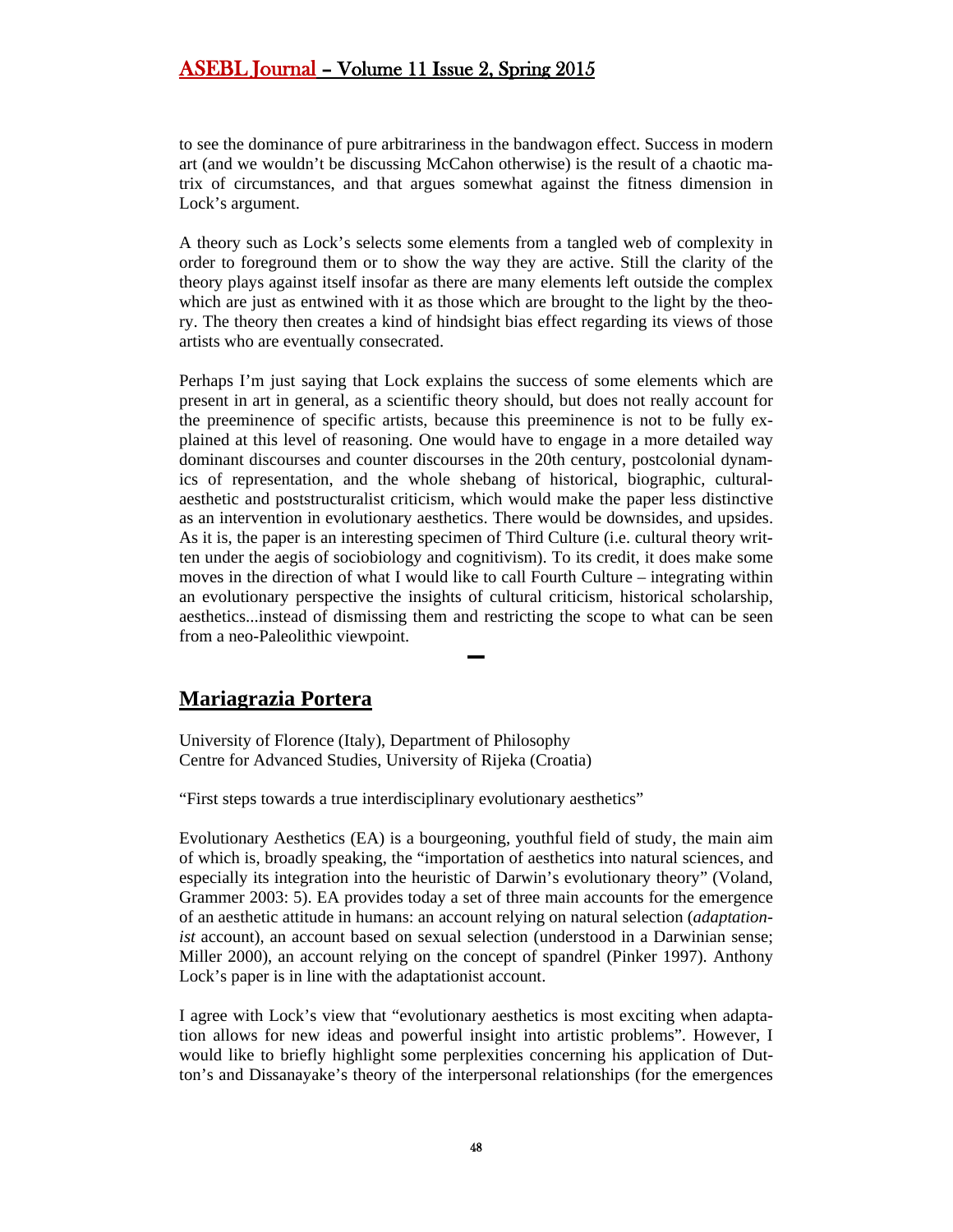of the arts) to *New Zealandism*.

As is well known, one of the most powerful criticisms raised about Dissanayake's crucial notion of *artification* (Dissanayake 1988, 1992, 2000, 2014) comes from Davies (2005): Dissanayake's concept seems to be, according to Davies, "so thinly characterized that it does not pertain to art as we understand it" (Davies 2005: 291, 296). In a recent paper (2014), Dissanayake cogently responds to Davies' criticism arguing that, surely, the theory of *artification* does not "pertain to" art in the sense of contemporary philosophy of art, rather it "employs a broader, more universal framework". While *artification* is, in Dissanayake's terms, an "evolved behavioural predisposition in members of the genus Homo to intentionally make the ordinary extra-ordinary by means of artistic/aesthetic operations", the "art" of philosophical aesthetics is a subset or sub-field of this "broader universal entity". To put it in other words, *artification* encompasses and underpins the art(s) (in a Western contemporary meaning), instead of being identical with it/them (Dissanayake 2014; for further suggestions in this sense, see Coe 2003).

Actually, Lock does not provide any clear and unambiguous definition of the terms "art" and "aesthetic", as they are assumed throughout his paper; rather he restricts himself to writing that "the definition of art, and jointly, aesthetics, is unsettled, and is sometimes a subjective matter in fringe cases", neither touching on the potential differences between ancestral "arts" and the art in its contemporary meaning (as for the modern notion of artistic *New Zealandism*) nor to the conceptual relationship between the notion of "art" and that of "aesthetic" or to the detailed reasons why the evolutionary lens should be suitable and even necessary for the understanding of *New Zealandism*, more than of other modern and contemporary artistic movements. The concepts of "art" and "aesthetic", their implicative (rather than synonymic) relationship (Desideri 2013, Schaeffer 2015) and the differences between *artification* and modern art deserve perhaps more discussion than Lock provides in his paper. As Dissanayake writes in her paper (2014), "It is not enough to treat our subject [the arts and the aesthetic behavior, M.P.] with a 'cluster definition' (Dutton 2009), if we wish to suggest an origin and adaptive function (or functions). We have to know what we are talking about and looking for" (Dissanayake 2014: 44). I couldn't agree more.

The same pretty loose assumption seems to be true for the biological-evolutionary notions that Lock employs throughout his paper. I refer specifically to the notion of "sexual selection", as the evolutionary hypothesis that underpins Dutton's understanding of art forgery taboo that Lock applies to the specific case of *New Zealandism* (particularly to McCahon's paintings).

In evolutionary biology, sexual selection refers to a very specific process, concerning the struggle between males (generally) to access females (with important differences, that it would take too long to explain here, between Darwin's assumption of the term and its contemporary meaning). Here Lock employs the notion in a rather broad sense, writing that sexual selection "can illuminate the concept of *New Zealandism* because it informs us of an *importance of a frequent connection with the artist in appreciation of an artwork*" (my emphasis) and that the theory helps us understand, with reference to paintings and other artworks, that "whenever people look at artworks, they are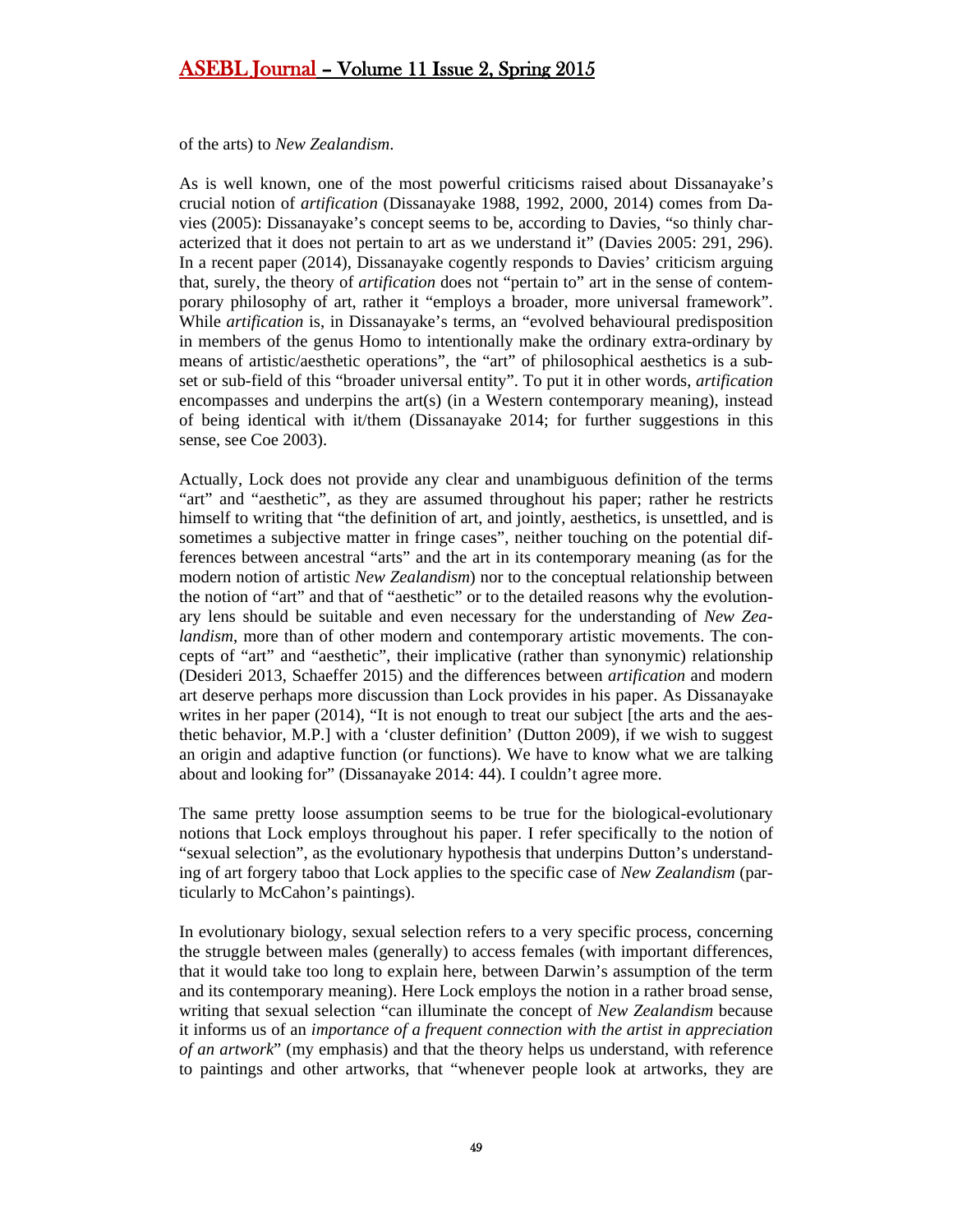looking at indicators of human presence and perspective generally". A rather loose assumption, as I said. Does this reference to sexual selection, understood in such a broad sense, make possible a true advancement in our understanding of *New Zealandism* that would have not been possible remaining within the boundaries of the theory of art? I am doubtful. Following Lock's assumption, sexual selection is like a canopy that can pick out everything humans find interesting (just because indicators of human presence), rather than only things that are specifically aesthetic or artconnected.

Lock's paper is rich in interesting suggestions about the role and significance of the evolutionary looking glass for the humanities and, more specifically, for philosophical aesthetics and theory of art. The cross-disciplinary approach is personally what I find the most interesting and stimulating aspect in the research field of EA. However, I also think that today, in order to further develop the research in EA, we need a clearer, more rigorous epistemological, theoretical and methodological framework, something more than (even interesting) suggestions or the vague reference to Wilson's consilience. We need to "build", in cooperation with biologists, ethologists and researchers in evolutionary sciences, a shared research program for EA, also paying attention to the ways we can derive testable predictions from our theories and interpretations (Dissanayake's theory of *artification* is a first, enlightening step towards a *true* crossdisciplinary EA).

In 2006, in the frame of a huge research project directed by Harvard University, Boix Monsilla (2006a, b) provided three epistemic criteria for evaluating cross-disciplinary research programs (Croft 2011). These criteria are: a. *consistency*, i.e. the crossdisciplinary work (in our case, EA) should be consistent with what researchers in each of the different disciplines involved (in this case, mainly evolutionary biology and philosophical aesthetics) know and find tenable; b. *balance*, requiring a reasonable compromise between the insights and state of the art of each discipline involved (hyper-simplification of either one or the other is to be avoided); c. *effectiveness*, i.e. the cross-disciplinary research work should produce theoretical or practical advancements that would have not been possible remaining within the boundaries of a single discipline.

As I said, Lock seems to integrate, here, a rather simplified notion of "art" and "aesthetic" with a too broad (and eventually not very fruitful) version of sexual selection hypothesis, so that the resulting cross-disciplinary product seems to be not *balanced* enough (it does not meet Boix Monsilla's second epistemic criterion; see Davies 2012, for a highly valuable and definitely embraceable assessment of the state of the art in contemporary EA). Moreover, I wonder if his *direct* application of evolutionary notions and EA arguments (from Dissanayake and Dutton) to the specific case-study of *New Zealandism* produces true theoretical advancements that would have not been possible remaining within the boundaries of the theory of art (Boix Monzilla's third criterion; Croft 2011).

#### References

Boix Mansilla, V., (2006a), *Interdisciplinary work at the frontier: An empirical investigation of expert interdisciplinary epistemologies*, "Issues in Integrative Studies", 24, 1–31.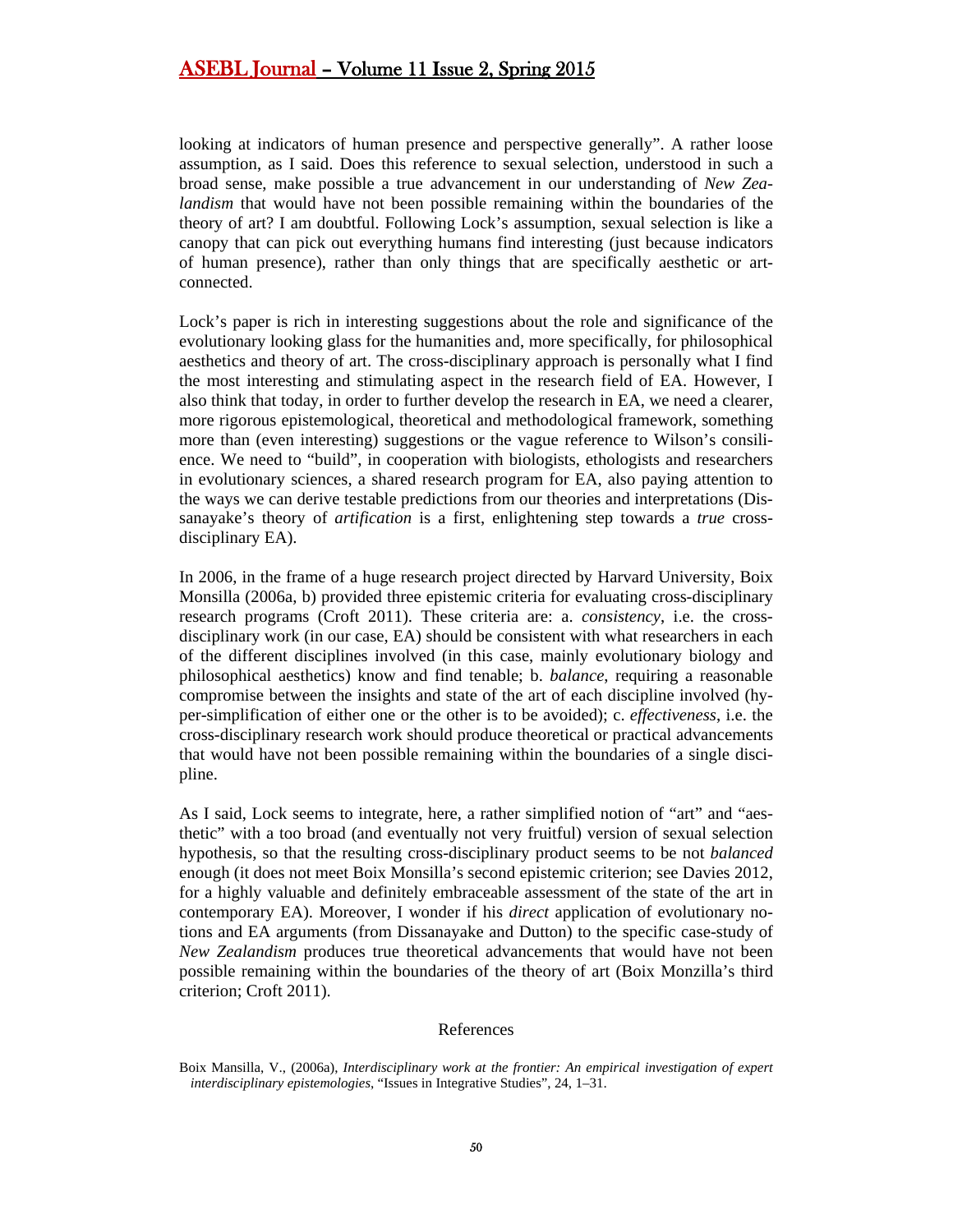- Boix Mansilla, V., Feller, I., Gardner, H., (2006), *Quality assessment in interdisciplinary research and education*, "Research Evaluation", 15 (1), 69–74.
- Boix Mansilla, V., (2006b), *Symptoms of quality—Assessing interdisciplinary work at the frontier: an empirical exploration*, "Research Evaluation", 15 (1), 17–29.

Coe, K., (2003), *The Ancestress Hypothesis*, New Brunswick, N.J., Rutgers University Press.

- Croft, J., (2011), *The Challenges of Interdisciplinary Epistemology*, "Neuroaesthetics. Mind, Brain, and Education", 5: 5-11.
- Davies, S., (2005), *Ellen Dissanayake's Evolutionary Aesthetic*, "Biology and Philosophy", 20, 291- 304.
- Davies, S., (2012), *The artful species*, New York, Oxford University Press.
- Desideri, F., *On The Epigenesis of the aesthetic mind. The sense of beauty from survival to supervenience*, "Rivista di estetica", n.s. n. 54, (3/2013), LIII, , pp. 63-82.

Dissanayake, E. (1988), *What is art for?*, Seattle, University of Washington Press.

Dissanayake, E., (1992), *Homo aestheticus: Where art comes from and why*, New York, Free Press.

- Dissanayake, E., (2000), *Art and Intimacy: How the Arts Began*, Seattle, University of Washington Press.
- Dissanayake, E., (2014), *A bona fide ethological view of art: The artification hypothesis*, in *Art as behaviour: An ethological approach to visual and verbal art, music and architecture*. (eds.) Christa Sütterlin, W. Schiefenhövel, Christian Lehmann, Johanna Forster and Gerhard Apfelauer, vol. 10 Hanse Studies, BIS-Verlag der Carl von Ossietzky Universität Oldenburg, 43-62.

Dutton, D., (2009), *The art instinct*. New York, Oxford University Press.

Miller, G., (2000), *The Mating Mind: How Sexual Choice Shaped the Evolution of Human Nature*, New York, Doubleday.

▬

- Pinker, S., (1997), *How the mind works*, London, Penguin Books.
- Schaeffer, J.-M., (2015), *L'expérience esthétique*, Gallimard, Paris.

Voland, E., Grammer, K., (2003), *Evolutionary Aesthetics*, Springer, Berlin.

#### <span id="page-50-0"></span>**Dustin Hellberg**

Department of English Language and Literature, Yonsei University, Seoul

Firstly, I would like to thank Dr. Tague for the invitation here, and Anthony Lock for the thorough and interesting article.

Since I tend to look at things with a Pragmaticist eye, my first question here is, What difference does an evolutionary aesthetic model really make to the study of art or literature?

The focus that Lock places on Dr. Dissanayake's notion of 'artification' is a good place to begin since evolutionary aesthetic (EA) models, as far as I can tell, require distinct overlaps from the neural/natural to the languaged/linguistic to the textual/representation. I don't see any other way of making a strong EA case, except to hold out the metaphoric angle and say that literature (my personal research focus) is a metaphorical (borderline metaphysical) repository for evolved tendencies (Peircean 'habits' instead?) that we can see in literary or artistic works, but recursively we've then doubled back to a 'textual' angle which can only be resolved by fuzzily placing the genesis of these tendencies way back into the Pleistocene and saying, 'Worked for them/Works for us'. Identifying the possible early motivations for the creative process doesn't quite codify its effect in artistic representation. It might, yes, but there's still a gap there in my mind. I think articles like Lock's may well continue to establish a base from which EA models can extend the hand to other literary critical forms.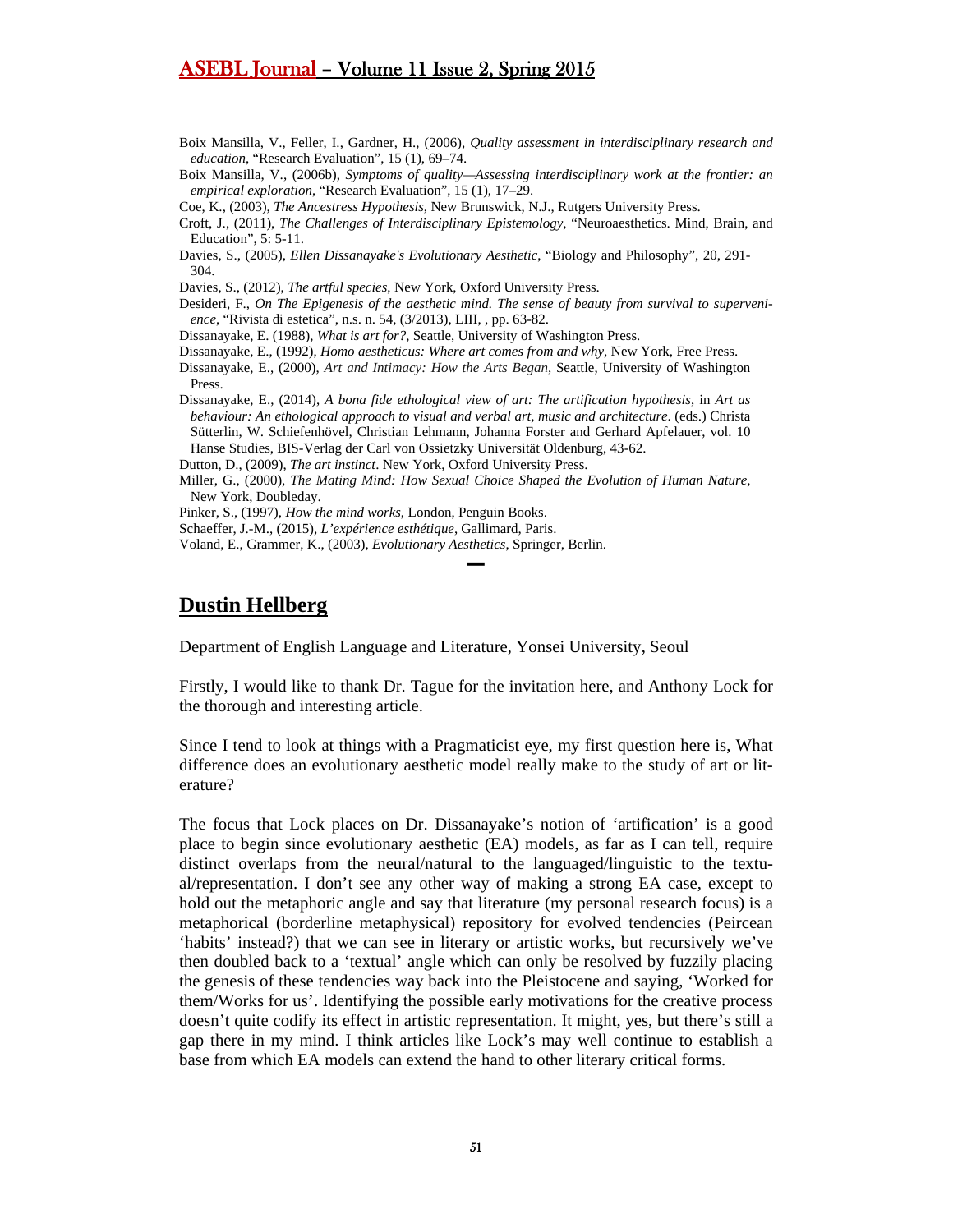When a friend of mine asked, 'Why do you do evolutionary aesthetics?' I responded, 'Because I believe in it and because I like it and because it's true.' But, more and more what I want is a stronger methodology, a taxonomy perhaps, that fits our very real findings like Lock's into a specific overlay onto literature or the visual arts. There are wonderful broad strokes like artification but fewer fine-tuned ones like Dr. Dissanayake's research on the mother-infant dyad. The EA theorists have done a great job explaining *that* evolution must (of course of course of course) have some bearing on literary representation, expression and understanding, but I am not quite sure that the *how* (as in, how to bridge a working methodological theory that is systematic, repeatable and comprehensive) is quite in place yet. (But, I do wonder where are primatology's findings [say, de Waal, et al. coupled with cognitive studies coupled with linguistics/pragmatics]. Here are very direct correlations between human behavior and our cousins', each having been shaped back in our primordial pasts with a direct ancestor and thus sharing some tendencies toward like-action.) But again, how shall we refine this into a workable aesthetic theory? Not simply pointing again and again to the Westermark Effect or to less reliable neural possibilities like Mirror Neurons (which I have admittedly done).

How can we mish-mash together quantitative and qualitative research agendas that each rely so heavily on different epistemic qualifiers? Fact: 'Evolution shaped the human brain and thus the mind, etc. & etc'. But, fact? 'Ergo, literature demonstrates the definite fingerprints of evolution'. My question is: Where exactly? The demarcation required hangs out at such a fuzzy distance, often sounding its own depths with a rope whose ends have been tied together, 'Evolutionary selection pressures have resulted in the human capacity for abstract thought and reason, therefore literary works, being repositories for this abstract thought capacity, should demonstrate this capacity.' Okay. But, where does the knotaulogical (sorry, couldn't resist that one) Gordian knot-nest's joint reside and can we then untie it and figure it out? We can surely teach our students that there will be evolutionary evidence in books and poems that they can locate, but what about those books and poems that self-consciously work against such conclusions ('Ah, you see, the ability to hide our evolutionary origins simply proves the fact that they are there…'), or further, the only relatively furnishable thesis for, say, a graduate student in this burgeoning field to make would follow the template of: 'According to [insert broad evolution-based concept] *Text XYZ* demonstrates [insert limited evolutionary function] in relation to the author's focus on [insert even more limited set of warranted textual moments]'.

The human capacity to have an emotion does not warrant its literary or aesthetic expression. Rather, in my thinking, it's the ability for others to perceive and intuit this at the social level that eventually led to its codification in artistic practice which is where the threefold text/language-primatology/behavior-neural/hard empirical model becomes more important. [Here we invite certain charges of epiphenomenalism, which if we're talking agential qualities of evolution must certainly be partially correct, akin to something like Churchland.]

I am, admittedly, running this commentary tangential to Lock's insightful and (very) thorough essay, but I have wanted to give some voice to my uneasiness here in a place and with a sympathetic group that might provide further analysis than my research has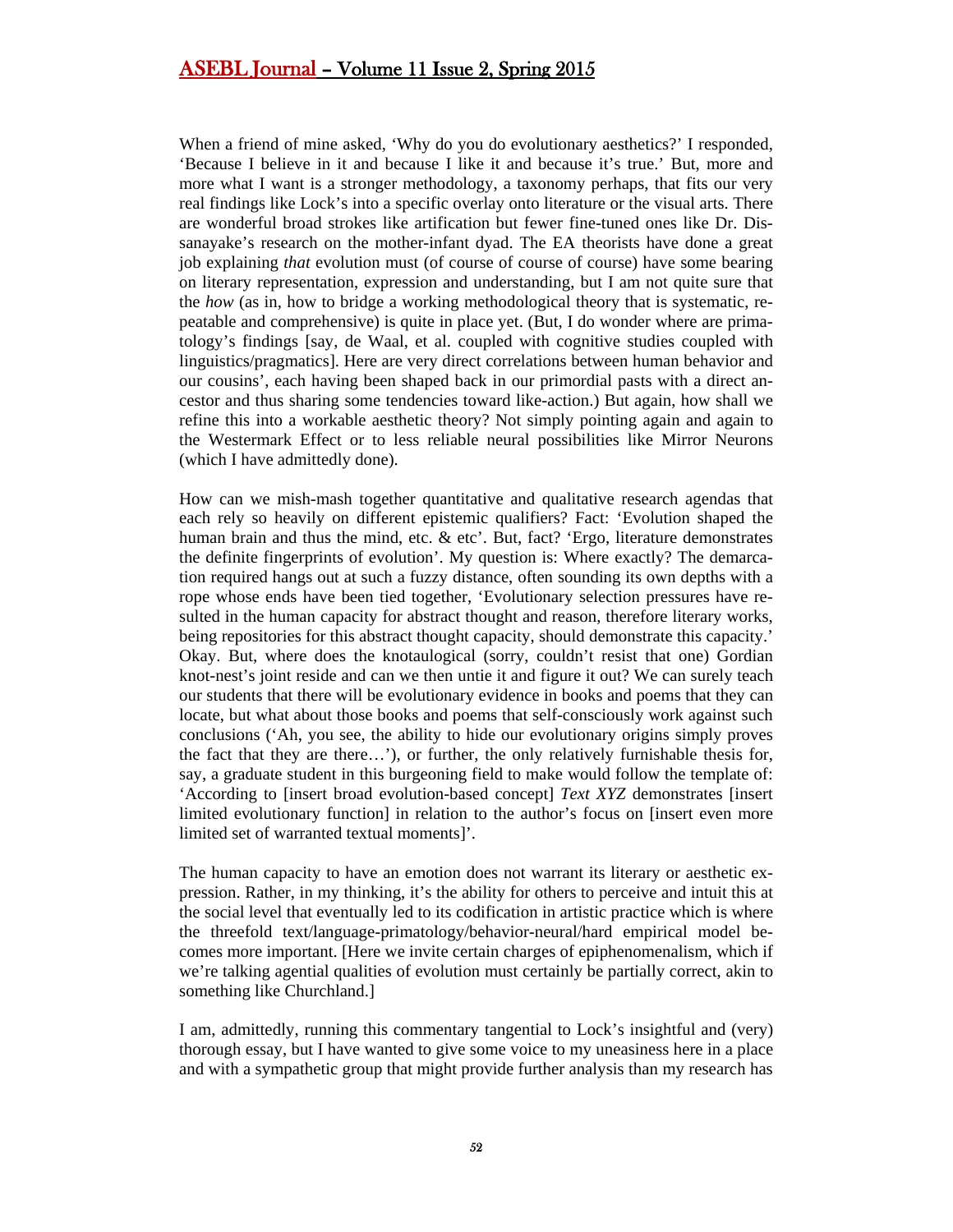yet provided. I see a number of articles sympathetic to our inquiry acknowledge the central 'fictiveness of literature' and then ignore this most central tenet of literary representation by jumping straight to evolutionary functions or trying to justify the endeavor in the first place. Much of this posturing is necessary, but how far out into the meta-level-representation can EA theory extend (cf. Pat Hogan on this) without itself becoming another metaphor or, by contrast, losing its interpretive quality and range? How do we mix authorial intention with that meta-level of representation in literary or artistic works? Many questions, not enough space. I am not suggesting that these issues are new, surprising, or haven't already been addressed in some way previously and often.

In relation to Lock's paper, I think that some backing here and there by using findings in primatology would certainly create a more resonate structure and solid argument. But there's the problem again: That we are then tasked with mastering 4-5 different disciplines enough to be conversant in them (let alone, to find the time to simply do the reading). Couple that with the general hostility or indifference or quizzical looks from within the academic community and it's a wonder the motivation remains. I don't think there has been a 'unified field theory' put out just yet. The discipline is relatively young. Cognitive theorists, literary Darwinism, evolutionary aesthetics are all working nicely toward the same goal, but ultimately as I see them, they're not quite yet methodologically sound or comprehensive enough to warrant the title 'theory' (let alone the need to have a 'title' for the group). Onward we go, regardless. My many thanks to Anthony Lock for prompting my thoughts on this, sincerely and with sincerest respect.

▬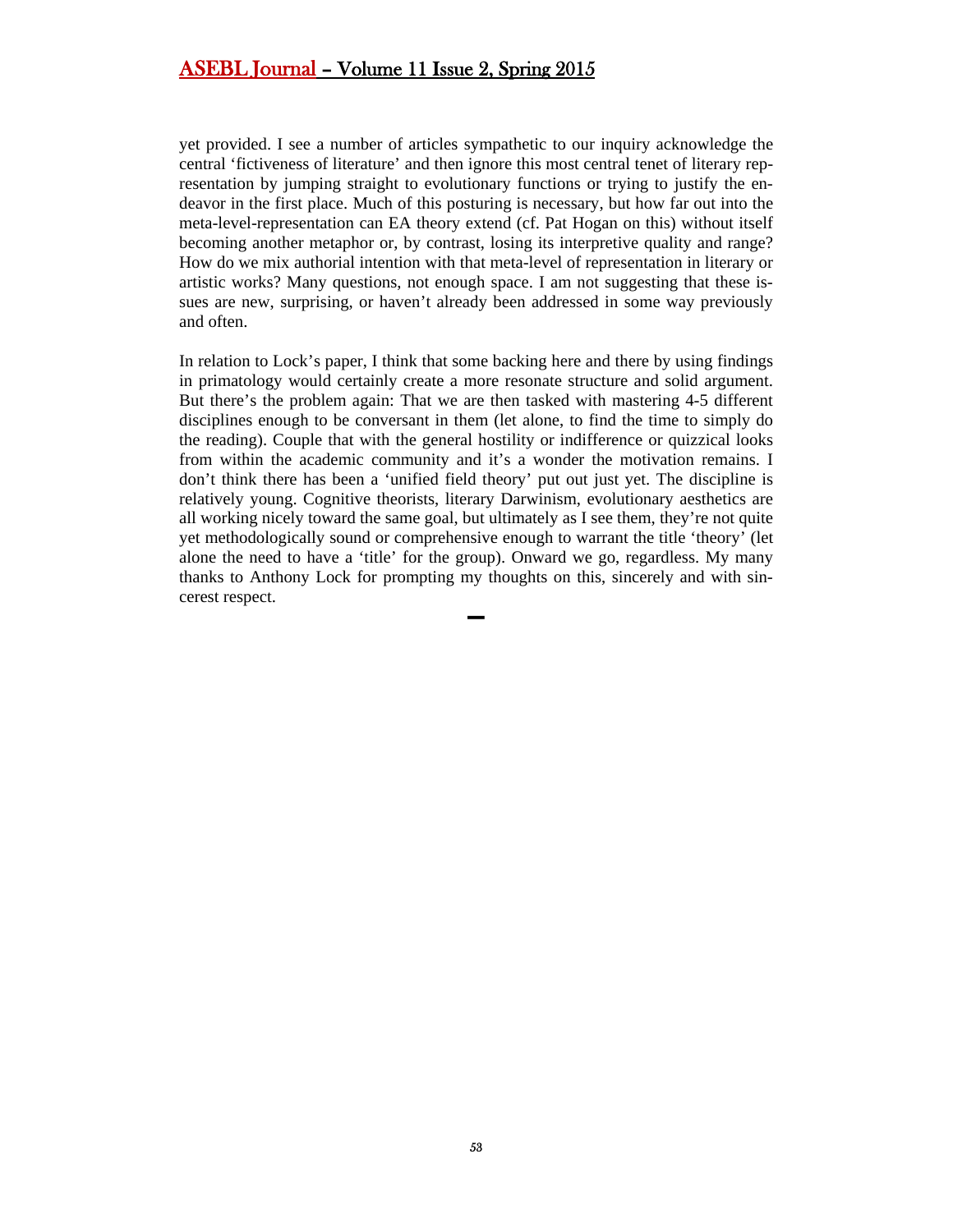# <span id="page-53-0"></span>**Anthony Lock Response to Commentaries**

My thanks to everyone for their comments. I'll try to make some brief clarifications.

The first of my two main aims in the paper is to show that the fourth culture, as José calls it, is possible, similar to what *The Evolutionary Review*'s editors intended. There is, surely, no advantage to the consilience approach over humanities approaches, or vice-versa. The advantage is integrating both, necessarily together, with the scientific as a supplementary, but essential, role. It is important to stress, as David Sloan Wilson says, the relationship between science and the humanities is "evolutionary social constructivism". But this still means phenomena, like social effects and subject preferences that the sciences explore, should be looked at more enthusiastically in art criticism, as they are part of the whole, wider phenomenon of art experience.

The second main aim of the paper is to argue that the relationship between artist and viewer is based on adaptationary origins. The way I phrase the introduction is misleading, so I'll rephrase it and focus on it here: the fourth culture argument I make is not an argument for the adaptationary viewpoint; rather, I employ the interrelationship between artist and viewer in a fourth culture analysis. I think Ellen's work, Denis's work and theory of mind suggest potential extra adaptationary reasons, in pre-history, for our interest in other people, from which the importance of an artist / viewer interrelationship emerges. The interest in other minds and products of the mind is the essential element of the interrelationship between artist and viewer. The evidence I give throughout the paper about the interrelationship between artist and viewer tries to show that the interrelationship between artist and viewer is universally important and often understated. There are two hypotheses this creates for adaptations back in prehistory that are now employed in art experience, focusing around an artist / viewer interrelationship. I should have stated these much more specifically in the paper.

The first comes from Ellen's mother-baby interaction theories. Mother-infant interaction can be described as an aesthetic experience (if being in love is an aesthetic experience, the joy of engaging in baby-talk is aesthetic). Further, it is play-acting with repetitions and devices used in art-making. If so, it is an example of a viewer / performer interrelationship based on aesthetic feelings. If the cognitive impulses for interaction behind the interrelationship of mother-baby interaction, and not just the rituals and rhythms of the interaction, were also utilized in the first experiences of artification, then the same psychological and neurological activity would be used in both. This would provide an adaptationary reason within a previous natural environment for a psychological predisposition towards an interrelationship between artist and viewer to emerge. Whether this was the case can be determined by experiments into brain activity during both activities, and whatever might be gathered from the historical record and paleoneurology, in the future. If not, then my arguments don't require Ellen's mother-baby interaction proposals, and would disprove one of the new adaptationist hypotheses I try to make in the paper.

A second is that because the adaptation of theory of mind generates an interest in people, theory of mind not only explains our love of characters in literature and the poten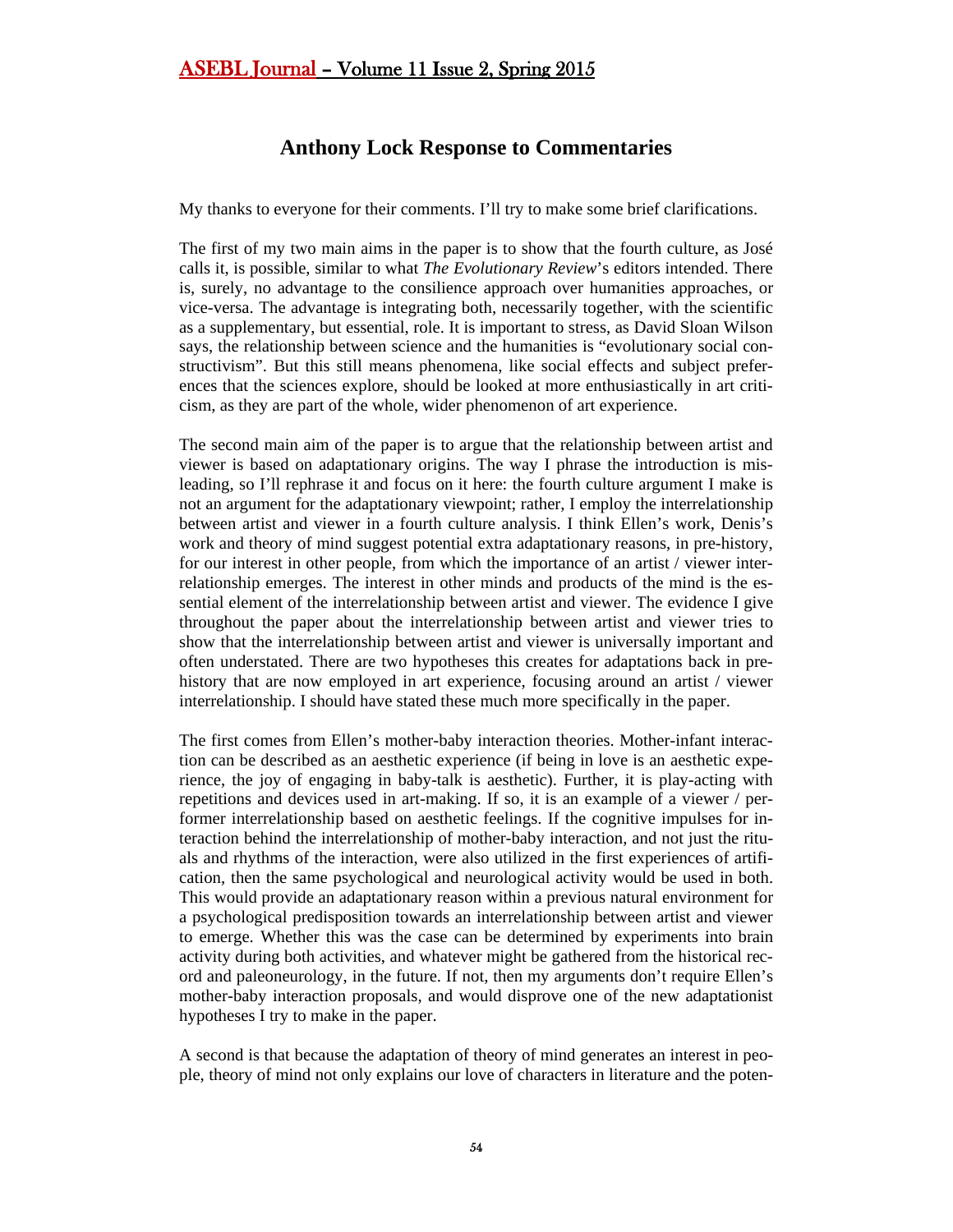tial adaptationary value of story-telling millennia ago within a landscape where commanding social relations well meant life or death, but that we could learn about other individuals' inner selves (including cultural beliefs of a group) through their art. I think the evidence I present shows very strongly that the application of the adaptation of theory of mind expands from viewers' interests in the artists themselves, as well as *vice-versa*. I think the likelihood for artification being used in this way as an adaptation would be for symbolic purposes, as showing status socially, but I am not sure. It could be equally that theory of mind is simply being applied now, and has been for some time, in an artist / viewer relationship, but there was no selection for this millennia ago. Here I am less sure, though it is a fascinating area for exploration.

Of course, a lot of the fourth culture analysis I make revolves around the relationship between artist and viewer, but the argument for fourth culture criticism doesn't, and clearly shouldn't, require that this adaptationist argument be correct.

As Mariagrazia and Dustin remark, the whole area of natural science / humanities integration really needs a better methodological and theoretical foundation, and I'm glad they raise this point. Consilience is a great word for natural science / humanities integration, as a single-word is needed for the phenomenon. But I am critical of E.O. Wilson's sketch of it. In the first of a series of papers, I have proposed a computer-level view of consilience between all subjects, as it explains how reductionism and holism balance, and thus how the sciences and humanities should really be understood as linking together (Lock 2014). I am confident the computer-level analogy is important because it shows how the sciences and humanities are part of one big framework, and puts their relationship balance in appropriate perspective. The methodological problems of consilience are more practically troublesome, especially for adequate reading in subjects! But we have terrific reasons for confidence in the area given the rate that consilience has been developing at. The examples Matt and Mark show about recent work in their fields are tremendously interesting, as well as everyone's comments and ideas that I would love to discuss in more detail, but can't here. I hope many others feel, like I do, that the era of consilience is really just beginning.

#### References:

Lock, Anthony (2014). Uniting the Sciences and Arts. *Philosophy and Literature*, *38*(1A), A178-A193. Wilson, David Sloan (2005). Evolutionary Social Constructivism. In Gottschall, J. and Wilson, D.S. (eds.) *The literary animal: evolution and the nature of narrative*. Evanston: Northwestern University Press, 20-37.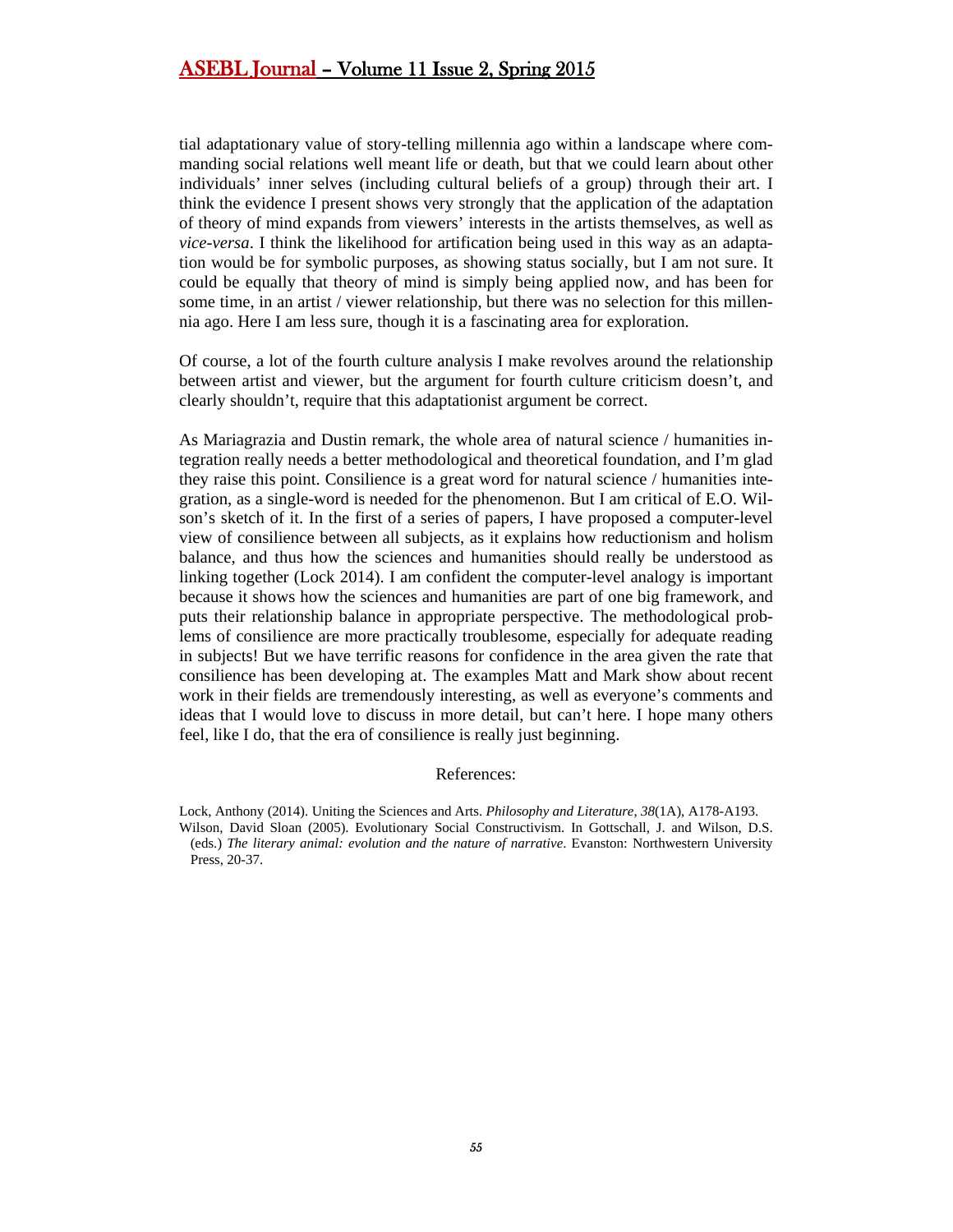#### **CONTRIBUTORS TO THIS ISSUE**

<span id="page-55-0"></span>**Ryan O. Begley** is a doctoral student at the University of Missouri, where he studies human sociocultural behavior from an evolutionary perspective. Primarily ethnological, his research focuses on traditional storytelling as a descendant-leaving strategy.

**Kathryn Coe** is a Professor in the Fairbanks School of Public Health. Her primary interest is in culture and evolutionary biology. She is the author of a number of papers and one book, *The Ancestress Hypothesis*, which addresses art and its definition and function.

**Ellen Dissanayake** has developed her interdisciplinary ideas about the origin and evolution of the arts in three books and numerous scholarly articles and book chapters from 1974 to the present. She has been especially influenced by ethological theory (the study of animal and human behavior) and the sixteen years that she lived in non-Western countries, including Sri Lanka, Nigeria, and Papua New Guinea. An independent scholar, she is currently Affiliate Professor in the School of Music at the University of Washington in Seattle. See her website [www.ellendissanayake.com](http://www.ellendissanayake.com/) and read some of her publications on [www.academia.edu](http://www.academia.edu/)

**Justin R. Garcia** is Assistant Professor of Gender Studies and Assistant Research Scientist at The Kinsey Institute, Indiana University, Bloomington, USA. He is co-author of *Evolution and Human Sexual Behavior* (Harvard University Press, 2013) and co-editor of *Evolution's Empress* (Oxford University Press, 2013).

**Dustin Hellberg** is an assistant professor in the Department of English Language and Literature, Yonsei University, Seoul. His novel, *Squirrel Haus*, was recently published and he has a book of poetry – *A Perfect Sphere on a Frictionless Plane* – and a book of criticism – *World Enough* – coming out soon, in addition to several poems and articles. He's a graduate of the Iowa Writer's Workshop and EGS, Switzerland. He also trains in MMA.

**José Ángel García Landa** (MA Brown University, Ph.D. University of Zaragoza) is a senior lecturer in English at the University of Zaragoza, Spain. He has edited several collections of critical papers and is the author of *Samuel Beckett y la Narración Reflexiva* and *Acción, Relato, Discurso.* He is currently editing *A Bibliography of Literary Theory, Criticism and Philology*, a free-access online resource, and a number of blogs. Further information and online papers at<http://bit.ly/jagluz>

**Anthony Lock** is a philosopher of science and art, with particular interest in the relationship between science and art, consilience, and the evolutionary origins of art. He holds degrees in mathematics and a first in philosophy, and was the last Honors research student of Denis Dutton. He teaches at Ling Tung University, Taichung, Taiwan, and his current research page is <https://canterbury-nz.academia.edu/AnthonyLock>

**Mariagrazia Portera** holds a PhD in Aesthetics from the University of Florence (Italy) and is currently post-doctoral research fellow at the Centre for Advanced Studies, University of Rijeka (Croatia). Her research interests lie in Aesthetics, History of Philosophy, Evolutionary Biology. She has published papers and book chapters on Evolutionary Aesthetics.

**Matt J. Rossano** is Professor of Psychology at Southeastern Louisiana University. He received his doctorate in Psychology in 1991 from the University of California at Riverside. He is an evolutionary psychologist who specializes in the evolution of religion, morality, consciousness, and the human mind.